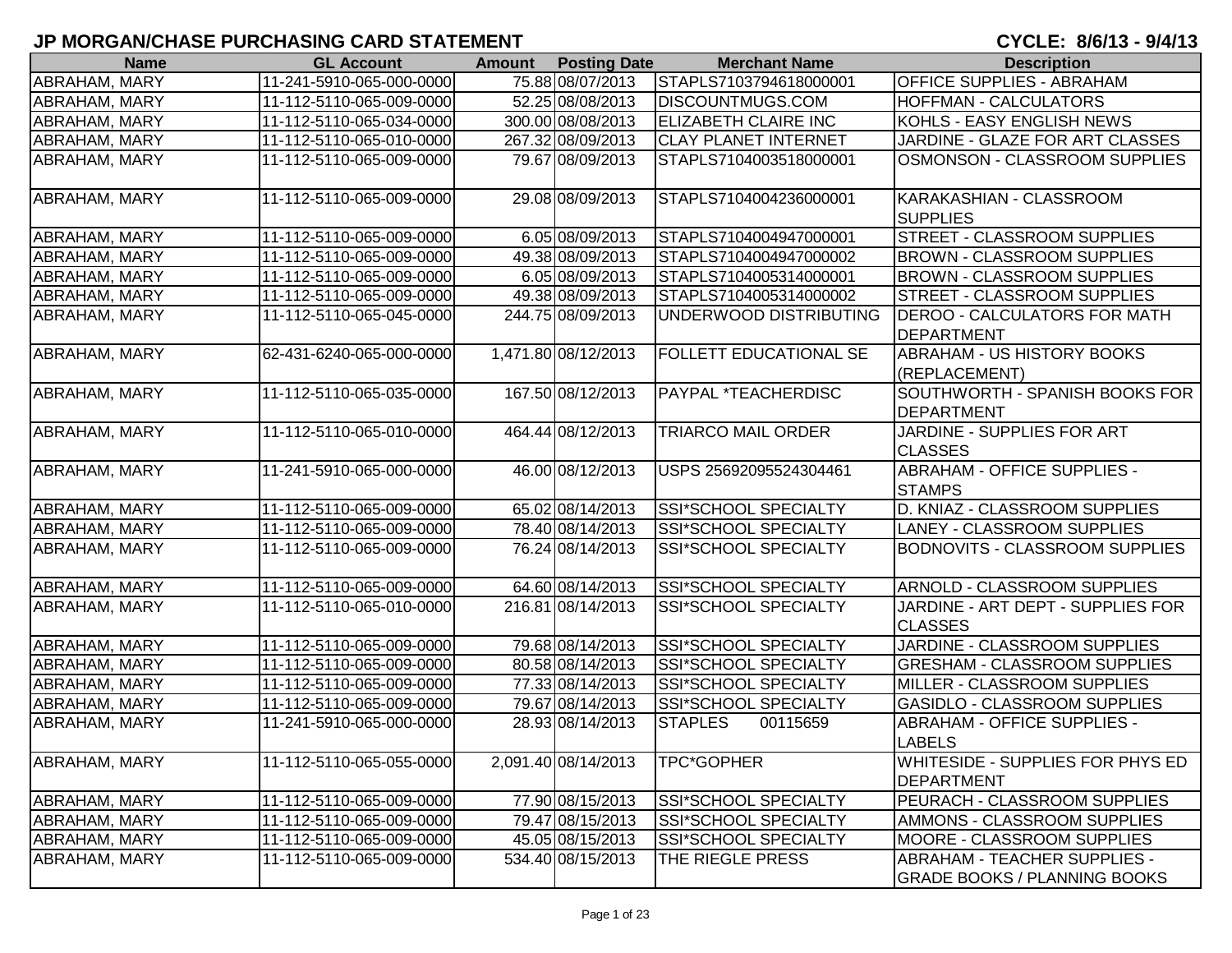| <b>Name</b>                  | <b>GL Account</b>        | <b>Amount</b> | <b>Posting Date</b> | <b>Merchant Name</b>        | <b>Description</b>                                                  |
|------------------------------|--------------------------|---------------|---------------------|-----------------------------|---------------------------------------------------------------------|
| <b>ABRAHAM, MARY</b>         | 11-112-5110-065-009-0000 |               | 28.10 08/15/2013    | <b>THE RIEGLE PRESS</b>     | <b>ABRAHAM - TEACHING SUPPLIES -</b><br><b>SHIPPING</b>             |
| <b>ABRAHAM, MARY</b>         | 62-431-6770-065-000-0000 |               | 58.23 08/16/2013    | PANERA BREAD #667           | <b>ABRAHAM - NEW TEACHER LUNCHEON</b>                               |
| <b>ABRAHAM, MARY</b>         | 11-241-5910-065-000-0000 |               | 128.22 08/16/2013   | SAMSCLUB #6657              | <b>ABRAHAM - OFFICE SUPPLIES -</b><br><b>CUPS/CUTLERY</b>           |
| <b>ABRAHAM, MARY</b>         | 11-241-5910-065-000-0000 |               | 257.03 08/16/2013   | STAPLS7104275414000001      | <b>ABRAHAM - OFFICE SUPPLIES -</b><br>PAPER/MARKERS/STAPLES/FOLDERS |
| ABRAHAM, MARY                | 11-241-5910-065-000-0000 |               | 4.90 08/16/2013     | STAPLS7104275414000002      | <b>ABRAHAM - OFFICE SUPPLIES -</b><br><b>MARKERS</b>                |
| <b>ABRAHAM, MARY</b>         | 11-112-5110-065-045-0000 |               | 772.16 08/19/2013   | SSI*SCHOOL SPECIALTY        | <b>DEROO - MATH DEPARTMENT</b><br><b>SUPPLIES</b>                   |
| <b>ABRAHAM, MARY</b>         | 11-112-5110-065-009-0000 |               | 79.32 08/20/2013    | SSI*SCHOOL SPECIALTY        | CEMATE - CLASSROOM SUPPLIES                                         |
| ABRAHAM, MARY                | 11-112-5110-065-009-0000 |               | 80.50 08/20/2013    | SSI*SCHOOL SPECIALTY        | <b>GERECKE - CLASSROOM SUPPLIES</b>                                 |
| ABRAHAM, MARY                | 11-112-5110-065-009-0000 |               | 41.86 08/20/2013    | SSI*SCHOOL SPECIALTY        | SHINDORF - CLASSROOM SUPPLIES                                       |
| <b>ABRAHAM, MARY</b>         | 11-112-5110-065-020-0000 |               | 210.66 08/20/2013   | <b>SSI*SCHOOL SPECIALTY</b> | MILLER - COMPUTER DEPARTMENT<br><b>SUPPLIES</b>                     |
| <b>ABRAHAM, MARY</b>         | 11-112-5110-065-009-0000 |               | 79.71 08/20/2013    | <b>SSI*SCHOOL SPECIALTY</b> | SOUTHWORTH - CLASSROOM<br><b>SUPPLIES</b>                           |
| ABRAHAM, MARY                | 11-241-5910-065-000-0000 |               | 14.58 08/21/2013    | KROGER #632                 | <b>ABRAHAM - OFFICE SUPPLIES</b><br>(NAPKINS/CUTLERY/PLATES)        |
| <b>ABRAHAM, MARY</b>         | 11-241-5910-065-000-0000 |               | 88.26 08/22/2013    | 00115659<br><b>STAPLES</b>  | <b>ABRAHAM - OFFICE SUPPLIES</b><br>(ENVELOPES/INDEX CARDS)         |
| <b>ABRAHAM, MARY</b>         | 11-241-5910-065-000-0000 |               | 38.82 08/23/2013    | <b>MICHIGAN NOTARY SERV</b> | ABRAHAM - NOTARY SEAL                                               |
| <b>ABRAHAM, MARY</b>         | 11-112-5110-065-009-0000 |               | 79.68 08/27/2013    | <b>SSI*SCHOOL SPECIALTY</b> | <b>BECKER - CLASSROOM SUPPLIES</b>                                  |
| <b>ABRAHAM, MARY</b>         | 11-112-5110-065-009-0000 |               | 78.74 08/28/2013    | SSI*SCHOOL SPECIALTY        | <b>WILLIAMS - CLASSROOM SUPPLIES</b>                                |
| ABRAHAM, MARY                | 11-241-5910-065-000-0000 |               | 21.59 08/29/2013    | <b>STAPLES</b><br>00115659  | ABRAHAM - OFFICE SUPPLIES - POST-<br><b>IT NOTES</b>                |
| ABRAHAM, MARY                | 11-112-5110-065-099-0000 |               | 360.75 08/29/2013   | STAPLS7104953587000001      | ABRAHAM - SUPPLIES FOR TEACHERS                                     |
| <b>ABRAHAM, MARY</b>         | 11-241-5910-065-000-0000 |               | 69.66 08/29/2013    | STAPLS7104953587000002      | <b>ABRAHAM - OFFICE SUPPLIES</b>                                    |
| ABRAHAM, MARY                | 11-241-5910-065-000-0000 |               | 105.08 08/29/2013   | ZEE MEDICAL 00022012        | ABRAHAM - FIRST AID SUPPLIES<br>(OFFICE)                            |
| ABRAHAM, MARY                | 62-431-6275-065-000-0000 |               | 988.66 08/30/2013   | <b>FOLLETT SOFTWARE CO</b>  | ABRAHAM - BAR CODES FOR<br><b>LABELING BOOKS</b>                    |
| <b>ABRAHAM, MARY Total</b>   |                          | 10,571.54     |                     |                             |                                                                     |
| <b>ALEX, CHRISTINA</b>       | 11-351-5110-000-953-0000 |               | 42.00 08/09/2013    | FIVE BELOW #568             | <b>SUPPLIES</b>                                                     |
| <b>ALEX, CHRISTINA Total</b> |                          | 42.00         |                     |                             |                                                                     |
| <b>ASCHER, DAVID</b>         | 62-431-6275-013-000-0000 |               | 539.00 08/16/2013   | <b>PROJECT WISDOM INC</b>   | PROJECT WISDOM FOR MORNING<br><b>ANNOUNCEMENTS</b>                  |
| <b>ASCHER, DAVID</b>         | 62-431-6275-013-000-0000 |               | 143.90 08/23/2013   | AMAZON.COM                  | LEADER IN ME SUPPLIES                                               |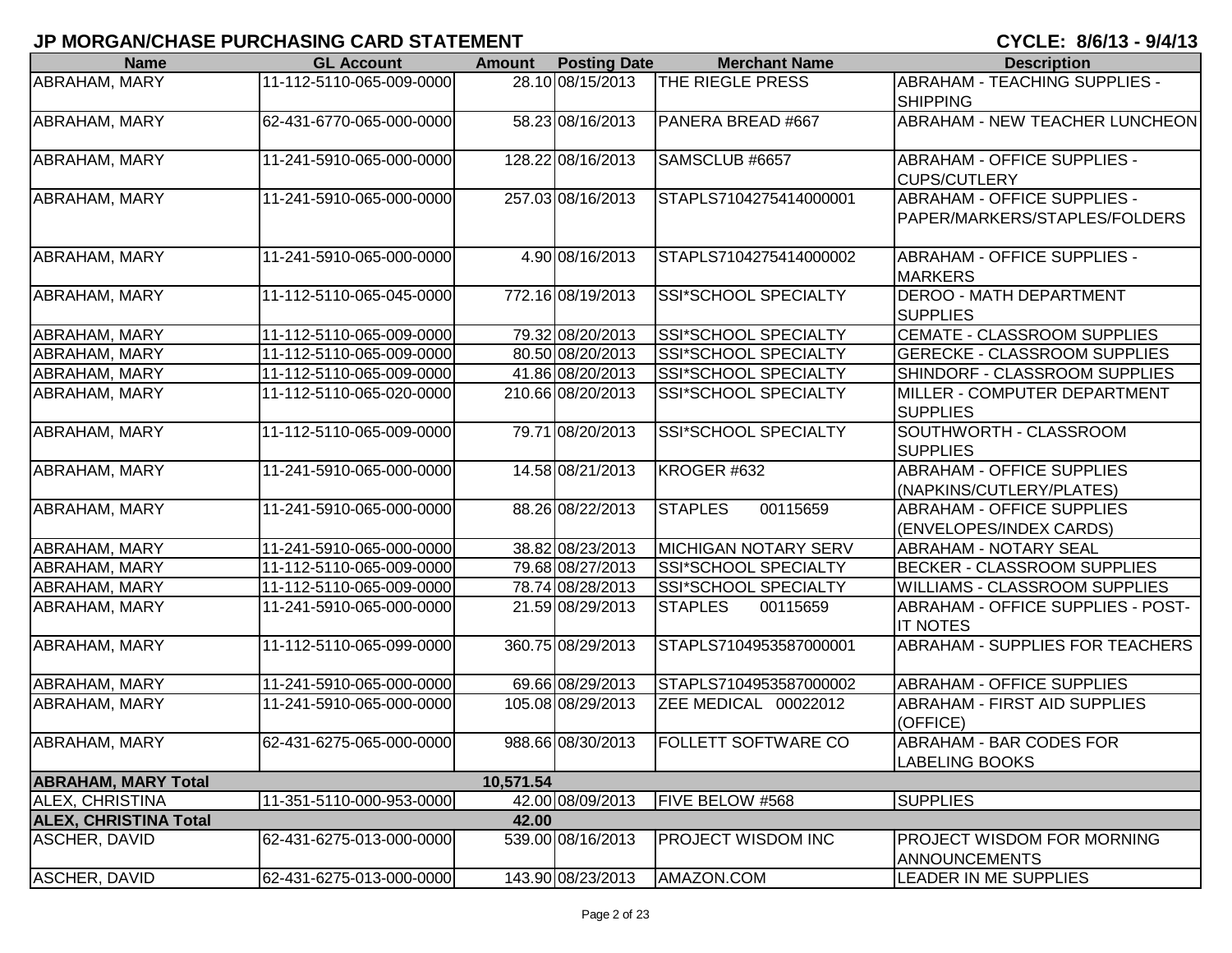| <b>Name</b>                  | <b>GL Account</b>        | <b>Amount</b> | <b>Posting Date</b> | <b>Merchant Name</b>          | <b>Description</b>                    |
|------------------------------|--------------------------|---------------|---------------------|-------------------------------|---------------------------------------|
| <b>ASCHER, DAVID</b>         | 62-431-6275-013-000-0000 |               | 126.80 08/27/2013   | AMAZON.COM                    | <b>LEADER IN ME SUPPLIES</b>          |
| <b>ASCHER, DAVID</b>         | 62-431-6275-013-000-0000 |               | 140.55 08/28/2013   | 00115659<br><b>STAPLES</b>    | PEOPLE AVAILABLE FOR LISTENING        |
|                              |                          |               |                     |                               | <b>POSTERS</b>                        |
|                              |                          |               |                     |                               | <b>CRISIS CARDS</b>                   |
| <b>ASCHER, DAVID</b>         | 62-431-6275-013-000-0000 |               | 86.55 08/30/2013    | <b>CVS PHARMACY #8161 Q03</b> | LUNCHTIME CAFETERIA/RECESS            |
|                              |                          |               |                     |                               | <b>SUPPLIES AND RECHARGEABLE</b>      |
|                              |                          |               |                     |                               | <b>BATTERIES</b>                      |
| <b>ASCHER, DAVID</b>         | 62-431-6275-013-000-0000 |               | 31.96 08/30/2013    | <b>STAPLES</b><br>00115659    | <b>STAFF PICTURE</b>                  |
|                              |                          |               |                     |                               | <b>BATTERIES</b>                      |
| <b>ASCHER, DAVID Total</b>   |                          | 1,068.76      |                     |                               |                                       |
| <b>BARCOMB, CHERYL</b>       | 11-225-5111-000-000-0000 |               | 130.00 08/20/2013   | COMPLETE BATTERY SOURC        | BATTERY BACKUP REPLACEMENTS           |
| <b>BARCOMB, CHERYL</b>       | 11-225-4905-000-000-0000 |               | 599.70 08/20/2013   | <b>SUNBURST DIGITAL INC</b>   | K-6 WEB BASED TYPING PROGRAM          |
|                              |                          |               |                     |                               | <b>MTE FEE</b>                        |
| <b>BARCOMB, CHERYL</b>       | 11-225-4905-000-000-0000 |               | 719.00 08/21/2013   | <b>DIGICERT INC</b>           | NOVI EMAIL SSL CERTIFICATE - 3        |
|                              |                          |               |                     |                               | <b>YEARS</b>                          |
| <b>BARCOMB, CHERYL</b>       | 11-225-5111-000-000-0000 |               | 74.95 08/27/2013    | <b>AMAZON MKTPLACE PMTS</b>   | PROJECTOR REPLACEMENT LAMP            |
|                              |                          |               |                     |                               | <b>FOR OH</b>                         |
| <b>BARCOMB, CHERYL</b>       | 11-225-5910-000-000-0409 |               | 320.32 08/28/2013   | <b>AMAZON MKTPLACE PMTS</b>   | <b>SECURITY BADGES CLIPS AND</b>      |
|                              |                          |               |                     |                               | <b>HOLDERS</b>                        |
| <b>BARCOMB, CHERYL</b>       | 11-225-4905-000-000-0000 |               | 2,623.00 08/28/2013 | NETOP TECH                    | <b>VISION CAMPUS ANNUAL RENEWAL</b>   |
| <b>BARCOMB, CHERYL</b>       | 11-225-4120-000-000-0000 |               | 129.00 08/29/2013   | THE POD DROP OF NO            | <b>IPAD GLASS REPAIR</b>              |
|                              |                          |               |                     |                               | #DMQHG3S4DFHW                         |
| <b>BARCOMB, CHERYL Total</b> |                          | 4,595.97      |                     |                               |                                       |
| <b>BARR, STEVEN</b>          | 11-252-7910-000-000-0000 |               | 4.64 08/07/2013     | PANERA BREAD #667             | <b>MEETING WITH CHARTWELLS</b>        |
| <b>BARR, STEVEN</b>          | 11-252-7910-000-000-0000 |               | 2.11 08/19/2013     | <b>APL*APPLE ITUNES STORE</b> | USED WRONG ITUNES ACCOUNT.            |
|                              |                          |               |                     |                               | REIMBURSED DISTRICT.                  |
| <b>BARR, STEVEN</b>          | 11-252-7410-000-000-0000 |               | 129.00 08/26/2013   | <b>MSBO</b>                   | <b>MEMBERSHIP DUES</b>                |
| <b>BARR, STEVEN</b>          | 11-252-7410-000-000-0000 |               | 225.00 08/27/2013   | AICPA *AICPA                  | <b>MEMBERSHIP DUES</b>                |
| <b>BARR, STEVEN</b>          | 11-252-7910-000-000-0000 |               | 70.86 09/04/2013    | TIM HORTON'S #914221          | <b>BACK TO SCHOOL MEETING WITH</b>    |
|                              |                          |               |                     |                               | <b>TRANSPORTATION AND MAINTENANCE</b> |
|                              |                          |               |                     |                               |                                       |
| <b>BARR, STEVEN Total</b>    |                          | 431.61        |                     |                               |                                       |
| <b>BENGLE, HOLLY</b>         | 11-351-5110-000-953-0000 |               | 34.44 08/12/2013    | JOANN ETC #1933               | <b>CRAFT STUFF GLUE ETC</b>           |
| <b>BENGLE, HOLLY</b>         | 11-351-5110-000-953-0000 |               | 67.43 08/12/2013    | KOOLSTUFF4KIDS                | <b>FUSE BEADS</b>                     |
| <b>BENGLE, HOLLY</b>         | 11-351-5110-000-953-0000 |               | 212.70 08/12/2013   | <b>ORIENTAL TRADING CO</b>    | <b>CRAFTS</b>                         |
| <b>BENGLE, HOLLY</b>         | 11-351-5110-000-953-0000 |               | 22.81 08/12/2013    | <b>TARGET</b><br>00008722     | <b>MARKERS ETC</b>                    |
| <b>BENGLE, HOLLY</b>         | 11-351-3192-000-953-0000 |               | 28.73 08/12/2013    | <b>TARGET</b><br>00008722     | <b>STORAGE STUFF</b>                  |
| <b>BENGLE, HOLLY</b>         | 11-351-5110-000-953-0000 |               | 96.94 08/12/2013    | <b>TOYS R US #9274</b><br>QPS | <b>CRAFTS AND TOYS</b>                |
| <b>BENGLE, HOLLY</b>         | 11-351-5110-000-953-0000 |               | 13.99 09/02/2013    | <b>OFFICE MAX</b>             | <b>CALANDER</b>                       |
| <b>BENGLE, HOLLY Total</b>   |                          | 477.04        |                     |                               |                                       |
| <b>BLOOM, LYNETTE</b>        | 62-431-6350-031-000-0000 |               | 1,000.00 08/07/2013 | <b>DIAMOND JACKS RIVER TO</b> | <b>SUMMER CARE FIELD TRIP</b>         |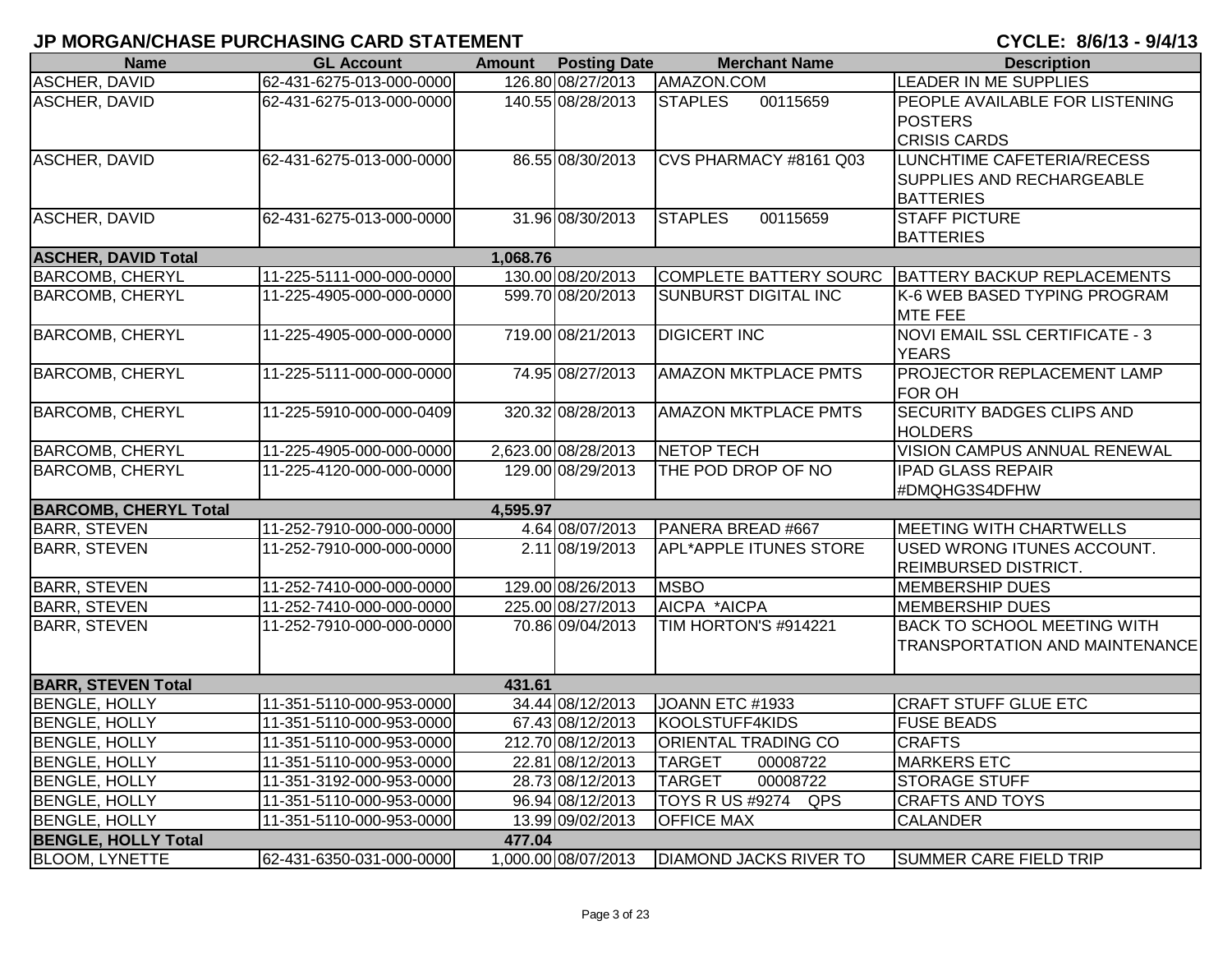| <b>Name</b>                 | <b>GL Account</b>        | <b>Amount</b> | <b>Posting Date</b> | <b>Merchant Name</b>                          | <b>Description</b>                                                           |
|-----------------------------|--------------------------|---------------|---------------------|-----------------------------------------------|------------------------------------------------------------------------------|
| <b>BLOOM, LYNETTE</b>       | 11-351-5990-000-953-0000 |               | 27.96 08/08/2013    | <b>MICHAELS STORES 3744</b>                   | SUPPLIES FOR SUMMER CARE MINI-                                               |
|                             |                          |               |                     |                                               | <b>SOCIETY FUNDRAISER</b>                                                    |
| <b>BLOOM, LYNETTE</b>       | 11-351-5990-000-953-0000 |               | 38.05 08/12/2013    | MICHAELS STORES 3744                          | <b>SUMMER CARE SUPPLIES</b>                                                  |
| <b>BLOOM, LYNETTE</b>       | 11-351-5110-000-955-0000 |               | 30.71 08/13/2013    | <b>AMAZON MKTPLACE PMTS</b>                   | <b>SUMMER CARE SUPPLIES</b>                                                  |
| <b>BLOOM, LYNETTE</b>       | 11-351-5110-000-955-0000 |               | 127.89 08/13/2013   | <b>AMAZON MKTPLACE PMTS</b>                   | <b>SUMMER CARE SUPPLIES</b>                                                  |
| <b>BLOOM, LYNETTE</b>       | 11-351-5110-000-955-0000 |               | 26.94 08/13/2013    | KROGER #634                                   | <b>SUMMER CARE FUNDRAISER</b>                                                |
| <b>BLOOM, LYNETTE</b>       | 11-351-5110-000-953-0000 |               | 21.29 08/14/2013    | <b>AMAZON MKTPLACE PMTS</b>                   | <b>SUMMER CARE SUPPLIES</b>                                                  |
| <b>BLOOM, LYNETTE</b>       | 11-351-5110-000-955-0000 |               | 351.45 08/14/2013   | <b>ORIENTAL TRADING CO</b>                    | <b>SUMMER CARE SUPPLIES</b>                                                  |
| <b>BLOOM, LYNETTE</b>       | 62-431-6350-031-000-0000 |               | 1,025.00 08/15/2013 | HCMA LOWER HURONPRK OF SUMMER CARE FIELD TRIP |                                                                              |
| <b>BLOOM, LYNETTE</b>       | 11-351-5610-000-953-0000 |               | 265.74 08/15/2013   | NUTS.COM, INC.                                | <b>SUMMER CARE FOOD</b>                                                      |
| <b>BLOOM, LYNETTE</b>       | 11-351-5110-000-955-0000 |               | 79.00 08/26/2013    | <b>AMAZON PRIME</b>                           | <b>SUMMER CARE SUPPLIES</b>                                                  |
| <b>BLOOM, LYNETTE</b>       | 11-351-5110-000-953-0000 |               | -79.00 08/26/2013   | <b>AMAZON PRIME</b>                           | <b>REFUND OF SUMMER CARE SUPPLIES</b>                                        |
| <b>BLOOM, LYNETTE</b>       | 11-351-5110-000-955-0000 |               | 101.42 08/28/2013   | 00115659<br><b>STAPLES</b>                    | <b>LEADER SUPPLIES</b>                                                       |
| <b>BLOOM, LYNETTE Total</b> |                          | 3,016.45      |                     |                                               |                                                                              |
| <b>BRASIL, SANDRA</b>       | 62-431-6217-055-000-0000 |               | 15.78 08/07/2013    | AMAZON.COM                                    | PARTIAL SHIPMENT ON AMAZON<br>ORDER FOR BOOKS FOR THE MEDIA<br><b>CENTER</b> |
| <b>BRASIL, SANDRA</b>       | 11-111-5110-055-099-0000 |               | 229.52 08/07/2013   | <b>DBC*BLICK ART MATERIAL</b>                 | CANVAS'S FOR ART MURALS IN THE<br><b>BUILDING</b>                            |
| <b>BRASIL, SANDRA</b>       | 11-111-5110-055-025-0000 |               | 69.11 08/08/2013    | <b>DBC*BLICK ART MATERIAL</b>                 | <b>CLASSROOM SUPPLIES FOR RUGG</b>                                           |
| <b>BRASIL, SANDRA</b>       | 11-111-5110-055-025-0000 |               | 32.44 08/13/2013    | SSI*SCHOOL SPECIALTY                          | <b>CLASSROOM SUPPLIES FOR DEMEYER</b>                                        |
| <b>BRASIL, SANDRA</b>       | 11-111-5110-055-025-0000 |               | 31.99 08/13/2013    | SSI*SCHOOL SPECIALTY                          | TEACHER WORK SUPPLIES -<br><b>WORKMAN</b>                                    |
| <b>BRASIL, SANDRA</b>       | 11-111-5110-055-025-0000 |               | 177.57 08/13/2013   | SSI*SCHOOL SPECIALTY                          | <b>CLASSROOM SUPPLIES FOR</b><br><b>MONTALES</b>                             |
| <b>BRASIL, SANDRA</b>       | 11-111-5110-055-025-0000 |               | 120.07 08/14/2013   | SSI*SCHOOL SPECIALTY                          | <b>CLASSROOM SUPPLIES FOR DUTHIE</b>                                         |
| <b>BRASIL, SANDRA</b>       | 11-111-5110-055-025-0000 |               | 43.85 08/15/2013    | <b>SSI*SCHOOL SPECIALTY</b>                   | <b>CLASSROOM SUPPLIES-ALSPAUGH</b>                                           |
| <b>BRASIL, SANDRA</b>       | 11-111-5110-055-025-0000 |               | 148.04 08/20/2013   | <b>SSI*SCHOOL SPECIALTY</b>                   | <b>CLASSROOM SUPPLIES FOR MULHALL</b>                                        |
| <b>BRASIL, SANDRA</b>       | 11-111-5110-055-025-0000 |               | 98.07 08/20/2013    | SSI*SCHOOL SPECIALTY                          | <b>CLASSROOM SUPPLIES FOR KUHN</b>                                           |
| <b>BRASIL, SANDRA</b>       | 11-111-5110-055-099-0000 |               | 523.09 08/21/2013   | THE HOME DEPOT 2737                           | <b>FRIDGE FOR OFFICE SICKROOM</b>                                            |
| <b>BRASIL, SANDRA</b>       | 11-111-5110-055-025-0000 |               | 90.90 08/27/2013    | SSI*SCHOOL SPECIALTY                          | <b>CLASSROOM SUPPLIES-SORENSEN</b>                                           |
| <b>BRASIL, SANDRA</b>       | 11-111-5110-055-025-0000 |               | 68.18 08/29/2013    | <b>ISSI*SCHOOL SPECIALTY</b>                  | <b>CLASLSROOM SUPPLIES FOR</b><br><b>ERICKSON/BURRY</b>                      |
| <b>BRASIL, SANDRA</b>       | 11-111-5110-055-025-0000 |               | 113.27 09/02/2013   | SSI*SCHOOL SPECIALTY                          | <b>CLASSROOM SUPPLIES-CHIP</b><br><b>MCDONALD</b>                            |
| <b>BRASIL, SANDRA</b>       | 62-431-6217-055-000-0000 |               | 9.91 09/03/2013     | AMAZON.COM                                    | COMPLETION OF PARTIAL ORDER<br><b>SHIPPED</b>                                |
| <b>BRASIL, SANDRA Total</b> |                          | 1,771.79      |                     |                                               |                                                                              |
| <b>BRATNEY, BETHANY</b>     | 11-222-5310-071-000-0000 |               | 57.56 09/04/2013    | NEXT CHAPTER BOOKSTORE NEW MATERIALS FOR LMC  |                                                                              |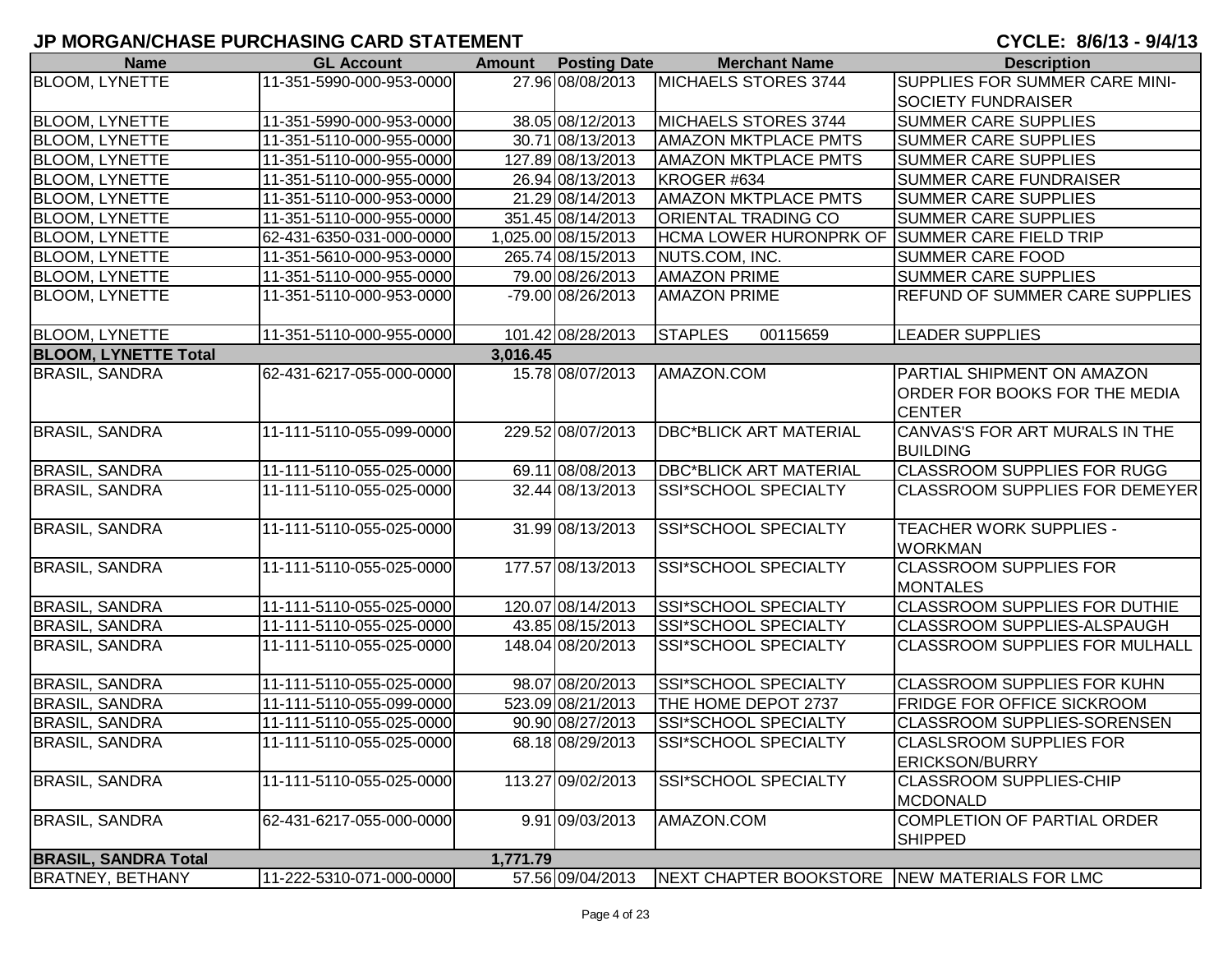| <b>Name</b>                   | <b>GL Account</b>        | <b>Amount</b> | <b>Posting Date</b> | <b>Merchant Name</b>               | <b>Description</b>                          |
|-------------------------------|--------------------------|---------------|---------------------|------------------------------------|---------------------------------------------|
| <b>BRATNEY, BETHANY Total</b> |                          | 57.56         |                     |                                    |                                             |
| <b>BUNKER, JEFFREY</b>        | 11-261-5992-013-000-0000 |               | 126.24 08/09/2013   | <b>ANGELO'S WHOLESALE</b>          | <b>NW WALL REPAIR</b>                       |
| <b>BUNKER, JEFFREY</b>        | 11-261-5993-000-000-0000 |               | 859.01 08/12/2013   | <b>RESIDEX, LLC</b>                | <b>DISTRICT BROADLEAF WEEDKILLER,</b>       |
|                               |                          |               |                     |                                    | <b>VEGETATION KILLER</b>                    |
| <b>BUNKER, JEFFREY</b>        | 11-261-5992-005-000-0000 |               | 143.57 08/13/2013   | <b>GANDER MOUNTAIN</b>             | <b>MTCE RAINGEAR</b>                        |
| <b>BUNKER, JEFFREY</b>        | 11-261-5992-005-000-0000 |               | 78.71 08/13/2013    | <b>WW GRAINGER</b>                 | <b>IMTCE CHEMICAL MIXING &amp; SPRAYING</b> |
|                               |                          |               |                     |                                    | <b>GLOVES</b>                               |
| <b>BUNKER, JEFFREY</b>        | 11-261-5992-000-000-0000 |               | 7.89 08/14/2013     | THE HOME DEPOT 2737                | <b>GRNDS MOWER REPAIR</b>                   |
| <b>BUNKER, JEFFREY</b>        | 11-261-5993-000-000-0000 |               | 540.00 08/29/2013   | <b>ANGELO'S WHOLESALE</b>          | <b>GRNDS MULCH FOR NM6 &amp; DF</b>         |
| <b>BUNKER, JEFFREY Total</b>  |                          | 1,755.42      |                     |                                    |                                             |
| <b>BURNHAM, SUSAN</b>         | 11-241-5990-011-000-0000 |               | 265.00 08/30/2013   | <b>ROCKY'S ROTISSERIE</b>          | <b>STAFF LUNCHEON ON</b>                    |
|                               |                          |               |                     |                                    | <b>IMPLEMENTATION DAY</b>                   |
| <b>BURNHAM, SUSAN Total</b>   |                          | 265.00        |                     |                                    |                                             |
| <b>BURRIS, MARGARET</b>       | 11-241-5910-012-000-0000 |               | 205.98 08/21/2013   | <b>AMAZON MKTPLACE PMTS</b>        | TONER FOR OFFICE PRINTER                    |
| <b>BURRIS, MARGARET</b>       | 11-241-5990-012-000-0000 |               | 29.47 08/22/2013    | <b>TARGET</b><br>00014654          | <b>BOYS AND GIRLS UNDERWEAR</b>             |
| <b>BURRIS, MARGARET</b>       | 11-241-5990-012-000-0000 |               | 14.54 08/23/2013    | <b>AMAZON MKTPLACE PMTS</b>        | TONER FOR FAX MACHINE                       |
| <b>BURRIS, MARGARET Total</b> |                          | 249.99        |                     |                                    |                                             |
| CANALES, BETH                 | 11-113-5110-071-044-0000 |               | 147.06 09/02/2013   | <b>GFS MKTPLC #0958</b>            | <b>BEGINNING OF THE YEAR PANTRY</b>         |
|                               |                          |               |                     |                                    | STOCK UP, CLEANING SUPPLIES FOR             |
|                               |                          |               |                     |                                    | <b>KITCHEN/LAUNDRY</b>                      |
| <b>CANALES, BETH</b>          | 11-113-5110-071-044-0000 |               | 47.32 09/02/2013    | MEIJER INC #054<br>Q <sub>01</sub> | BREAD LAB, PANTRY SUPPLIES FOR              |
|                               |                          |               |                     |                                    | <b>FUTURE LABS</b>                          |
| <b>CANALES, BETH Total</b>    |                          | 194.38        |                     |                                    |                                             |
| <b>CARTER, NICOLE</b>         | 62-431-6275-071-000-0000 |               | 65.71 08/23/2013    | DOMINO'S 1010                      | <b>TEACHER INTERVIEW COMMITTEE</b>          |
|                               |                          |               |                     |                                    | <b>FOOD</b>                                 |
| <b>CARTER, NICOLE Total</b>   |                          | 65.71         |                     |                                    |                                             |
| CIANCIO, WANDA                | 11-225-5111-000-000-0000 |               | 35.00 08/14/2013    | AMAZON.COM                         | <b>CHROMECAST UNIT FOR</b>                  |
|                               |                          |               |                     |                                    | <b>PRESENTATION</b>                         |
| <b>CIANCIO, WANDA Total</b>   |                          | 35.00         |                     |                                    |                                             |
| CIANFERRA, LINDA              | 11-226-5910-000-012-0000 |               | 123.21 08/06/2013   | VISTAPR*VISTAPRINT.COM             | MARKETING: BROCHURE, POSTCARDS              |
|                               |                          |               |                     |                                    |                                             |
| CIANFERRA, LINDA              | 11-226-5910-000-012-0000 |               | 71.60 08/07/2013    | STAPLS7103836110000001             | <b>OFFICE SUPPLIES</b>                      |
| CIANFERRA, LINDA              | 11-113-3220-071-012-0000 |               | 127.53 08/09/2013   | <b>CRYSTAL MTN LODGING</b>         | <b>STATE CONFERENCE</b>                     |
| CIANFERRA, LINDA              | 11-113-3220-071-012-0000 |               | 127.53 08/09/2013   | <b>CRYSTAL MTN LODGING</b>         | <b>STATE CONFERENCE</b>                     |
| <b>CIANFERRA, LINDA</b>       | 11-226-5910-000-012-0000 |               | 22.79 08/12/2013    | STAPLS7104093536000001             | <b>OFFICE SUPPLIES</b>                      |
| CIANFERRA, LINDA              | 11-226-5910-000-012-0000 |               | 93.61 08/12/2013    | STAPLS7104093536000002             | <b>OFFICE SUPPLIES</b>                      |
| <b>CIANFERRA, LINDA Total</b> |                          | 566.27        |                     |                                    |                                             |
| <b>COOLMAN, ROBERT</b>        | 11-261-5992-000-000-0000 |               | 89.97 08/06/2013    | <b>CONSERVA ELECTRIC SUPP</b>      | <b>MTCE STOCK BALLAST</b>                   |
| <b>COOLMAN, ROBERT</b>        | 11-261-5992-005-000-0000 |               | 280.00 08/06/2013   | CONSERVA ELECTRIC SUPP             | <b>MTCE BUILDING OUTSIDE LIGHTS</b>         |
| COOLMAN, ROBERT               | 11-261-5992-000-000-0000 |               | 269.10 08/06/2013   | CONSERVA ELECTRIC SUPP             | <b>MTCE STOCK BALLASTS</b>                  |
| COOLMAN, ROBERT               | 11-261-5992-000-000-0000 |               | 89.70 08/07/2013    | CONSERVA ELECTRIC SUPP             | <b>MTCE STOCK BALLAST</b>                   |
| COOLMAN, ROBERT               | 11-261-5992-005-000-0000 |               | 3,080.00 08/07/2013 | CONSERVA ELECTRIC SUPP             | <b>MTCE BUILDING OUTSIDE LIGHTS</b>         |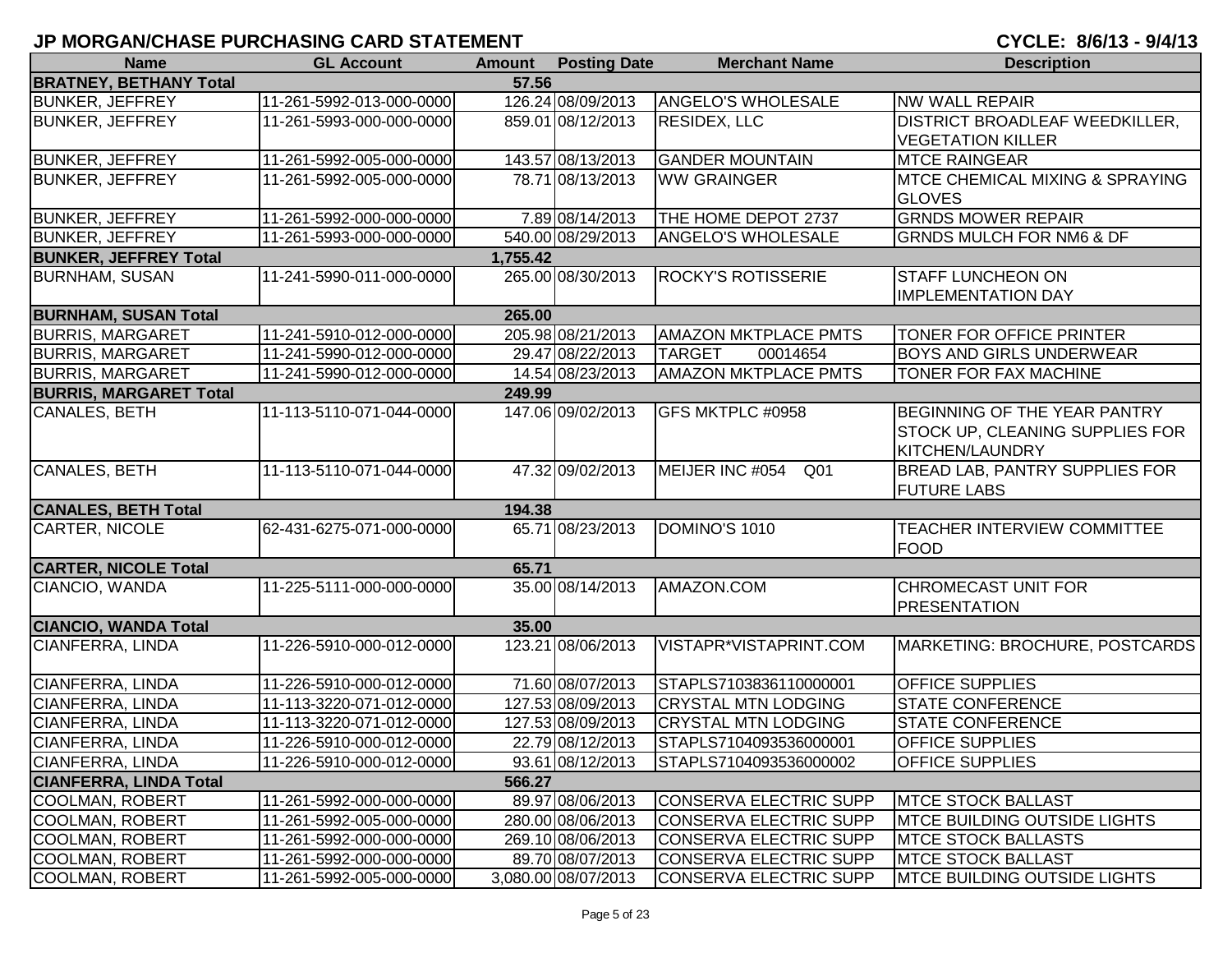| <b>Name</b>                      | <b>GL Account</b>        | Amount   | <b>Posting Date</b>  | <b>Merchant Name</b>              | <b>Description</b>                |
|----------------------------------|--------------------------|----------|----------------------|-----------------------------------|-----------------------------------|
| <b>COOLMAN, ROBERT</b>           | 11-261-5992-000-000-0000 |          | 82.74 08/08/2013     | <b>CITY ELECTRIC SUPPLY</b>       | <b>MTCE STOCK, TOOL</b>           |
| <b>COOLMAN, ROBERT</b>           | 11-261-5992-000-000-0000 |          | 1,109.82 08/09/2013  | CONSERVA ELECTRIC SUPP            | <b>IMTCE CFL STOCK</b>            |
| <b>COOLMAN, ROBERT</b>           | 11-261-5992-005-000-0000 |          | 280.00 08/09/2013    | CONSERVA ELECTRIC SUPP            | <b>MTCE WALL PAK</b>              |
| <b>COOLMAN, ROBERT</b>           | 11-261-5992-000-000-0000 |          | 157.00 08/12/2013    | CONSERVA ELECTRIC SUPP            | <b>MTCE STOCK BALLASTS</b>        |
| <b>COOLMAN, ROBERT</b>           | 11-261-5992-000-000-0000 |          | 55.85 08/12/2013     | CONSERVA ELECTRIC SUPP            | <b>MTCE STOCK BALLAST</b>         |
| <b>COOLMAN, ROBERT</b>           | 11-261-5992-000-000-0000 |          | 51.50 08/15/2013     | CONSERVA ELECTRIC SUPP            | <b>MTCE STOCK FUSES</b>           |
| <b>COOLMAN, ROBERT</b>           | 11-261-5992-000-000-0000 |          | 960.00 08/16/2013    | CONSERVA ELECTRIC SUPP            | <b>MTCE STOCK LAMPS</b>           |
| <b>COOLMAN, ROBERT</b>           | 11-261-5992-000-000-0000 |          | 60.00 08/16/2013     | <b>CONSERVA ELECTRIC SUPP</b>     | <b>MTCE STOCK FLOODS</b>          |
| <b>COOLMAN, ROBERT</b>           | 11-261-5992-000-000-0000 |          | 65.74 08/20/2013     | <b>CITY ELECTRIC SUPPLY</b>       | MTCE STOCK RCPT, EMT              |
| <b>COOLMAN, ROBERT</b>           | 11-261-5992-000-000-0000 |          | 21.65 08/20/2013     | <b>CITY ELECTRIC SUPPLY</b>       | NM6 SUMP PUMP                     |
| <b>COOLMAN, ROBERT</b>           | 11-261-5992-000-000-0000 |          | 28.18 08/22/2013     | <b>CITY ELECTRIC SUPPLY</b>       | NM6 SUMP PUMPS                    |
| <b>COOLMAN, ROBERT</b>           | 11-261-5992-000-000-0000 |          | 377.20 08/22/2013    | <b>WW GRAINGER</b>                | <b>NM6 SUMP PUMPS</b>             |
| <b>COOLMAN, ROBERT</b>           | 11-261-5992-000-000-0000 |          | 177.50 08/23/2013    | CONSERVA ELECTRIC SUPP            | <b>MTCE STOCK CAPACITORS</b>      |
| <b>COOLMAN, ROBERT</b>           | 11-261-5992-000-000-0000 |          | 251.50 08/23/2013    | CONSERVA ELECTRIC SUPP            | <b>MTCE STOCK BALLAST</b>         |
| <b>COOLMAN, ROBERT</b>           | 11-261-5992-000-000-0000 |          | 145.40 08/26/2013    | CONSERVA ELECTRIC SUPP            | <b>MTCE STOCK LIGHTS</b>          |
| <b>COOLMAN, ROBERT Total</b>     |                          | 7.632.85 |                      |                                   |                                   |
| <b>DIATIKAR, CHRISTINE</b>       | 11-252-7410-000-000-0000 |          | 129.00 08/08/2013    | <b>MSBO</b>                       | JAROSLAWSKI 2013/14 MEMBERSHIP    |
| <b>DIATIKAR, CHRISTINE</b>       | 11-226-3220-000-000-0000 |          | 416.90 08/15/2013    | <b>GRAND TRAV RESORT &amp; SP</b> | PATEL-MAASE CONFERENCE LODGING    |
| <b>DIATIKAR, CHRISTINE</b>       | 11-252-7410-000-000-0000 |          | 129.00 08/23/2013    | <b>MSBO</b>                       | MALBON 2013/14 MEMBERSHIP         |
| <b>DIATIKAR, CHRISTINE</b>       | 11-252-5910-000-000-0000 |          | 188.00 08/23/2013    | STAPLS7104692812000001            | <b>OFFICE SUPLIES</b>             |
| <b>DIATIKAR, CHRISTINE</b>       | 11-271-4910-000-000-0000 |          | 1,668.91 08/23/2013  | <b>WW WILLIAMS ONLINE ACC</b>     | <b>BUS REPAIR</b>                 |
| <b>DIATIKAR, CHRISTINE</b>       | 11-221-5990-000-411-0000 |          | 199.98 08/26/2013    | STAPLS7103265863000001            | <b>CHAIRS FOR SP ED</b>           |
| <b>DIATIKAR, CHRISTINE</b>       | 62-431-6770-001-000-0000 |          | 105.95 09/04/2013    | KROGER #679                       | MARTINEZ/PAYROLL THANK YOU GIFT   |
|                                  |                          |          |                      |                                   |                                   |
| <b>DIATIKAR, CHRISTINE Total</b> |                          | 2,837.74 |                      |                                   |                                   |
| DIGLIO, CAROL                    | 11-283-5610-000-000-0000 |          | 102.53 08/19/2013    | SAMSCLUB #6657                    | NEW STAFF ORIENTATION             |
| <b>DIGLIO, CAROL Total</b>       |                          | 102.53   |                      |                                   |                                   |
| <b>DINKELMANN, KATY</b>          | 62-431-6129-071-000-0000 |          | 486.02 08/07/2013    | <b>DOLLAR RENT A CAR</b>          | RENTAL CAR FOR IEGA JEFF- GUEST   |
|                                  |                          |          |                      |                                   | <b>ARTIST</b>                     |
| <b>DINKELMANN, KATY Total</b>    |                          | 486.02   |                      |                                   |                                   |
| DONOVAN, KATHRYN                 | 11-283-5910-000-000-0000 |          | 28.90 08/21/2013     | AMER ASSOC NOTARIESWE             | NOTARY STAMP                      |
| DONOVAN, KATHRYN                 | 11-283-5910-000-000-0000 |          | 83.24 08/22/2013     | STAPLS7104657958000001            | <b>OFFICE SUPPLIES</b>            |
| DONOVAN, KATHRYN Total           |                          | 112.14   |                      |                                   |                                   |
| <b>DRAGOO, MICHAEL</b>           | 11-261-4910-000-000-0000 |          | 14,198.11 08/14/2013 | NATIONAL TIME                     | <b>IDISTRICT FIRE INSPECTION</b>  |
| <b>DRAGOO, MICHAEL</b>           | 11-261-5993-000-000-0000 |          | 3,511.45 08/19/2013  | PIONEER REVERE 8008771            | <b>GRNDS STRIPING PAINT</b>       |
| <b>DRAGOO, MICHAEL</b>           | 11-261-5993-000-000-0000 |          | 1,350.00 08/19/2013  | PIONEER REVERE 8008771            | <b>GRNDS STENCIL</b>              |
| <b>DRAGOO, MICHAEL</b>           | 11-261-4910-000-000-0000 |          | 7,950.00 08/22/2013  | THE TRANE COMPANY                 | MTCE ANNUAL INSPECTIONS           |
| DRAGOO, MICHAEL                  | 11-261-4910-071-000-0000 |          | 758.00 08/27/2013    | <b>REDFORD LOCK COMPANY I</b>     | SPLIT - HS RM 108 REPLACE MORTISE |
|                                  |                          |          |                      |                                   | <b>LOCK</b>                       |
| <b>DRAGOO, MICHAEL</b>           | 11-261-4910-055-000-0000 |          | 156.00 08/27/2013    | <b>REDFORD LOCK COMPANY I</b>     | SPLIT - NM REPLACE IC CORE LOCK   |
| DRAGOO, MICHAEL                  | 11-261-4910-012-000-0000 |          | 120.00 08/27/2013    | <b>REDFORD LOCK COMPANY I</b>     | SPLIT - OH REKEY EXTER. CLOSETS   |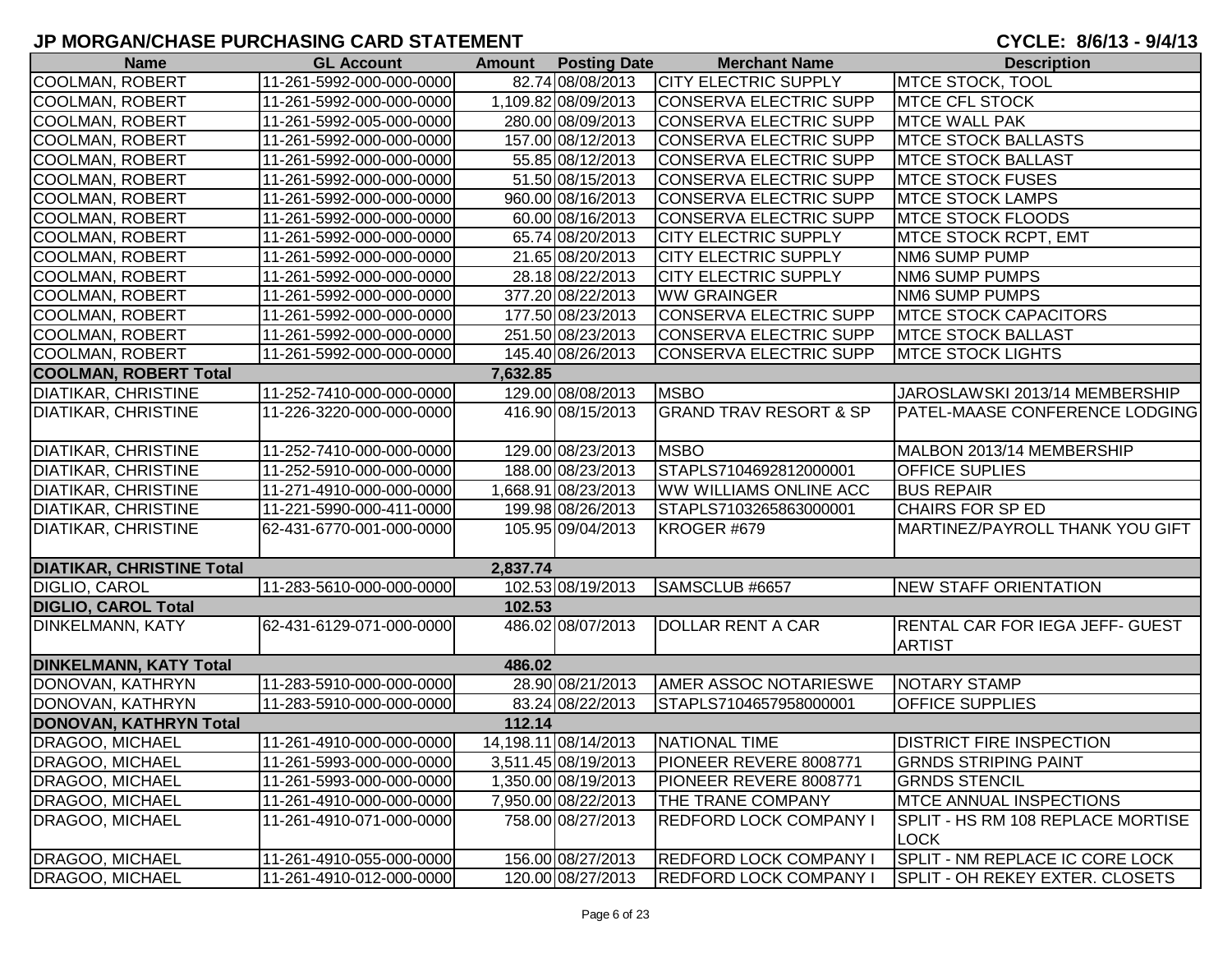| <b>Name</b>                   | <b>GL Account</b>        |           | <b>Amount</b> Posting Date | <b>Merchant Name</b>            | <b>Description</b>                  |
|-------------------------------|--------------------------|-----------|----------------------------|---------------------------------|-------------------------------------|
| <b>DRAGOO, MICHAEL</b>        | 11-261-5992-071-000-0000 |           | 999.68 08/30/2013          | BASS                            | <b>HS VAV CONTROLLERS</b>           |
| DRAGOO, MICHAEL               | 11-261-3220-000-000-0000 |           | 235.00 09/02/2013          | MI INST FOR ED MGT              | <b>MIEM CONFERENCE</b>              |
| <b>DRAGOO, MICHAEL</b>        | 11-261-3220-000-000-0000 |           | 75.00 09/02/2013           | MI INST FOR ED MGT              | <b>MIEM WEBINAR CONFERENCE</b>      |
| DRAGOO, MICHAEL               | 11-261-3220-000-000-0000 |           | 75.00 09/02/2013           | MI INST FOR ED MGT              | MIEM CONFERENCE ENV HEALTH &        |
|                               |                          |           |                            |                                 | <b>SAFETY</b>                       |
| DRAGOO, MICHAEL               | 11-261-3220-000-000-0000 |           | 75.00 09/02/2013           | MI INST FOR ED MGT              | <b>MIEM CONFERENCE</b>              |
| <b>DRAGOO, MICHAEL Total</b>  |                          | 29,503.24 |                            |                                 |                                     |
| <b>EASON, CHRISTINE</b>       | 11-351-5110-000-955-0000 |           | 34.38 08/13/2013           | MICHAELS STORES 3744            | <b>SUMMER CARE MATERIALS</b>        |
| <b>EASON, CHRISTINE</b>       | 11-351-5110-000-955-0000 |           | 15.80 08/14/2013           | MICHAELS STORES 3744            | <b>CRAFT SUPPLIES</b>               |
| <b>EASON, CHRISTINE</b>       | 11-351-5110-000-955-0000 |           | 14.60 08/14/2013           | THE HOME DEPOT 2737             | <b>CARE FUNDRAISER SUPPLIES</b>     |
| <b>EASON, CHRISTINE</b>       | 11-351-5110-000-955-0000 |           | 19.60 08/14/2013           | WAL-MART #5893                  | <b>CARE SUPPLIES BEADS, ETC</b>     |
| <b>EASON, CHRISTINE</b>       | 11-351-5110-000-955-0000 |           | 23.47 08/30/2013           | <b>STAPLES</b><br>00115659      | <b>ROOM SUPPLIES</b>                |
| <b>EASON, CHRISTINE</b>       | 11-351-5110-000-955-0000 |           | 33.68 09/03/2013           | MICHAELS STORES 5732            | <b>CRAFTS</b>                       |
| <b>EASON, CHRISTINE</b>       | 11-351-5110-000-955-0000 |           | 22.97 09/04/2013           | FIVE BELOW #568                 | <b>SUPPLIES</b>                     |
| <b>EASON, CHRISTINE Total</b> |                          | 164.50    |                            |                                 |                                     |
| <b>FALLONE, MARIA</b>         | 11-111-5110-014-060-0000 |           | 6.48 08/09/2013            | <b>AMAZON MKTPLACE PMTS</b>     | <b>BOOK FOR PLUS CLASS ROOM</b>     |
| <b>FALLONE, MARIA</b>         | 11-111-5110-014-060-0000 |           | 6.29 08/09/2013            | AMAZON.COM                      | <b>BOOKS FOR PLUS CLASSROOM</b>     |
| FALLONE, MARIA                | 11-111-5110-014-045-0000 |           | 115.17 08/09/2013          | NEWMARK LEARNING LLC            | <b>MATH UNIT BOOKS FOR</b>          |
|                               |                          |           |                            |                                 | <b>KINDERGARTEN</b>                 |
| <b>FALLONE, MARIA</b>         | 11-222-5990-014-000-0000 |           | 494.95 08/12/2013          | <b>ACP DIRECT</b>               | <b>HEADPHONES FOR MEDIA CENTER</b>  |
| <b>FALLONE, MARIA</b>         | 11-111-5110-014-060-0000 |           | 432.19 08/12/2013          | AMAZON.COM                      | <b>BOOKS FOR PLUS CLASSROOM AND</b> |
|                               |                          |           |                            |                                 | <b>STAFF ENRICHMENT</b>             |
| <b>FALLONE, MARIA</b>         | 11-111-5110-014-060-0000 |           | 249.33 08/12/2013          | AMAZON.COM                      | ELL DICTIONARY AND THESAURUS        |
| <b>FALLONE, MARIA</b>         | 11-241-5910-014-000-0000 |           | 71.00 08/12/2013           | <b>DELL SALES &amp; SERVICE</b> | <b>INK FOR DELL PRINTER</b>         |
| <b>FALLONE, MARIA</b>         | 11-111-5110-014-099-0000 |           | 194.86 08/12/2013          | <b>SCHOOL HEALTH CORP</b>       | <b>BAND AIDS</b>                    |
| <b>FALLONE, MARIA</b>         | 11-111-5110-014-070-0000 |           | 92.50 08/13/2013           | AAA CLUB/INSUR 0470590          | SAFETY PATROL BELTS                 |
| <b>FALLONE, MARIA</b>         | 11-241-7410-014-000-0000 |           | 555.00 08/13/2013          | MI ELEMENTARY & MIDDLE          | <b>MESPA DUES JENIFER MICHOS</b>    |
| <b>FALLONE, MARIA</b>         | 11-111-5110-014-060-0000 |           | 113.96 08/15/2013          | AMAZON.COM                      | <b>BOOKS FOR PLUS CLASSROOM</b>     |
| <b>FALLONE, MARIA</b>         | 62-431-6690-014-000-0000 |           | 570.73 08/19/2013          | AUTISM-PRODUCTS.COM             | <b>SENSORY ITEMS</b>                |
| <b>FALLONE, MARIA</b>         | 11-111-5110-014-099-0000 |           | 106.91 08/19/2013          | <b>CALLOWAY HOUSE INC</b>       | TEACHER'S TAPE 4TH GRADE            |
| <b>FALLONE, MARIA</b>         | 11-111-5110-014-045-0000 |           | 278.76 08/19/2013          | MHE*MCGRAW-HILL ECOMM           | <b>GEOMETRY TEMPLATES 4TH GRADE</b> |
| FALLONE, MARIA                | 11-111-5110-014-060-0000 |           | 1,073.19 08/19/2013        | RGS PAY*                        | LANGUAGE ARTS MATERIALS 4TH         |
|                               |                          |           |                            |                                 | <b>GRADE</b>                        |
| <b>FALLONE, MARIA</b>         | 11-111-5110-014-060-0000 |           | 347.28 08/20/2013          | <b>AMAZON MKTPLACE PMTS</b>     | <b>LANGUAGE BUILDERS BOOKS</b>      |
| <b>FALLONE, MARIA</b>         | 11-111-5110-014-060-0000 |           | 308.60 08/20/2013          | SEIDLITZ EDUCATION, LL          | <b>I DON'T KNOW POSTERS</b>         |
| <b>FALLONE, MARIA</b>         | 62-431-6690-014-000-0000 |           | 808.26 08/22/2013          | SOUTHPAW ENTERPRISES I          | <b>SENSORY EQUIPMENT</b>            |
| FALLONE, MARIA                | 11-111-5110-014-025-0000 |           | 37.00 08/22/2013           | STAPLS7104663373000001          | <b>INDEX CARDS</b>                  |
| <b>FALLONE, MARIA</b>         | 11-111-5110-014-025-0000 |           | 84.55 08/22/2013           | STAPLS7104663373000002          | <b>STUDNET FOLDERS</b>              |
| <b>FALLONE, MARIA</b>         | 11-111-5110-014-060-0000 |           | 327.81 08/26/2013          | AMAZON.COM                      | <b>BOOKS FOR STAFF ELL, COMMON</b>  |
|                               |                          |           |                            |                                 | <b>CORE</b>                         |
| <b>FALLONE, MARIA</b>         | 11-111-5110-014-060-0000 |           | 129.22 08/26/2013          | THE HOME DEPOT 2737             | TUBS FOR THE LITERACY LIBRARY       |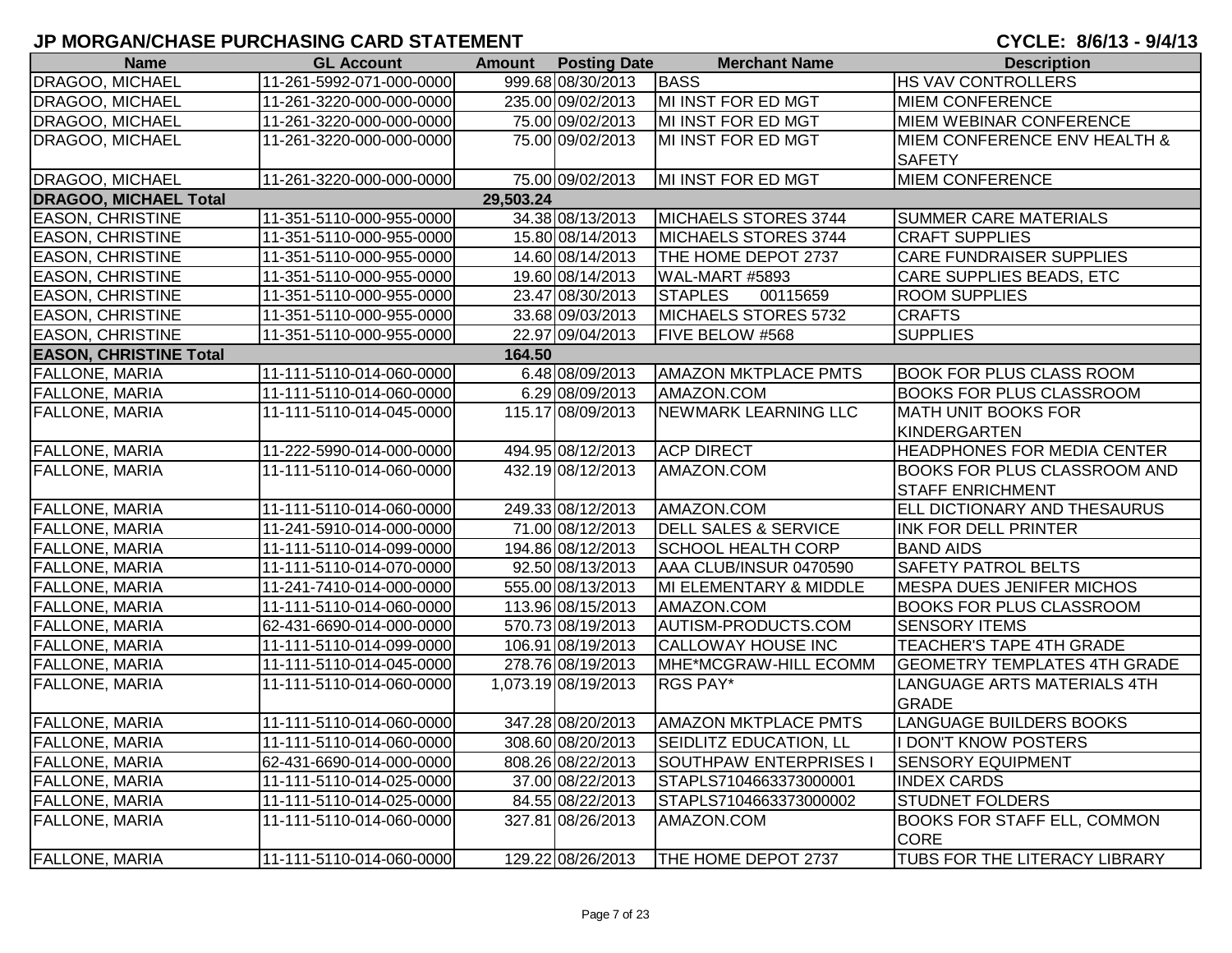| <b>Name</b>                 | <b>GL Account</b>        | <b>Amount</b> | <b>Posting Date</b> | <b>Merchant Name</b>                          | <b>Description</b>                                      |
|-----------------------------|--------------------------|---------------|---------------------|-----------------------------------------------|---------------------------------------------------------|
| <b>FALLONE, MARIA</b>       | 11-111-5110-014-025-0000 |               | 1,063.72 08/28/2013 |                                               | CHURCH PARTNER RESOURC 2 INSPIRATION STATIONS FOR 2 NEW |
|                             |                          |               |                     |                                               | <b>CLASS ROOMS</b>                                      |
| FALLONE, MARIA              | 62-431-6275-014-000-0000 |               | 131.28 08/28/2013   | COTTAGE INN PIZZA-NOVI                        | <b>PIZZA FOR INTERVIEW TEAM</b>                         |
| <b>FALLONE, MARIA</b>       | 62-431-6275-014-000-0000 |               | 30.00 08/28/2013    | PANERA BREAD #667                             | THANK YOU GIFT CARDS 6 @\$5.00                          |
|                             |                          |               |                     |                                               | <b>EACH</b>                                             |
| FALLONE, MARIA              | 11-111-5110-014-025-0000 |               | 1,007.55 09/02/2013 | STAPLS7105043400000001                        | <b>CRAYONS, TEACHING SUPPLIES</b>                       |
| <b>FALLONE, MARIA</b>       | 11-111-5110-014-025-0000 |               | 132.90 09/02/2013   | STAPLS7105043400000002                        | <b>HANGING FILE FOLDERS</b>                             |
| FALLONE, MARIA              | 11-111-5110-014-025-0000 |               | 74.40 09/02/2013    | STAPLS7105043400000003                        | <b>WRITE START PENCILS FOR</b>                          |
|                             |                          |               |                     |                                               | KINDERGARTEN                                            |
| FALLONE, MARIA              | 11-111-5110-014-025-0000 |               | 24.75 09/02/2013    | STAPLS7105099231000001                        | HIGHLIGHTERS, PENCILS                                   |
| FALLONE, MARIA              | 11-111-5110-014-025-0000 |               | 55.90 09/02/2013    | STAPLS7105099231000002                        | MY FIRST TICONDEROGA PENCILS                            |
|                             |                          |               |                     |                                               | KINDERGARTEN                                            |
| FALLONE, MARIA              | 11-111-5110-014-025-0000 |               | 42.80 09/03/2013    | SSI*SCHOOL SPECIALTY                          | <b>CARDBOARD MAILBOX NEW FIRST</b>                      |
|                             |                          |               |                     |                                               | <b>GRADE CLASS ROOM</b>                                 |
| <b>FALLONE, MARIA Total</b> |                          | 8,967.34      |                     |                                               |                                                         |
| <b>FULAR, JAMES</b>         | 11-261-5993-000-000-0000 |               | 107.82 08/07/2013   |                                               | MARKS OUTDOOR POWER EQ GRNDS Z-MOWERS ANTI-SCALP        |
|                             |                          |               |                     |                                               | <b>WHEELS</b>                                           |
| <b>FULAR, JAMES</b>         | 11-261-5992-013-000-0000 |               | 925.88 08/08/2013   | <b>ANGELO'S WHOLESALE</b>                     | <b>NW WALL</b>                                          |
| <b>FULAR, JAMES</b>         | 11-261-5992-013-000-0000 |               | 209.24 08/12/2013   | <b>ANGELO'S WHOLESALE</b>                     | <b>NW WALL</b>                                          |
| FULAR, JAMES                | 11-261-5993-000-000-0000 |               | 731.20 08/13/2013   | <b>AM LEONARD</b>                             | <b>GRNDS MTCE SUPPLIES</b>                              |
| <b>FULAR, JAMES</b>         | 11-261-5992-005-000-0000 |               | 129.98 08/13/2013   | <b>GANDER MOUNTAIN</b>                        | <b>MTCE RAIN GEAR</b>                                   |
| <b>FULAR, JAMES</b>         | 11-261-5993-000-000-0000 |               | 57.79 08/14/2013    | <b>RESIDEX, LLC</b>                           | <b>GRNDS BROADLEAF WEED CONTROL</b>                     |
|                             |                          |               |                     |                                               |                                                         |
| <b>FULAR, JAMES</b>         | 11-261-5993-000-000-0000 |               | 288.95 08/14/2013   | <b>RESIDEX, LLC</b>                           | <b>GRNDS BROADLEAF WEED CONTROL</b>                     |
|                             |                          |               |                     |                                               |                                                         |
| <b>FULAR, JAMES</b>         | 11-261-5993-013-000-0000 |               | 104.75 08/15/2013   | LANDSCAPE SUPPLY INC                          | NW RETAINING WALL BED                                   |
| <b>FULAR, JAMES</b>         | 11-261-5993-013-000-0000 |               | 28.38 08/15/2013    | THE HOME DEPOT 2737                           | <b>NW WALL</b>                                          |
| FULAR, JAMES                | 11-261-5993-012-000-0000 |               | 86.40 08/16/2013    | ANGELO'S WHOLESALE                            | <b>OH ISLANDS</b>                                       |
| FULAR, JAMES                | 11-261-5993-012-000-0000 |               | 1,054.30 08/19/2013 | LANDSCAPE SUPPLY INC                          | <b>OH ISLANDS</b>                                       |
| FULAR, JAMES                | 11-261-4910-000-000-0000 |               | 76.99 08/26/2013    | MARKS OUTDOOR POWER EQ GRNDS 2 MOWER REPAIRS, |                                                         |
| FULAR, JAMES                | 11-261-5710-000-000-0000 |               | 54.41 08/26/2013    | SPEEDWAY 02202 10                             | <b>MTCE FUEL FOR RENTAL TRUCK</b>                       |
| <b>FULAR, JAMES Total</b>   |                          | 3,856.09      |                     |                                               |                                                         |
| FURLOW, SETH                | 11-113-5110-071-065-0000 |               | 30.22 08/16/2013    | <b>TARGET</b><br>00024158                     | <b>CLASSROOM SUPPLIES FOR SCHOOL</b>                    |
|                             |                          |               |                     |                                               | YEAR 2013-2014 SCHOOL YR                                |
|                             |                          |               |                     |                                               |                                                         |
| <b>FURLOW, SETH</b>         | 11-221-5990-000-411-0000 |               | 133.76 08/28/2013   | COTTAGE INN PIZZA-NOVI                        | <b>STAFF MEETING</b>                                    |
| <b>FURLOW, SETH</b>         | 11-221-5910-000-411-0000 |               | 43.78 08/28/2013    | <b>STAPLES</b><br>00115659                    | <b>CHART PAPER &amp; MARKERS</b>                        |
| FURLOW, SETH                | 11-113-5110-071-065-0000 |               | 68.67 09/02/2013    | OFFICE DEPOT #2618                            | SCHOOL SUPPLIES FOR THE 2013-14                         |
|                             |                          |               |                     |                                               | SCHOOL YEAR, TAX IS A MISTAKE,                          |
|                             |                          |               |                     |                                               | THEY INPUT AS TAX EXEMPT, I WILL                        |
|                             |                          |               |                     |                                               | HAVE VENDOR REIMBURSE THE CARD.                         |
|                             |                          |               |                     |                                               |                                                         |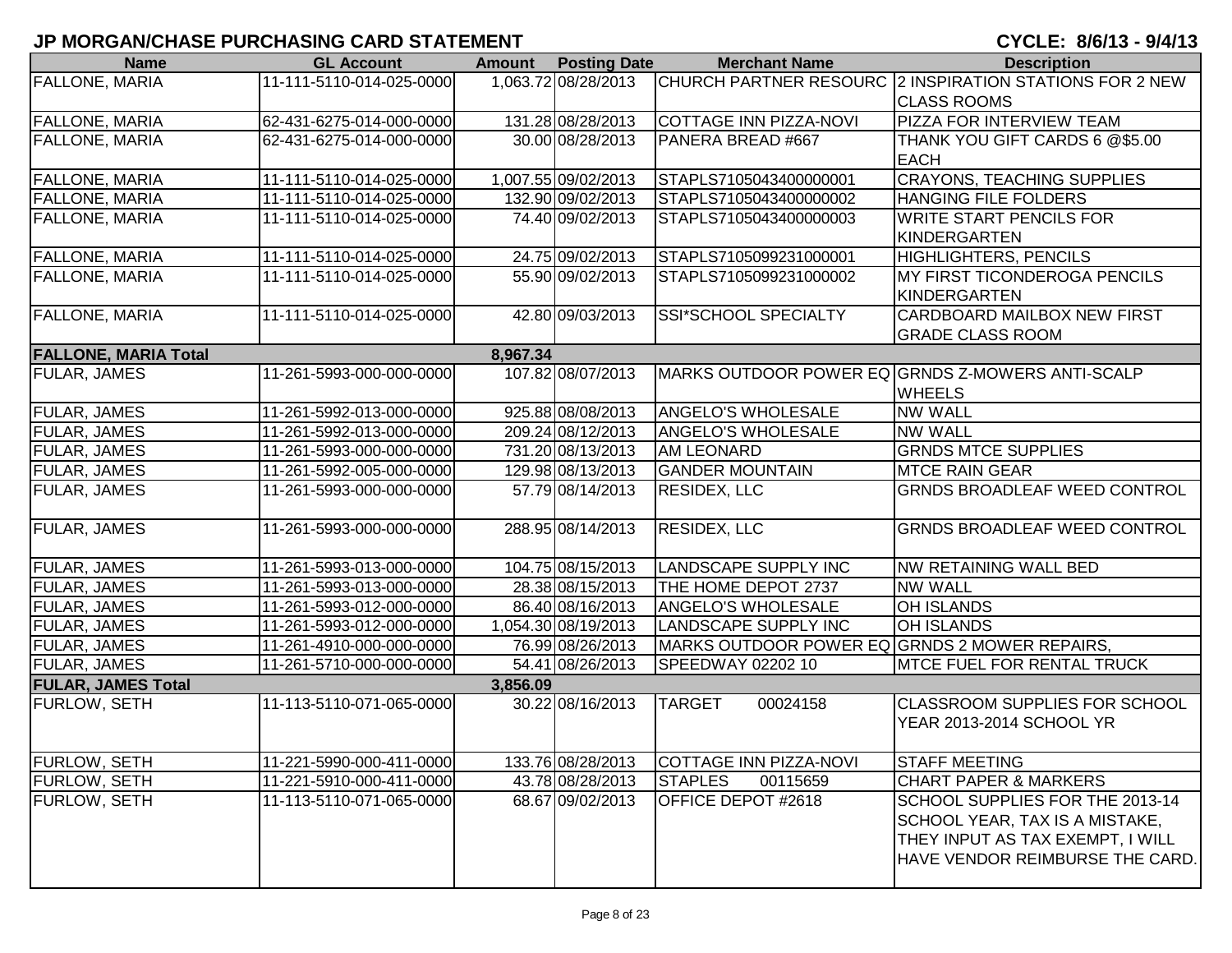| <b>Name</b>                    | <b>GL Account</b>        |          | <b>Amount</b> Posting Date | <b>Merchant Name</b>                   | <b>Description</b>                                     |
|--------------------------------|--------------------------|----------|----------------------------|----------------------------------------|--------------------------------------------------------|
| FURLOW, SETH                   | 11-113-5110-071-065-0000 |          |                            | 14.96 09/02/2013   THE HOME DEPOT 2744 | <b>CAN EXPLOSION DEMO AND</b>                          |
|                                |                          |          |                            |                                        | <b>WHITEBOARD SUPPLIES</b>                             |
| <b>FURLOW, SETH Total</b>      |                          | 291.39   |                            |                                        |                                                        |
| <b>GILMORE, MEGAN</b>          | 11-118-4910-000-952-0000 |          | 10.00 08/12/2013           | DOLRTREE 3613 00036137                 | <b>CLASSROOM MATERIALS</b>                             |
| <b>GILMORE, MEGAN</b>          | 11-118-4910-000-952-0000 |          | 65.41 08/12/2013           | MEIJER INC #122 Q01                    | <b>CLASSROOM MATERIALS</b>                             |
| GILMORE, MEGAN                 | 11-118-4910-000-952-0000 |          | 56.60 08/12/2013           | <b>TARGET</b><br>00014654              | <b>CLASSROOM MATERIALS</b>                             |
| <b>GILMORE, MEGAN</b>          | 11-118-4910-000-952-0000 |          | 152.45 08/15/2013          | LAKESHORE LEARNING #45                 | <b>CLASSROOM MATERIALS</b>                             |
| <b>GILMORE, MEGAN</b>          | 11-118-4910-000-952-0000 |          | 17.17 08/19/2013           | LAKESHORE LEARNING #45                 | <b>CLASSROOM MATERIALS</b>                             |
| <b>GILMORE, MEGAN</b>          | 11-118-4910-000-952-0000 |          | 14.97 08/26/2013           | JOANN ETC #1933                        | <b>CLASSROOM MATERIALS</b>                             |
| <b>GILMORE, MEGAN Total</b>    |                          | 316.60   |                            |                                        |                                                        |
| <b>GIRARDOT, SCOTT</b>         | 11-261-5992-065-000-0000 |          | 13.94 08/07/2013           | THE HOME DEPOT 2737                    | <b>MS ART ROOM</b>                                     |
| <b>GIRARDOT, SCOTT</b>         | 11-261-5992-005-000-0000 |          | 109.99 08/13/2013          | <b>GANDER MOUNTAIN</b>                 | <b>MTCE RAIN GEAR</b>                                  |
| <b>GIRARDOT, SCOTT</b>         | 11-261-5992-065-000-0000 |          | 176.46 08/15/2013          | BEHLER YOUNG CO. THE                   | <b>MS BOILER ROOM</b>                                  |
| <b>GIRARDOT, SCOTT</b>         | 11-261-5992-065-000-0000 |          | 146.08 08/15/2013          | <b>WW GRAINGER</b>                     | <b>MS BOILER ROOM</b>                                  |
| <b>GIRARDOT, SCOTT</b>         | 11-261-5992-000-000-0000 |          | 178.65 08/15/2013          | <b>WW GRAINGER</b>                     | <b>MTCE TRUCK STOCK</b>                                |
| <b>GIRARDOT, SCOTT</b>         | 11-261-5992-000-000-0000 |          | 981.14 08/19/2013          | <b>COCHRANE SUPPLY &amp; ENGI</b>      | <b>MTCE SHOP STOCK</b>                                 |
| <b>GIRARDOT, SCOTT</b>         | 11-261-5992-065-000-0000 |          | 106.46 08/19/2013          | DOWNRIVER REFRIG SUP C                 | <b>MS BOILER ROOM</b>                                  |
| <b>GIRARDOT, SCOTT</b>         | 11-261-5992-000-000-0000 |          | 51.91 08/19/2013           | THE HOME DEPOT 2737                    | <b>MTCE TOOLS</b>                                      |
| <b>GIRARDOT, SCOTT</b>         | 11-261-5992-055-000-0000 |          | 629.78 08/21/2013          | <b>WW GRAINGER</b>                     | NM6 SUMP PUMP                                          |
| <b>GIRARDOT, SCOTT</b>         | 11-261-5992-055-000-0000 |          | 56.97 08/22/2013           | THE HOME DEPOT 2737                    | NM6 SUMP PUMP                                          |
| <b>GIRARDOT, SCOTT</b>         | 11-261-5992-000-000-0000 |          | 45.68 08/23/2013           | <b>WW GRAINGER</b>                     | <b>IMTCE TRUCK STOCK</b>                               |
| <b>GIRARDOT, SCOTT</b>         | 11-261-5992-055-000-0000 |          | 374.70 08/26/2013          | <b>R L DEPPMANN COMPANY</b>            | NM6 MECHANICAL ROOM                                    |
| <b>GIRARDOT, SCOTT</b>         | 11-261-5992-055-000-0000 |          | 788.00 08/26/2013          | <b>R L DEPPMANN COMPANY</b>            | NM6 DOMESTIC HOT WATER                                 |
| <b>GIRARDOT, SCOTT</b>         | 11-261-5992-014-000-0000 |          | 49.32 08/26/2013           | <b>WW GRAINGER</b>                     | PV CABLE TIES FOR CUSTODIANS                           |
| <b>GIRARDOT, SCOTT</b>         | 11-261-5992-000-000-0000 |          | 109.75 09/02/2013          | THE HOME DEPOT 2737                    | <b>MTCE SHOP TOOLS</b>                                 |
| <b>GIRARDOT, SCOTT</b>         | 11-261-5992-055-000-0000 |          | -33.08 09/04/2013          | <b>WW GRAINGER</b>                     | <b>NM6 RETURN</b>                                      |
| <b>GIRARDOT, SCOTT Total</b>   |                          | 3,785.75 |                            |                                        |                                                        |
| <b>GORDON, BRIAN</b>           | 62-431-6104-061-000-0000 |          | 18.82 08/23/2013           | <b>JIMMY JOHNS - 1659</b>              | <b>LUNCH FOR WORKERS</b>                               |
| <b>GORDON, BRIAN</b>           | 62-431-6110-061-000-0000 |          | 547.00 08/26/2013          | <b>TENNIS AND GOLF CO</b>              | <b>SHORTS FOR BOYS TENNIS</b>                          |
| <b>GORDON, BRIAN Total</b>     |                          | 565.82   |                            |                                        |                                                        |
| <b>HARRIS, CHRISTINE</b>       | 62-431-6355-031-000-0000 |          | 6.45 08/22/2013            | KROGER #632                            | <b>PLAY DOUGH INGREDIENTS</b>                          |
| HARRIS, CHRISTINE              | 62-431-6355-031-000-0000 |          | 58.41 09/02/2013           | <b>MICHAELS STORES 3744</b>            | <b>CLASSROOM STORAGE AND CRAFT</b><br><b>MATERIALS</b> |
| <b>HARRIS, CHRISTINE Total</b> |                          | 64.86    |                            |                                        |                                                        |
| <b>HENDERSON, BETH</b>         | 11-252-5910-000-000-0000 |          | 113.68 08/12/2013          | STAPLS7104091052000001                 | <b>BUSINESS OFFICE SUPPLIES</b>                        |
| <b>HENDERSON, BETH</b>         | 11-252-5910-000-000-0000 |          | 53.37 08/12/2013           | STAPLS7104091052000002                 | <b>BUSINESS OFFICE SUPPLIES</b>                        |
| <b>HENDERSON, BETH Total</b>   |                          | 167.05   |                            |                                        |                                                        |
| <b>HOLLY, SHEILA</b>           | 11-113-5210-071-414-0000 |          | 276.71 08/06/2013          | AMAZON.COM                             | <b>IB ENGLISH A: LITERATURE</b>                        |
|                                |                          |          |                            |                                        | <b>TEXTBOOKS</b>                                       |
| HOLLY, SHEILA                  | 11-113-5210-071-414-0000 |          | 113.40 08/07/2013          | AMAZON.COM                             | <b>IB SPORTS HEALTH TEXTBOOK</b>                       |
| HOLLY, SHEILA                  | 11-221-3220-000-411-0000 |          | 275.00 08/07/2013          | MICH ASSOC OF SCH ADMI                 | MASA CONFERENCE REGISTRATION,<br><b>WEBBER</b>         |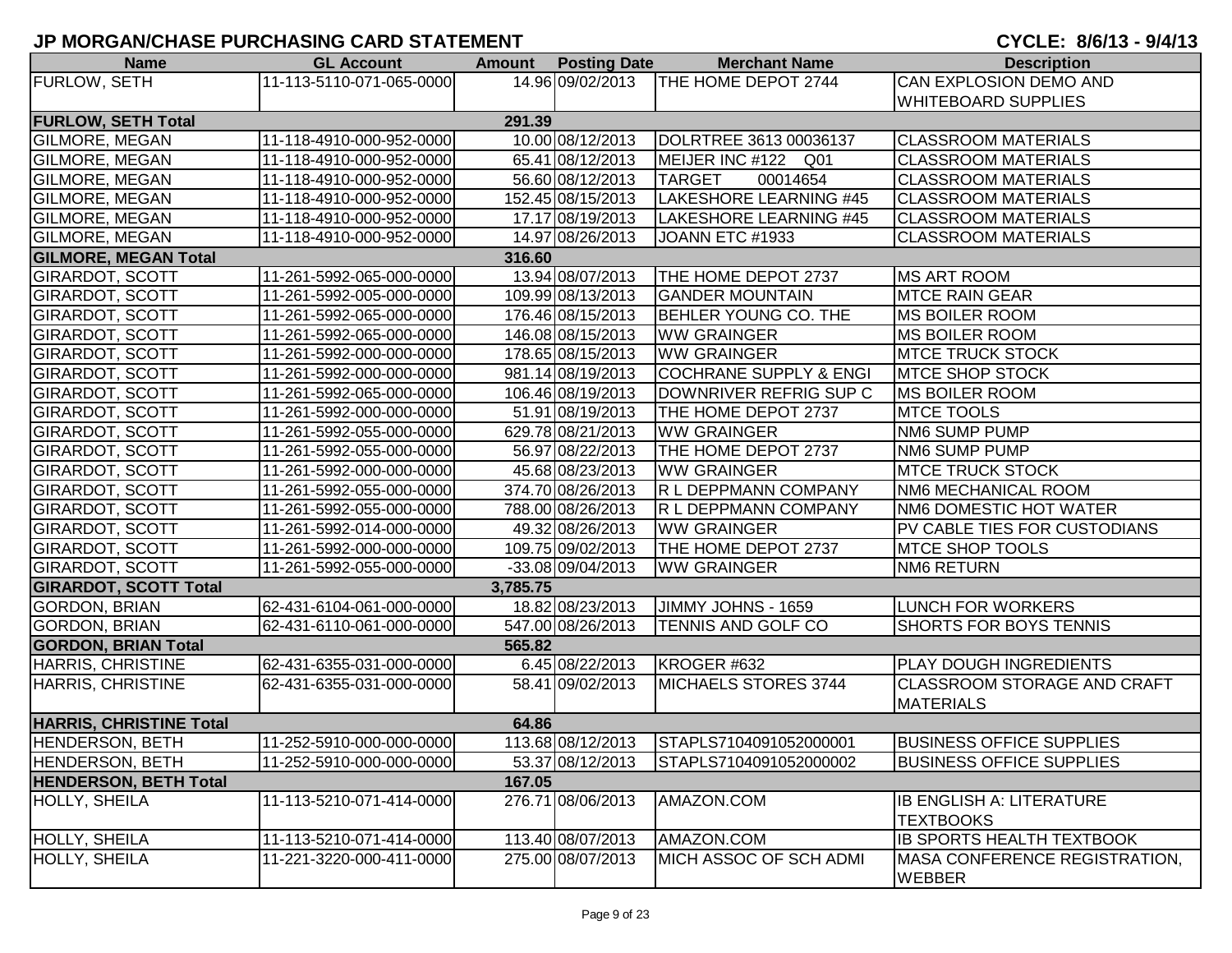| <b>Name</b>          | <b>GL Account</b>        | <b>Amount</b> | <b>Posting Date</b> | <b>Merchant Name</b>          | <b>Description</b>                                   |
|----------------------|--------------------------|---------------|---------------------|-------------------------------|------------------------------------------------------|
| <b>HOLLY, SHEILA</b> | 11-221-3220-000-411-0000 |               | 275.00 08/07/2013   | MICH ASSOC OF SCH ADMI        | MASA CONFERENCE REGISTRATION,                        |
|                      |                          |               |                     |                               | <b>KALAKAILO</b>                                     |
| HOLLY, SHEILA        | 11-113-5210-071-414-0000 |               | 567.00 08/09/2013   | AMAZON.COM                    | <b>IB SPORTS HEALTH TEXTBOOK</b>                     |
| <b>HOLLY, SHEILA</b> | 11-112-5110-065-411-0000 |               | 347.47 08/09/2013   |                               | REI*GREENWOODHEINEMANN PHONICS LESSON TEACHER BUNDLE |
| HOLLY, SHEILA        | 11-113-5210-071-411-0000 |               | 909.19 08/12/2013   | AMAZON.COM                    | <b>IB ENGLISH A: LITERATURE TEXTBOOK</b>             |
|                      |                          |               |                     |                               |                                                      |
| HOLLY, SHEILA        | 11-113-5210-071-414-0000 |               | 453.60 08/12/2013   | AMAZON.COM                    | <b>IB SPORTS HEALTH TEXTBOOK</b>                     |
| <b>HOLLY, SHEILA</b> | 11-111-5110-014-411-0000 |               | 270.40 08/12/2013   | <b>DRAPHIX/TEACHER DIRECT</b> | K-1 PRIMARY WRITING JOURNALS,                        |
|                      |                          |               |                     |                               | <b>PARKVIEW</b>                                      |
| HOLLY, SHEILA        | 11-221-5910-000-411-0000 |               | 185.90 08/12/2013   | <b>STAPLES</b><br>00115659    | <b>WIDA/ELPA OFFICE SUPPLIES</b>                     |
| <b>HOLLY, SHEILA</b> | 11-221-5990-000-411-0000 |               | 68.75 08/13/2013    | PANERA BREAD #667             | <b>IOBSERVATION EVALUATION</b>                       |
|                      |                          |               |                     |                               | <b>ADMINISTRATOR TRAINING</b>                        |
| HOLLY, SHEILA        | 11-113-5210-071-414-0000 |               | 20.23 08/14/2013    | AMAZON.COM                    | IB GERMAN HISTORY TEXTBOOKS, 1                       |
|                      |                          |               |                     |                               | OF <sub>8</sub>                                      |
| <b>HOLLY, SHEILA</b> | 11-111-5110-015-411-0000 |               | 131.25 08/14/2013   | STAPLS7103366941000001        | <b>GRADES 2-4 WRITING JOURNALS</b>                   |
|                      |                          |               |                     |                               | DEERFIELD                                            |
| HOLLY, SHEILA        | 11-111-5110-055-411-0055 |               | 169.50 08/14/2013   | STAPLS7103367216000001        | <b>GRADE 5 WRITING JOURNALS</b>                      |
| HOLLY, SHEILA        | 11-111-5110-055-411-0056 |               | 177.00 08/14/2013   | STAPLS7103367494000001        | <b>GRADE 6 WRITING JOURNALS</b>                      |
| HOLLY, SHEILA        | 11-111-5110-011-411-0000 |               | 144.00 08/14/2013   | STAPLS7103367846000001        | <b>GRADES 2-4 WRITING JOURNALS,</b>                  |
|                      |                          |               |                     |                               | <b>VILLAGE OAKS</b>                                  |
| HOLLY, SHEILA        | 11-111-5110-012-411-0000 |               | 125.25 08/14/2013   | STAPLS7103368161000001        | <b>GRADES 2-4 WRITING JOURNALS,</b>                  |
|                      |                          |               |                     |                               | <b>ORCHARD HILLS</b>                                 |
| HOLLY, SHEILA        | 11-111-5110-013-411-0000 |               | 144.00 08/14/2013   | STAPLS7103368632000001        | <b>GRADES 2-4 WRITING JOURNALS,</b>                  |
|                      |                          |               |                     |                               | <b>NOVI WOODS</b>                                    |
| HOLLY, SHEILA        | 11-221-5990-000-411-0000 |               | 90.02 08/15/2013    | PANERA BREAD #667             | <b>IOBSERVATION EVALUATION</b>                       |
|                      |                          |               |                     |                               | <b>ADMINISTRATOR TRAINING</b>                        |
| <b>HOLLY, SHEILA</b> | 11-111-5110-014-411-0000 |               | 112.50 08/15/2013   | STAPLS7104116931000001        | <b>GRADES 2-4 WRITING JOURNALS,</b>                  |
|                      |                          |               |                     |                               | <b>PARKVIEW</b>                                      |
| HOLLY, SHEILA        | 11-113-5210-071-414-0000 |               | 101.13 08/16/2013   | AMAZON.COM                    | <b>IB GERMAN HISTORY TEXTBOOKS, 2-5</b>              |
|                      |                          |               |                     |                               | OF <sub>8</sub>                                      |
| HOLLY, SHEILA        | 11-221-5990-000-430-0000 |               | 361.80 08/19/2013   | AMAZON.COM                    | BLUEPRINT CLASS BOOK FOR PD                          |
|                      |                          |               |                     |                               | <b>TRAINING</b>                                      |
| <b>HOLLY, SHEILA</b> | 11-113-5210-071-414-0000 |               | 20.23 08/19/2013    | AMAZON.COM                    | <b>IB GERMAN HISTORY TEXTBOOK, 6 OF</b>              |
|                      |                          |               |                     |                               | 18                                                   |
| <b>HOLLY, SHEILA</b> | 11-113-5210-071-411-0000 |               | 20.23 08/20/2013    | AMAZON.COM                    | IB GERMAN HISTORY TEXTBOOKS, 7                       |
|                      |                          |               |                     |                               | OF <sub>8</sub>                                      |
| HOLLY, SHEILA        | 11-111-5110-014-411-0000 |               | -270.40 08/20/2013  | <b>DRAPHIX/TEACHER DIRECT</b> | K-1 PRIMARY WRITING JOURNALS                         |
|                      |                          |               |                     |                               | CANCELLATION, PARKVIEW                               |
| <b>HOLLY, SHEILA</b> | 11-111-5110-014-411-0000 |               | 188.00 08/20/2013   | <b>DRAPHIX/TEACHER DIRECT</b> | K-1 PRIMARY WRITING JOURNALS,                        |
|                      |                          |               |                     |                               | <b>PARKVIEW</b>                                      |
| <b>HOLLY, SHEILA</b> | 11-221-5990-000-411-0000 |               | 61.03 08/21/2013    | PANERA BREAD #667             | SOCIAL JUSTICE COHORT DEBRIEFING                     |
|                      |                          |               |                     |                               |                                                      |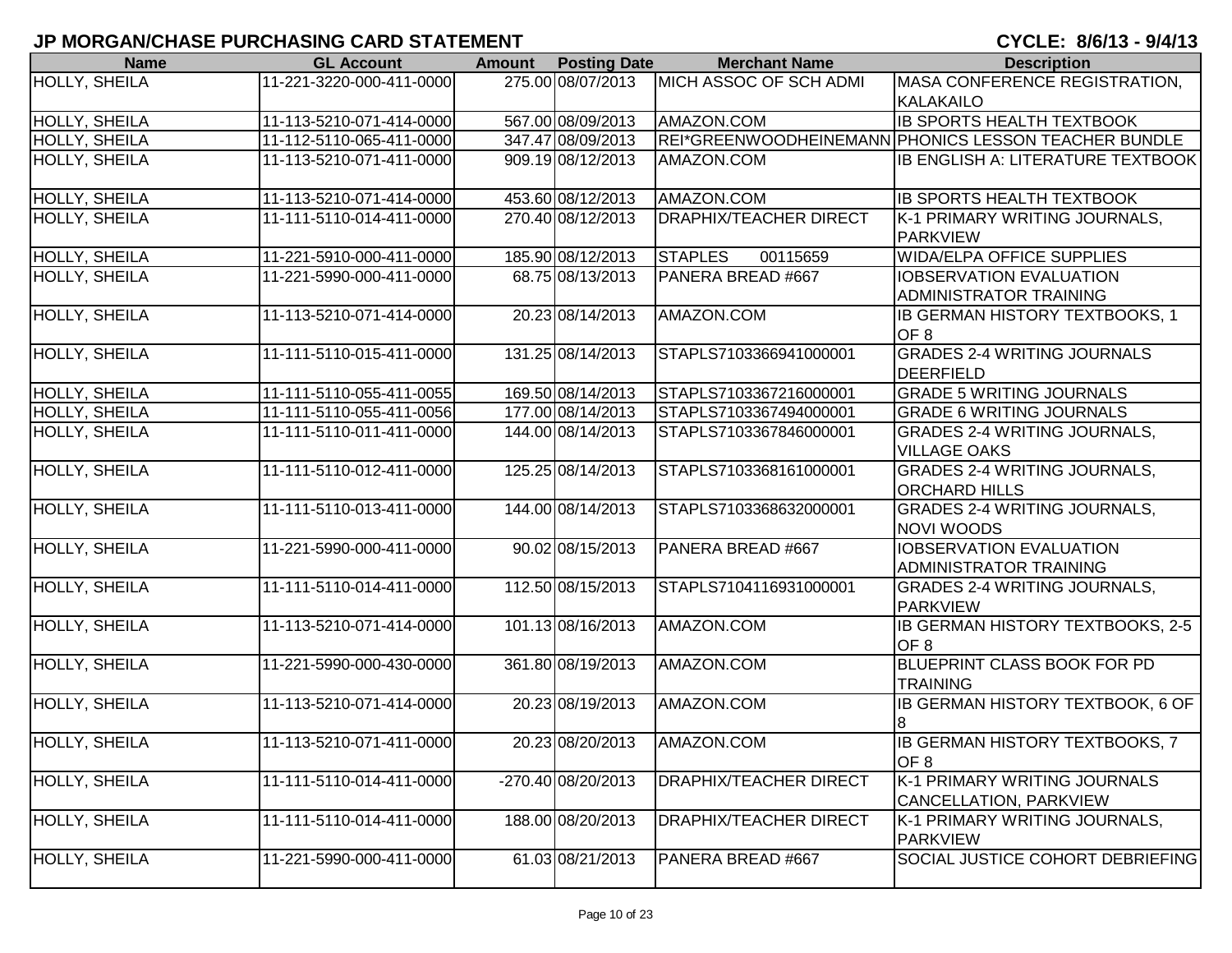| <b>Name</b>                 | <b>GL Account</b>        | <b>Amount</b> | <b>Posting Date</b> | <b>Merchant Name</b>                             | <b>Description</b>                               |
|-----------------------------|--------------------------|---------------|---------------------|--------------------------------------------------|--------------------------------------------------|
| HOLLY, SHEILA               | 11-221-5990-000-430-0000 |               | 150.66 08/22/2013   | AMAZON.COM                                       | <b>NEW TEACHER TRAINING SUPPLIES</b>             |
| HOLLY, SHEILA               | 11-221-5990-000-430-0000 |               | 101.80 08/22/2013   | AMAZON.COM                                       | <b>INEW TEACHER TRAINING SUPPLIES</b>            |
| <b>HOLLY, SHEILA</b>        | 11-221-5990-000-430-0000 |               | 485.30 08/22/2013   | <b>AMSTERDAM PRNT &amp; LITHO</b>                | <b>NEW TEACHER TRAINING SUPPLIES</b>             |
| HOLLY, SHEILA               | 11-221-5990-000-430-0000 |               | 162.89 08/23/2013   | AMAZON.COM                                       | <b>NEW TEACHER TRAINING SUPPLIES</b>             |
| <b>HOLLY, SHEILA</b>        | 11-221-5990-000-411-0000 |               | 67.95 08/23/2013    | PANERA BREAD #667                                | <b>SOCIAL JUSTICE SUPPORT STAFF</b>              |
|                             |                          |               |                     |                                                  | <b>TRAINING</b>                                  |
| HOLLY, SHEILA               | 11-371-4910-000-276-7664 |               | 179.00 08/23/2013   | SUMMIT PROFESSIONAL ED                           | TITLE IIA, CATHOLIC CENTRAL PD                   |
| <b>HOLLY, SHEILA</b>        | 11-113-5110-071-414-0000 |               | 1,191.50 08/23/2013 | <b>TEXTBOOK WAREHOUSE LLC</b>                    | <b>IB ENGLISH A: LITERATURE COURSE</b>           |
|                             |                          |               |                     |                                                  | <b>NOVELS</b>                                    |
| <b>HOLLY, SHEILA</b>        | 11-221-5990-000-411-0000 |               | 166.47 08/26/2013   | JETS PIZZA #46                                   | <b>SOCIAL JUSTICE SUPPORT STAFF</b>              |
|                             |                          |               |                     |                                                  | <b>TRAINING</b>                                  |
| <b>HOLLY, SHEILA</b>        | 11-221-5990-000-411-0000 |               | 40.77 08/26/2013    | PANERA BREAD #667                                | <b>SOCIAL JUSTICE SUPPORT STAFF</b>              |
|                             |                          |               |                     |                                                  | <b>TRAINING</b>                                  |
| HOLLY, SHEILA               | 11-112-5110-065-411-0000 |               | -19.67 08/26/2013   | REI*GREENWOODHEINEMANN SALES TAX CREDIT, PHONICS |                                                  |
|                             |                          |               |                     |                                                  | <b>TEACHER BUNDLE</b>                            |
| HOLLY, SHEILA               | 11-111-5110-012-411-0000 |               | 45.60 08/29/2013    | <b>DRAPHIX/TEACHER DIRECT</b>                    | K-1 PRIMARY WRITING JOURNALS,                    |
|                             |                          |               |                     |                                                  | <b>ORCHARD HILLS</b>                             |
| HOLLY, SHEILA               | 11-111-5110-015-411-0000 |               | 22.50 08/30/2013    | STAPLS7105062030000001                           | <b>GRADES 2-4 WRITING JOURNALS,</b>              |
|                             |                          |               |                     |                                                  | <b>DEERFIELD</b>                                 |
| HOLLY, SHEILA               | 11-111-5110-015-411-0000 |               | 21.54 09/02/2013    | <b>DRAPHIX/TEACHER DIRECT</b>                    | K-1 PRIMARY WRITING JOURNALS,                    |
|                             |                          |               |                     |                                                  | <b>DEERFIELD</b>                                 |
| <b>HOLLY, SHEILA Total</b>  |                          | 7,954.50      |                     |                                                  |                                                  |
| <b>HOSKINS, DIANE</b>       | 11-131-5110-000-913-3310 |               | 14.40 08/22/2013    | STAPLS7104582830000001                           | <b>ESL SUPPLIES</b>                              |
| HOSKINS, DIANE              | 11-131-5110-000-000-6710 |               | 82.66 08/22/2013    | STAPLS7104582830000002                           | <b>TEACHER SUPPLIES</b>                          |
| HOSKINS, DIANE              | 62-431-6301-033-000-0000 |               | 145.07 08/23/2013   | SAMSCLUB #6657                                   | <b>STUDENT FOOD</b>                              |
| <b>HOSKINS, DIANE</b>       | 11-131-5110-000-000-6710 |               | 12.62 08/23/2013    | STAPLS7104582830002001                           | TEACHER CLASSROOM SUPPLIES                       |
| HOSKINS, DIANE              | 11-131-5210-000-000-6710 |               | 231.20 08/26/2013   | AMAZON.COM                                       | <b>BRIGHTON CAMPUS - GED BOOKS PER</b>           |
|                             |                          |               |                     |                                                  | LINDA                                            |
| HOSKINS, DIANE              | 11-131-5110-000-000-6710 |               | -12.62 08/26/2013   | STAPLS7104582830001001                           | 2 ITEMS DAMAGED BUT SENT                         |
|                             |                          |               |                     |                                                  | <b>REPLACEMENTS, SHOULD NOT HAVE</b>             |
|                             |                          |               |                     |                                                  | <b>CREDITED</b>                                  |
| HOSKINS, DIANE              | 62-431-6301-033-000-0000 |               | 148.64 08/27/2013   | <b>AMAZON MKTPLACE PMTS</b>                      | <b>STUDENT DINNER SUPPLIES</b>                   |
| HOSKINS, DIANE              | 62-431-6301-033-000-0000 |               | 97.98 08/30/2013    | SAMSCLUB #6657                                   | <b>STUDENT FOOD</b>                              |
| HOSKINS, DIANE              | 62-431-6301-033-000-0000 |               | 35.40 09/04/2013    | <b>BUSCH'S #1205</b>                             | <b>STUDENT FOOD</b>                              |
| <b>HOSKINS, DIANE Total</b> |                          | 755.35        |                     |                                                  |                                                  |
| JARRELL, CHRISTINE          | 11-118-5110-000-951-0000 |               | -29.99 08/13/2013   | ECC*DSS-DISC SCH SUPPL                           | <b>RETURN ON DAMAGED PRESCHOOL</b><br><b>TOY</b> |
| JARRELL, CHRISTINE          | 11-118-5110-000-952-0000 |               | 75.70 08/13/2013    | <b>ECC*DSS-DISC SCH SUPPL</b>                    | <b>PRESCHOOL TEACHING SUPPLIES</b>               |
| JARRELL, CHRISTINE          | 11-118-5110-000-951-0000 |               | 29.99 08/14/2013    | ECC*DSS-DISC SCH SUPPL                           | <b>PRESCHOOL TEACHING SUPPLIES</b>               |
| <b>JARRELL, CHRISTINE</b>   | 11-118-5110-000-952-0000 |               | 152.98 08/14/2013   | <b>IECC*DSS-DISC SCH SUPPL</b>                   | <b>PRESCHOOL TEACHING SUPPLIES</b>               |
| JARRELL, CHRISTINE          | 11-118-5110-000-951-0000 |               | 116.47 08/15/2013   | <b>LAKESHORE LEARNING MAT</b>                    | <b>PRESCHOOL TEACHING SUPPLIES</b>               |
| JARRELL, CHRISTINE          | 11-118-5110-000-952-0000 |               | 86.19 08/16/2013    | ECC*DSS-DISC SCH SUPPL                           | <b>PRESCHOOL TEACHING SUPPLIES</b>               |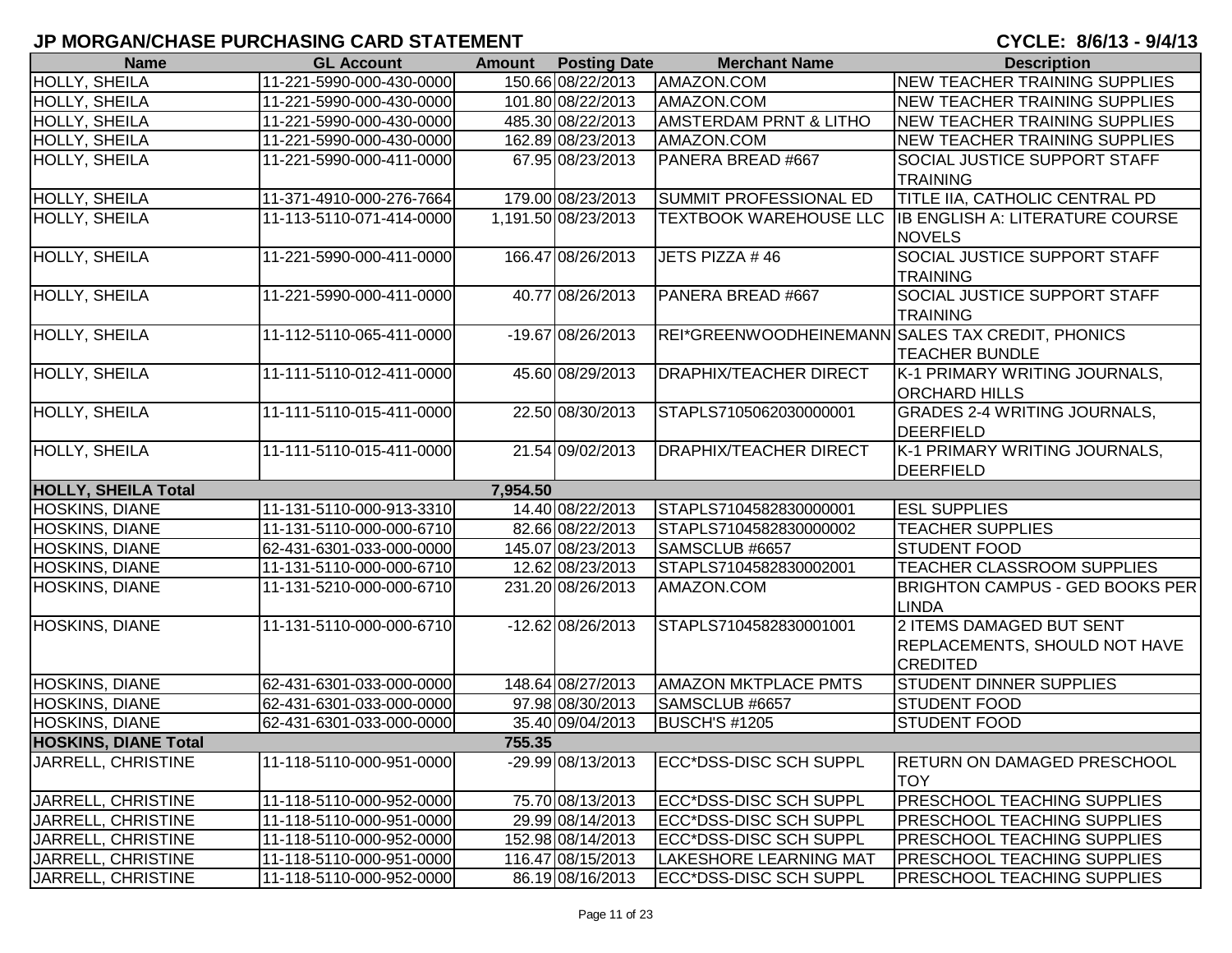## **JP MORGAN/CHASE PURCHASING CARD STATEMENT**

| <b>Name</b>                        | <b>GL Account</b>        |          | <b>Amount</b> Posting Date | <b>Merchant Name</b>          | <b>Description</b>                                         |  |  |  |  |
|------------------------------------|--------------------------|----------|----------------------------|-------------------------------|------------------------------------------------------------|--|--|--|--|
| JARRELL, CHRISTINE Total<br>431.34 |                          |          |                            |                               |                                                            |  |  |  |  |
| JUOPPERI, JOHN                     | 11-261-5992-065-000-0000 |          | 302.59 08/07/2013          | PITTSBURGH PAINTS 9455        | <b>MS PAINT</b>                                            |  |  |  |  |
| JUOPPERI, JOHN                     | 11-261-5992-011-000-0000 |          | 35.07 08/12/2013           | <b>ETNA SUPPLY CO - WIXOM</b> | <b>VO PIPE DOPE</b>                                        |  |  |  |  |
| JUOPPERI, JOHN                     | 11-261-5992-011-000-0000 |          | 20.68 08/12/2013           | ETNA SUPPLY CO - WIXOM        | <b>VO PVC ADAPTER</b>                                      |  |  |  |  |
| JUOPPERI, JOHN                     | 11-261-5992-065-000-0000 |          | 89.64 08/12/2013           | THE HOME DEPOT 2737           | <b>MS PAINT</b>                                            |  |  |  |  |
| JUOPPERI, JOHN                     | 11-261-5992-055-000-0000 |          | 1,145.61 08/15/2013        | REDFORD LOCK COMPANY          | <b>NM CLOSER ARMS</b>                                      |  |  |  |  |
| JUOPPERI, JOHN                     | 11-261-5992-071-000-0000 |          | 25.96 08/19/2013           | THE HOME DEPOT 2737           | <b>HS SHOWERS</b>                                          |  |  |  |  |
| JUOPPERI, JOHN                     | 11-261-5992-065-000-0000 |          | 11.96 08/19/2013           | THE HOME DEPOT 2737           | MS MAGNETIC DOOR STOP                                      |  |  |  |  |
| JUOPPERI, JOHN                     | 11-261-5992-071-000-0000 |          | 59.20 08/21/2013           | <b>APPLIANCE PARTS COMP</b>   | <b>HS HOME EC</b>                                          |  |  |  |  |
| JUOPPERI, JOHN                     | 11-261-5992-071-000-0000 |          | 15.30 08/28/2013           | <b>APPLIANCE PARTS COMP</b>   | <b>SPLIT - HS GLIDER DRAWER</b>                            |  |  |  |  |
| JUOPPERI, JOHN                     | 11-261-5992-065-000-0000 |          | 104.02 08/28/2013          | <b>APPLIANCE PARTS COMP</b>   | <b>SPLIT - MS OVEN DOOR</b>                                |  |  |  |  |
| JUOPPERI, JOHN                     | 11-261-5992-000-000-0000 |          | 24.67 08/28/2013           | <b>LAWSON PRODUCTS</b>        | <b>MTCE WASHERS</b>                                        |  |  |  |  |
| JUOPPERI, JOHN                     | 11-261-5992-000-000-0000 |          | 465.04 08/29/2013          | <b>LAWSON PRODUCTS</b>        | <b>MTCE ASSORTED PARTS</b>                                 |  |  |  |  |
| JUOPPERI, JOHN                     | 11-261-5992-065-000-0000 |          | 157.50 09/02/2013          | <b>COUGAR SALES AND R</b>     | <b>MS SIDEWALK</b>                                         |  |  |  |  |
| JUOPPERI, JOHN Total               |                          | 2,457.24 |                            |                               |                                                            |  |  |  |  |
| KORTLANDT, PATRICIA                | 62-431-6275-011-000-0000 |          | 32.00 08/19/2013           | SSI*SCHOOL SPECIALTY          | TAB DIVIDERS FOR DATA NOTEBOOKS<br><b>FOR NEW STUDENTS</b> |  |  |  |  |
| <b>KORTLANDT, PATRICIA Total</b>   |                          | 32.00    |                            |                               |                                                            |  |  |  |  |
| LAMBERT, ELIZABETH                 | 11-261-4910-000-000-0000 |          | 1,480.08 08/07/2013        | <b>ARCH ENVIRONMENTAL GRO</b> | <b>DISTRICT STORMWATER</b>                                 |  |  |  |  |
|                                    |                          |          |                            |                               | MANAGEMENT JULY 2013                                       |  |  |  |  |
| LAMBERT, ELIZABETH                 | 11-261-4910-055-000-0000 |          | 226.65 08/07/2013          | <b>URBANS PARTITION</b>       | NM6 RM 618-620 FIX MOVABLE WALL                            |  |  |  |  |
| LAMBERT, ELIZABETH                 | 11-261-5992-071-000-0000 |          | 121.23 08/08/2013          | <b>BEST PLUMBING SPECIALT</b> | <b>HS GIRLS POOL LOCKER ROOM</b>                           |  |  |  |  |
| LAMBERT, ELIZABETH                 | 11-261-4910-000-000-0000 |          | 1,750.00 08/08/2013        | <b>FIRE SYSTEMS OF MICHIG</b> | <b>ANNUAL FIRE EXTINGUISHER</b>                            |  |  |  |  |
|                                    |                          |          |                            |                               | <b>INSPECTION</b>                                          |  |  |  |  |
| LAMBERT, ELIZABETH                 | 11-261-4910-000-000-0000 |          | 279.00 08/09/2013          | <b>ERADICO SERVICES INC</b>   | <b>DISTRICT PEST CONTROL SERVICES</b>                      |  |  |  |  |
| LAMBERT, ELIZABETH                 | 11-261-4910-001-000-0000 |          | 373.76 08/13/2013          | <b>DETROIT ELEVATOR COMPA</b> | <b>ESB ELEVATOR DOOR</b>                                   |  |  |  |  |
| LAMBERT, ELIZABETH                 | 11-261-4910-071-000-0000 |          | 409.92 08/13/2013          | KONE INC.                     | HS ELEVATOR MTCE 8/01/2013 TO                              |  |  |  |  |
|                                    |                          |          |                            |                               | 1/31/2014                                                  |  |  |  |  |
| LAMBERT, ELIZABETH                 | 11-261-5992-071-000-0000 |          | 215.64 08/13/2013          | NUCO <sub>2</sub>             | HS POOL CO2                                                |  |  |  |  |
| LAMBERT, ELIZABETH                 | 11-261-4910-071-000-0000 |          | 498.85 08/14/2013          | <b>ALTA EQUIPMENT COMPANY</b> | <b>HS GENIE BATTERY</b>                                    |  |  |  |  |
| LAMBERT, ELIZABETH                 | 11-261-4910-000-000-0000 |          | 429.00 08/14/2013          | <b>ARCH ENVIRONMENTAL GRO</b> | HAZARDOUS WASTE JULY 2013                                  |  |  |  |  |
| LAMBERT, ELIZABETH                 | 11-261-4910-015-000-0000 |          | 0.10 08/14/2013            | <b>DETROIT MARKING PRODUC</b> | <b>DF LETTERING</b>                                        |  |  |  |  |
| LAMBERT, ELIZABETH                 | 11-261-4910-015-000-0000 |          | 2,587.40 08/14/2013        | <b>DETROIT MARKING PRODUC</b> | <b>DF SIGN LETTERING</b>                                   |  |  |  |  |
| LAMBERT, ELIZABETH                 | 11-261-5730-000-000-0000 |          | 75.00 08/15/2013           | <b>HADLEYS TOWING LLC</b>     | MTCE 2001 FORD E150 TO VARSITY                             |  |  |  |  |
| LAMBERT, ELIZABETH                 | 11-261-5992-005-000-0000 |          | 633.01 08/16/2013          | CINTAS 721                    | <b>MTCE UNIFORMS</b>                                       |  |  |  |  |
| LAMBERT, ELIZABETH                 | 11-261-5710-000-000-0000 |          | 1,586.10 08/19/2013        | <b>ATLAS OIL</b>              | <b>MTCE FUEL</b>                                           |  |  |  |  |
| LAMBERT, ELIZABETH                 | 11-261-5993-000-000-0000 |          | 42.59 08/19/2013           |                               | MARKS OUTDOOR POWER EQ GRNDS MOWER REPAIR PARTS            |  |  |  |  |
| LAMBERT, ELIZABETH                 | 11-261-5992-000-000-0000 |          | 76.94 08/20/2013           | <b>AIRGASS NORTH</b>          | <b>MTCE WELDING</b>                                        |  |  |  |  |
| LAMBERT, ELIZABETH                 | 11-261-4910-000-000-0000 |          | 1,703.25 08/21/2013        | ARCH ENVIRONMENTAL GRO        | DF & NM FIREMANS' RIGHT TO KNOW                            |  |  |  |  |
| LAMBERT, ELIZABETH                 | 11-261-5992-011-000-0000 |          | 171.04 08/21/2013          | <b>MIDWEST AIR FILTER INC</b> | <b>VO AIR FILTERS</b>                                      |  |  |  |  |
| LAMBERT, ELIZABETH                 | 11-261-4910-011-000-0000 |          | 110.00 08/22/2013          | 800 4 BLINDS                  | SPLIT - VO BLINDS                                          |  |  |  |  |
| LAMBERT, ELIZABETH                 | 11-261-4910-012-000-0000 |          | 151.00 08/22/2013          | 800 4 BLINDS                  | SPLIT - OH BLINDS                                          |  |  |  |  |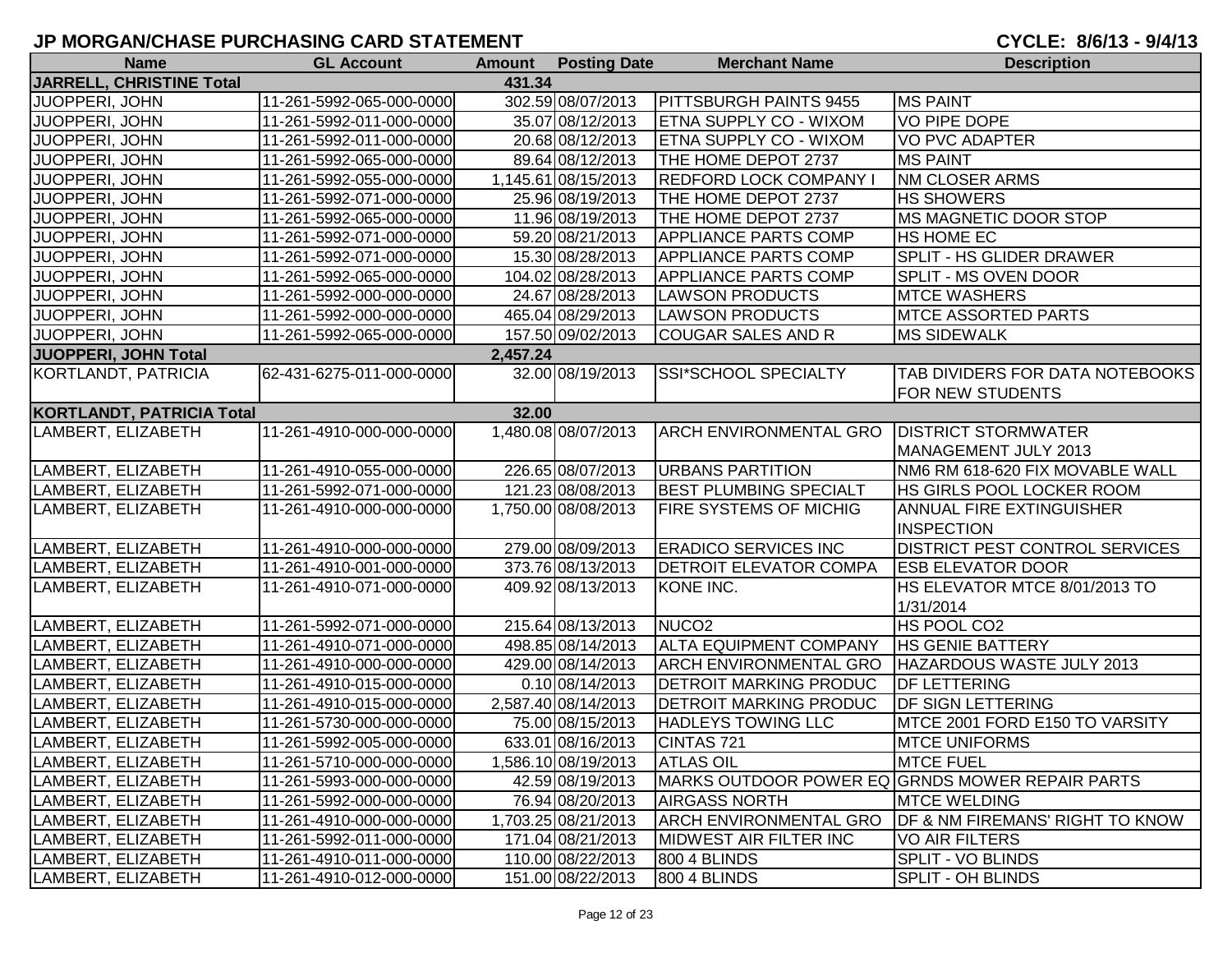### **JP MORGAN/CHASE PURCHASING CARD STATEMENT**

CYCLE: 8/6/13 - 9/4/13

| <b>Name</b>                     | <b>GL Account</b>        | <b>Amount</b> | <b>Posting Date</b> | <b>Merchant Name</b>          | <b>Description</b>                   |
|---------------------------------|--------------------------|---------------|---------------------|-------------------------------|--------------------------------------|
| LAMBERT, ELIZABETH              | 11-261-4910-015-000-0000 |               | 26.00 08/22/2013    | 800 4 BLINDS                  | <b>SPLIT - DF BLINDS</b>             |
| LAMBERT, ELIZABETH              | 11-261-4910-014-000-0000 |               | 436.00 08/22/2013   | NATIONAL TIME                 | PV INSPECTION REPAIRS                |
| LAMBERT, ELIZABETH              | 11-261-4910-013-000-0000 |               | 609.08 08/22/2013   | NATIONAL TIME                 | <b>NW INSPECTION REPAIRS</b>         |
| LAMBERT, ELIZABETH              | 11-261-4910-055-000-0000 |               | 2,500.00 08/26/2013 | MICHIGAN STUMP REMOVAL        | <b>NM TREE WORK</b>                  |
| LAMBERT, ELIZABETH              | 11-266-4934-000-000-0000 |               | 949.25 08/27/2013   | <b>PROTECTION ONE ALARM</b>   | <b>DISTRICT BUILDING SECURITY</b>    |
| LAMBERT, ELIZABETH              | 11-266-4934-000-000-0000 |               | 10.00 08/27/2013    | <b>PROTECTION ONE ALARM</b>   | <b>ESB BUILDING SECURITY</b>         |
| LAMBERT, ELIZABETH              | 11-261-4910-071-000-0000 |               | 1,613.64 08/28/2013 | <b>ALL CITY ROOTER</b>        | SPLIT - HS CATCH BASINS - 12         |
| LAMBERT, ELIZABETH              | 11-261-4910-065-000-0000 |               | 672.30 08/28/2013   | <b>ALL CITY ROOTER</b>        | SPLIT - MS CATCH BASINS - 5          |
| LAMBERT, ELIZABETH              | 11-261-4910-014-000-0000 |               | 403.38 08/28/2013   | <b>ALL CITY ROOTER</b>        | SPLIT - PV CATCH BASINS - 3          |
| LAMBERT, ELIZABETH              | 11-261-4910-012-000-0000 |               | 403.38 08/28/2013   | <b>ALL CITY ROOTER</b>        | SPLIT - OH CATCH BASINS - 3          |
| LAMBERT, ELIZABETH              | 11-261-4910-010-000-0000 |               | 268.92 08/28/2013   | ALL CITY ROOTER               | SPLIT - TRANS CATCH BASINS - 2       |
| LAMBERT, ELIZABETH              | 11-261-4910-011-000-0000 |               | 403.38 08/28/2013   | <b>ALL CITY ROOTER</b>        | SPLIT - VO CATCH BASINS - 3          |
| LAMBERT, ELIZABETH              | 11-261-5992-071-000-0000 |               | 222.50 08/28/2013   | AQUATIC SOURCE, LLC           | SPLIT - HS POOL CHLORINE             |
| LAMBERT, ELIZABETH              | 11-261-4910-071-000-0000 |               | 552.50 08/28/2013   | <b>AQUATIC SOURCE, LLC</b>    | SPLIT - HS POOL INSTRUCT ON          |
|                                 |                          |               |                     |                               | <b>SYSTEM &amp; BACKWASH</b>         |
| LAMBERT, ELIZABETH              | 11-261-4910-071-000-0000 |               | 1,338.70 08/28/2013 | <b>BENZ MICROSCOPE OPTICS</b> | <b>HS MICROSCOPES</b>                |
| LAMBERT, ELIZABETH              | 11-261-5992-071-000-0000 |               | 108.26 08/29/2013   | AQUATIC SOURCE, LLC           | HS POOL CALCIUM CHLORIDE             |
| LAMBERT, ELIZABETH              | 11-261-5991-055-000-0000 |               | 2,235.58 08/29/2013 | <b>NICHOLS</b>                | <b>NM CUSTODIAL SUPPLIES</b>         |
| LAMBERT, ELIZABETH              | 11-261-5991-013-000-0000 |               | 1,094.44 08/29/2013 | <b>NICHOLS</b>                | <b>NW CUSTODIAL SUPPLIES</b>         |
| LAMBERT, ELIZABETH              | 11-261-5991-011-000-0000 |               | 662.78 08/29/2013   | <b>NICHOLS</b>                | <b>VO CUSTODIAL SUPPLIES</b>         |
| LAMBERT, ELIZABETH              | 11-261-5991-005-000-0000 |               | 115.67 08/29/2013   | <b>NICHOLS</b>                | SPLIT - MTCE CUSTODIAL SUPPLIES      |
| LAMBERT, ELIZABETH              | 11-261-5991-010-000-0000 |               | 115.66 08/29/2013   | <b>NICHOLS</b>                | SPLIT - TRANS CUSTODIAL SUPPLIES     |
| LAMBERT, ELIZABETH              | 11-261-5991-000-000-0000 |               | 969.62 08/29/2013   | <b>NICHOLS</b>                | <b>MTCE STOCK CUSTODIAL SUPPLIES</b> |
| LAMBERT, ELIZABETH              | 11-261-5991-012-000-0000 |               | 1,136.24 08/29/2013 | <b>NICHOLS</b>                | OH CUSTODIAL SUPPLIES                |
| LAMBERT, ELIZABETH              | 11-261-5991-015-000-0000 |               | 629.06 08/29/2013   | <b>NICHOLS</b>                | <b>DF CUSTODIAL SUPPLIES</b>         |
| LAMBERT, ELIZABETH              | 11-261-3840-000-000-0000 |               | 1,569.25 08/29/2013 | <b>WM EZPAY</b>               | SPLIT - DISTRICT WASTE               |
| LAMBERT, ELIZABETH              | 11-261-3840-000-000-0023 |               | 523.08 08/29/2013   | <b>WM EZPAY</b>               | <b>SPLIT - DISTRICT WASTE</b>        |
| LAMBERT, ELIZABETH              | 11-261-4910-055-000-0000 |               | 1,100.00 08/30/2013 | <b>ALL CITY ROOTER</b>        | <b>NM PUMP OUT INJECTION PIT</b>     |
| LAMBERT, ELIZABETH              | 11-261-5991-065-000-0000 |               | 2,850.88 09/02/2013 | <b>NICHOLS</b>                | <b>MS CUSTODIAL SUPPLIES</b>         |
| LAMBERT, ELIZABETH              | 11-261-5991-071-000-0000 |               | 3,784.87 09/02/2013 | <b>NICHOLS</b>                | <b>HS CUSTODIAL SUPPLIES</b>         |
| LAMBERT, ELIZABETH              | 11-261-5991-014-000-0000 |               | 691.59 09/02/2013   | <b>NICHOLS</b>                | PV CUSTODIAL SUPPLIES                |
| LAMBERT, ELIZABETH              | 11-261-5993-055-000-0000 |               | 551.18 09/02/2013   | <b>SHIFFLER EQUIPMENT SAL</b> | <b>NM REPLACEMENT SPRINGS FOR</b>    |
|                                 |                          |               |                     |                               | <b>DESKS</b>                         |
| <b>LAMBERT, ELIZABETH Total</b> |                          | 41,467.75     |                     |                               |                                      |
| MCKAIG, HEATHER                 | 11-113-5110-071-026-0000 |               | 60.90 08/27/2013    | <b>SAMUEL FRENCH INC.</b>     | ONE ACT PERUSAL SCRIPTS              |
| MCKAIG, HEATHER                 | 11-113-4910-071-026-0000 |               | 57.19 08/28/2013    | <b>DRAMATISTS PLAY SERVIC</b> | ONE ACT PERUSAL SCRIPTS              |
| MCKAIG, HEATHER                 | 11-113-5110-071-026-0000 |               | 12.66 08/29/2013    | AMAZON.COM                    | <b>PERUSAL SCRIPT</b>                |
| <b>MCKAIG, HEATHER</b>          | 62-431-6169-071-000-0000 |               | 20.00 08/29/2013    | <b>MUSIC THEATRE INTERNAT</b> | <b>MUSICAL PERUSAL SCRIPT</b>        |
| MCKAIG, HEATHER                 | 11-113-4910-071-026-0000 |               | 90.60 08/30/2013    | <b>DRAMATISTS PLAY SERVIC</b> | ONE ACT PERUSAL SCRIPTS              |
| MCKAIG, HEATHER                 | 11-113-5110-071-092-0000 |               | 173.20 09/02/2013   | <b>BSW</b>                    | <b>POWER SUPPLY - WOVI COMREX</b>    |
|                                 |                          |               |                     |                               | <b>SYSTEM</b>                        |
| <b>MCKAIG, HEATHER Total</b>    |                          | 414.55        |                     |                               |                                      |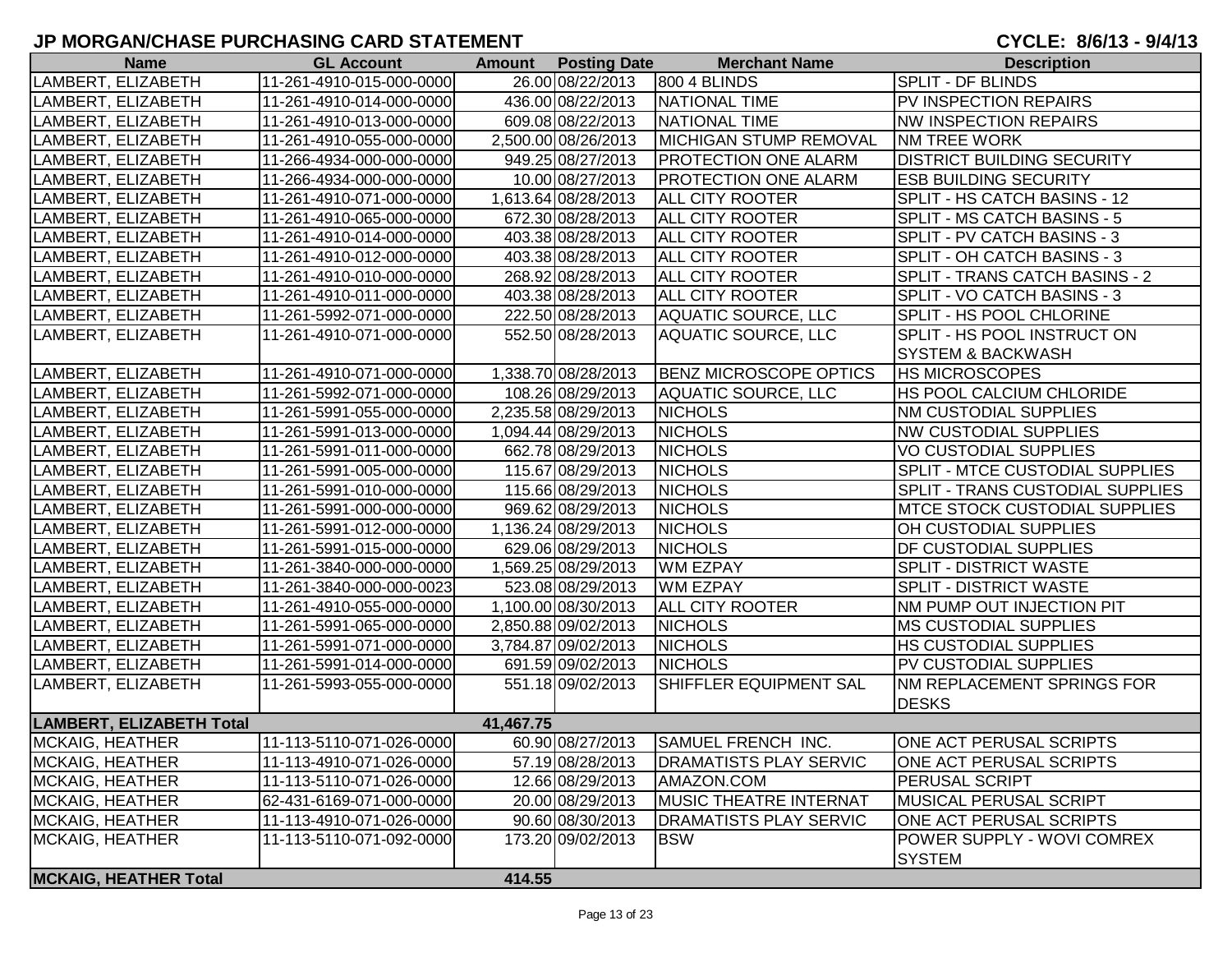| <b>Name</b>                   | <b>GL Account</b>        | <b>Amount</b> | <b>Posting Date</b> | <b>Merchant Name</b>       | <b>Description</b>                     |
|-------------------------------|--------------------------|---------------|---------------------|----------------------------|----------------------------------------|
| <b>MICHOS, JENNIFER</b>       | 62-431-6275-014-000-0000 |               | 131.25 08/12/2013   | FEDEXOFFICE 00008425       | <b>SUPPLIES</b>                        |
| <b>MICHOS, JENNIFER</b>       | 62-431-6275-014-000-0000 |               | 89.65 08/12/2013    | <b>STAPLES</b><br>00115642 | <b>SUPPLIES</b>                        |
| <b>MICHOS, JENNIFER</b>       | 62-431-6275-014-000-0000 |               | 72.92 08/26/2013    | <b>FIVE BELOW 555</b>      | <b>SUPPLIES</b>                        |
| <b>MICHOS, JENNIFER Total</b> |                          | 293.82        |                     |                            |                                        |
| MILLER, HELEN                 | 11-113-5110-071-010-0000 |               | 14.90 08/07/2013    | STAPLS7103842257000001     | ART SUPPLIES EDMUND & HARVEY           |
| MILLER, HELEN                 | 11-113-5110-071-010-0000 |               | 21.60 08/07/2013    | STAPLS7103842257000002     | ART SUPPLIES EDMUND & HARVEY           |
| MILLER, HELEN                 | 11-113-5110-071-010-0000 |               | 62.76 08/07/2013    | STAPLS7103843117000001     | <b>ART SUPPLIES FOR HARBAR</b>         |
| MILLER, HELEN                 | 11-113-5110-071-010-0000 |               | 23.10 08/07/2013    | STAPLS7103843117000002     | <b>ART SUPPLIES FOR HARBAR</b>         |
| MILLER, HELEN                 | 11-113-5110-071-015-0000 |               | 22.80 08/07/2013    | STAPLS7103843947000001     | <b>CLASSROOM SUPPLIES FOR AKOURI</b>   |
| MILLER, HELEN                 | 11-113-5110-071-015-0000 |               | 33.85 08/07/2013    | STAPLS7103843947000002     | <b>CLASSROOM SUPPLIES FOR AKOURI</b>   |
| MILLER, HELEN                 | 11-113-5110-071-015-0000 |               | 20.01 08/07/2013    | STAPLS7103844994000001     | <b>CLASSROOM SUPPLIES FOR</b>          |
|                               |                          |               |                     |                            | <b>ARMSTRONG</b>                       |
| MILLER, HELEN                 | 11-113-5110-071-015-0000 |               | 54.87 08/07/2013    | STAPLS7103860834000001     | <b>CLASSROOM SUPPLIES FOR CLIFT</b>    |
| MILLER, HELEN                 | 11-113-5110-071-015-0000 |               | 12.75 08/07/2013    | STAPLS7103860834000002     | <b>CLASSROOM SUPPLIES FOR CLIFT</b>    |
| MILLER, HELEN                 | 11-113-5110-071-015-0000 |               | 68.85 08/07/2013    | STAPLS7103864409000001     | <b>CLASSROOM SUPPLIES FOR FORSTER</b>  |
|                               |                          |               |                     |                            |                                        |
| MILLER, HELEN                 | 11-113-5110-071-051-0000 |               | 20.08 08/07/2013    | STAPLS7103865026000001     | <b>CLASSROOM SUPPLIES FOR SCHURIG</b>  |
|                               |                          |               |                     |                            |                                        |
| <b>MILLER, HELEN</b>          | 11-113-5110-071-017-0000 |               | 201.99 08/07/2013   | STAPLS7103866261000001     | SUPPLIES FOR COUNSELING OFFICE         |
| MILLER, HELEN                 | 11-113-5110-071-017-0000 |               | 4.25 08/07/2013     | STAPLS7103866261000002     | <b>SUPPLIES FOR COUNSELING OFFICE</b>  |
| MILLER, HELEN                 | 11-113-5110-071-017-0000 |               | 23.45 08/07/2013    | STAPLS7103867702000001     | SUPPLIES FOR COUNSELING OFFICE         |
| MILLER, HELEN                 | 11-113-5110-071-047-0000 |               | 3.39 08/07/2013     | STAPLS7103868832000001     | <b>CLASSROOM SUPPLIES FOR K</b>        |
|                               |                          |               |                     |                            | <b>DINKELMANN</b>                      |
| MILLER, HELEN                 | 11-113-5110-071-047-0000 |               | 37.35 08/07/2013    | STAPLS7103868832000002     | <b>CLASSROOM SUPPLIES FOR K</b>        |
|                               |                          |               |                     |                            | <b>DINKELMANN</b>                      |
| MILLER, HELEN                 | 11-113-5110-071-030-0000 |               | 16.48 08/07/2013    | STAPLS7103874846000001     | <b>CLASSROOM SUPPLIES FOR E BAKER</b>  |
|                               |                          |               |                     |                            |                                        |
| MILLER, HELEN                 | 11-113-5110-071-030-0000 |               | 37.00 08/07/2013    | STAPLS7103874846000002     | <b>CLASSROOM SUPPLIES FOR E. BAKER</b> |
|                               |                          |               |                     |                            |                                        |
| MILLER, HELEN                 | 11-113-5110-071-030-0000 |               | 23.49 08/07/2013    | STAPLS7103875680000001     | <b>CLASSROOM SUPPLIES FOR BALDWIN</b>  |
|                               |                          |               |                     |                            |                                        |
| MILLER, HELEN                 | 11-113-5110-071-030-0000 |               | 0.55 08/07/2013     | STAPLS7103875680000002     | <b>CLASSROOM SUPPLIES FOR BALDWIN</b>  |
|                               |                          |               |                     |                            |                                        |
| MILLER, HELEN                 | 11-113-5110-071-030-0000 |               | 15.48 08/07/2013    | STAPLS7103877731000001     | <b>CLASSROOM SUPPLIES FOR BASSETT</b>  |
|                               |                          |               |                     |                            |                                        |
| MILLER, HELEN                 | 11-113-5110-071-030-0000 |               | 54.66 08/07/2013    | STAPLS7103877731000002     | <b>CLASSROOM SUPPLIES FOR BASSETT</b>  |
|                               |                          |               |                     |                            |                                        |
| MILLER, HELEN                 | 11-113-5110-071-030-0000 |               | 50.08 08/07/2013    | STAPLS7103878992000001     | <b>CLASSROOM SUPPLIES FOR HARROW</b>   |
|                               |                          |               |                     |                            |                                        |
| MILLER, HELEN                 | 11-113-5110-071-030-0000 |               | 50.76 08/07/2013    | STAPLS7103880742000001     | <b>CLASSROOM SUPPLIES FOR KIDLE</b>    |
| MILLER, HELEN                 | 11-113-5110-071-030-0000 |               | 17.64 08/07/2013    | STAPLS7103881514000001     | <b>CLASSROOM SUPPLIES FOR M</b>        |
|                               |                          |               |                     |                            | <b>KREGER</b>                          |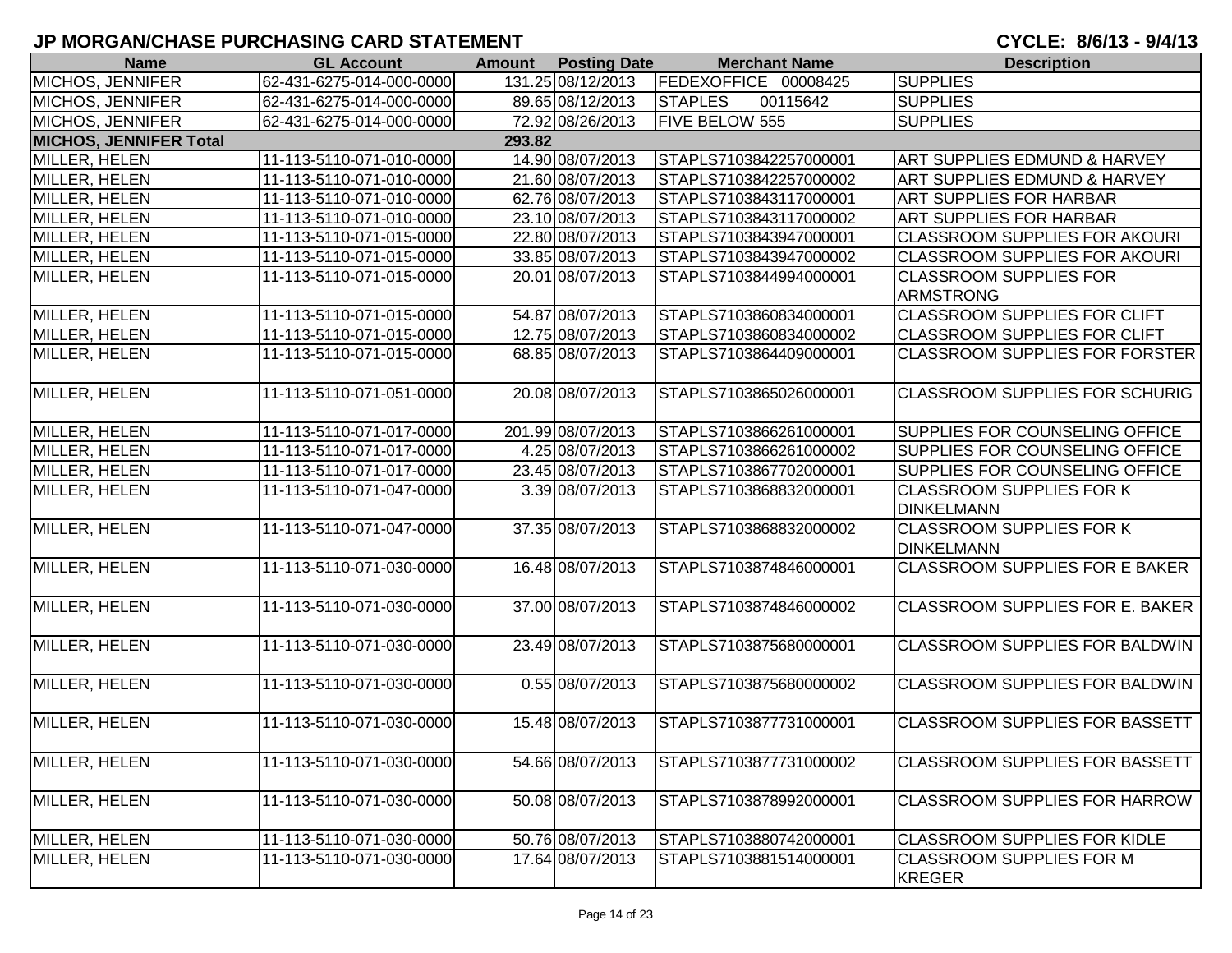| <b>Name</b>   | <b>GL Account</b>        | <b>Amount</b> | <b>Posting Date</b> | <b>Merchant Name</b>   | <b>Description</b>                    |
|---------------|--------------------------|---------------|---------------------|------------------------|---------------------------------------|
| MILLER, HELEN | 11-113-5110-071-030-0000 |               | 42.12 08/07/2013    | STAPLS7103881514000002 | <b>CLASSROOM SUPPLIES FOR M</b>       |
|               |                          |               |                     |                        | <b>KREGER</b>                         |
| MILLER, HELEN | 62-431-6275-071-000-0000 |               | 4.58 08/07/2013     | WALGREENS #4454        | <b>PAPER PRODUCTS FOR BREAKROOM</b>   |
|               |                          |               |                     |                        |                                       |
| MILLER, HELEN | 62-431-6621-071-000-0000 |               | 113.82 08/08/2013   | STAPLS7103902651000001 | <b>SUPPLIES FOR LINKCREW</b>          |
| MILLER, HELEN | 11-113-5110-071-030-0000 |               | 41.28 08/08/2013    | STAPLS7103904663000001 | <b>CLASSROOM SUPPLIES FOR MAGUIRE</b> |
|               |                          |               |                     |                        |                                       |
| MILLER, HELEN | 11-113-5110-071-030-0000 |               | 9.81 08/08/2013     | STAPLS7103904663000002 | <b>CLASSROOM SUPPLIES FOR MAGUIRE</b> |
|               |                          |               |                     |                        |                                       |
| MILLER, HELEN | 11-113-5110-071-030-0000 |               | 57.22 08/08/2013    | STAPLS7103905651000001 | <b>CLASSROOM SUPPLIES FOR MARKOS</b>  |
|               |                          |               |                     |                        |                                       |
| MILLER, HELEN | 11-113-5110-071-030-0000 |               | 20.83 08/08/2013    | STAPLS7103905964000001 | <b>CLASSROOM SUPPLIES FOR MCCORD</b>  |
|               |                          |               |                     |                        |                                       |
| MILLER, HELEN | 11-113-5110-071-030-0000 |               | 43.13 08/08/2013    | STAPLS7103907060000001 | <b>CLASSROOM SUPPLIES FOR MCKAIG</b>  |
| MILLER, HELEN | 11-113-5110-071-030-0000 |               | 9.81 08/08/2013     | STAPLS7103907060000002 | <b>CLASSROOM SUPPLIES FOR MCKAIG</b>  |
| MILLER, HELEN | 11-113-5110-071-030-0000 |               | 46.64 08/08/2013    | STAPLS7103909778000001 | <b>CLASSROOM SUPPLIES FOR NIZOL</b>   |
| MILLER, HELEN | 11-113-5110-071-030-0000 |               | 61.19 08/08/2013    | STAPLS7103910374000001 | <b>CLASSROOM SUPPLIES FOR PENDO</b>   |
| MILLER, HELEN | 11-113-5110-071-030-0000 |               | 18.75 08/08/2013    | STAPLS7103910896000001 | <b>CLASSROOM SUPPLIES FOR RAFFLE</b>  |
| MILLER, HELEN | 11-113-5110-071-030-0000 |               | 13.08 08/08/2013    | STAPLS7103910896000002 | <b>CLASSROOM SUPPLIES FOR RAFFLE</b>  |
| MILLER, HELEN | 11-113-5110-071-030-0000 |               | 55.24 08/08/2013    | STAPLS7103911450000001 | <b>CLASSROOM SUPPLIES FOR J</b>       |
|               |                          |               |                     |                        | <b>RODGERS</b>                        |
| MILLER, HELEN | 11-113-5110-071-030-0000 |               | 58.10 08/08/2013    | STAPLS7103911946000001 | <b>CLASSROOM SUPPLIES FOR</b>         |
|               |                          |               |                     |                        | <b>VOLANSKY</b>                       |
| MILLER, HELEN | 11-113-5110-071-030-0000 |               | 13.08 08/08/2013    | STAPLS7103911946000002 | <b>CLASSROOM SUPPLIES FOR</b>         |
|               |                          |               |                     |                        | <b>VOLANSKY</b>                       |
| MILLER, HELEN | 11-113-5110-071-038-0000 |               | 20.32 08/08/2013    | STAPLS7103915468000001 | <b>CLASSROOM SUPPLIES FOR</b>         |
|               |                          |               |                     |                        | <b>EBEL/MADAFFERI</b>                 |
| MILLER, HELEN | 11-113-5110-071-038-0000 |               | 65.04 08/08/2013    | STAPLS7103916064000001 | <b>CLASSROOM SUPPLIES FOR KELP</b>    |
| MILLER, HELEN | 11-113-5110-071-042-0000 |               | 20.14 08/08/2013    | STAPLS7103916662000001 | <b>CLASSROOM SUPPLIES FOR EDMUND</b>  |
| MILLER, HELEN | 11-113-5110-071-042-0000 |               | 10.55 08/08/2013    | STAPLS7103916662000002 | <b>CLASSROOM SUPPLIES FOR EDMUND</b>  |
|               |                          |               |                     |                        |                                       |
| MILLER, HELEN | 11-113-5110-071-042-0000 |               | 10.55 08/08/2013    | STAPLS7103917974000001 | <b>CLASSROOM SUPPLIES FOR ROGERS</b>  |
|               |                          |               |                     |                        |                                       |
| MILLER, HELEN | 11-113-5110-071-042-0000 |               | 48.44 08/08/2013    | STAPLS7103917974000002 | <b>CLASSROOM SUPPLIES FOR ROGERS</b>  |
|               |                          |               |                     |                        |                                       |
| MILLER, HELEN | 11-113-5110-071-042-0000 |               | 90.46 08/08/2013    | STAPLS7103929432000001 | <b>CLASSROOM SUPPLIES FOR SCAVO</b>   |
| MILLER, HELEN | 11-113-5110-071-042-0000 |               | 0.35 08/08/2013     | STAPLS7103929432000002 | <b>CLASSROOM SUPPLIES FOR SCAVO</b>   |
| MILLER, HELEN | 11-113-5110-071-044-0000 |               | 24.46 08/08/2013    | STAPLS7103929993000001 | <b>CLASSROOM SUPPLIES FOR CANALES</b> |
|               |                          |               |                     |                        |                                       |
| MILLER, HELEN | 11-113-5110-071-044-0000 |               | 85.64 08/08/2013    | STAPLS7103930838000001 | <b>CLASSROOM SUPPLIES FOR</b>         |
|               |                          |               |                     |                        | PENDERGRAFF                           |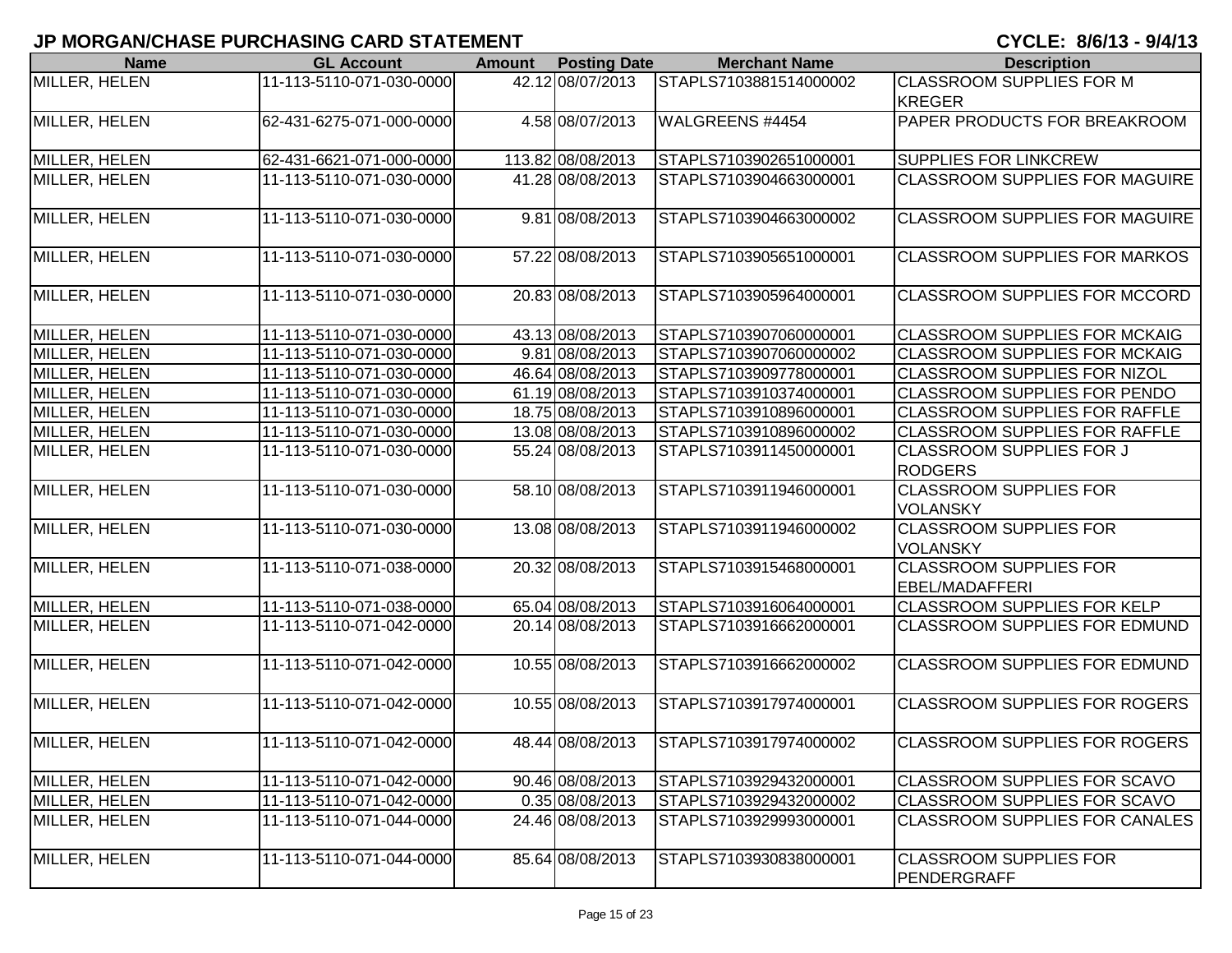| <b>Name</b>          | <b>GL Account</b>        | <b>Amount</b> | <b>Posting Date</b> | <b>Merchant Name</b>   | <b>Description</b>                                             |
|----------------------|--------------------------|---------------|---------------------|------------------------|----------------------------------------------------------------|
| MILLER, HELEN        | 11-113-5110-071-044-0000 |               | 35.20 08/08/2013    | STAPLS7103930838000002 | <b>CLASSROOM SUPPLIES FOR</b>                                  |
|                      |                          |               |                     |                        | PENDERGRAFF                                                    |
| MILLER, HELEN        | 11-241-5910-071-000-0000 |               | 378.99 08/08/2013   | STAPLS7103933394000001 | <b>OFFICE SUPPLIES</b>                                         |
| MILLER, HELEN        | 11-241-5910-071-000-0000 |               | 70.78 08/08/2013    | STAPLS7103933394000003 | <b>OFFICE SUPPLIES</b>                                         |
| MILLER, HELEN        | 11-113-5110-071-045-0000 |               | 31.27 08/08/2013    | STAPLS7103935107000001 | <b>CLASSROOM SUPPLIES FOR CARLEY</b>                           |
| MILLER, HELEN        | 11-113-5110-071-045-0000 |               | 36.11 08/08/2013    | STAPLS7103936049000001 | <b>CLASSROOM SUPPLIES FOR CHALUPA</b>                          |
| <b>MILLER, HELEN</b> | 11-113-5110-071-045-0000 |               | 0.50 08/08/2013     | STAPLS7103936049000002 | <b>CLASSROOM SUPPLIES FOR CHALUPA</b>                          |
| MILLER, HELEN        | 11-113-5110-071-045-0000 |               | 43.60 08/08/2013    | STAPLS7103937272000001 | <b>CLASSROOM SUPPLIES FOR DROST</b>                            |
| MILLER, HELEN        | 11-113-5110-071-045-0000 |               | 0.55 08/08/2013     | STAPLS7103937272000002 | <b>CLASSROOM SUPPLIES FOR DROST</b>                            |
| MILLER, HELEN        | 11-113-5110-071-045-0000 |               | 22.87 08/09/2013    | STAPLS7103987077000001 | <b>CLASSROOM SUPPLIES FOR</b><br><b>HALVORSEN</b>              |
| MILLER, HELEN        | 11-113-5110-071-045-0000 |               | 1.65 08/09/2013     | STAPLS7103990546000001 | <b>CLASSROOM SUPPLIES FOR HUSS</b>                             |
| MILLER, HELEN        | 11-113-5110-071-045-0000 |               | 30.05 08/09/2013    | STAPLS7103990546000002 | <b>CLASSROOM SUPPLIES FOR HUSS</b>                             |
| MILLER, HELEN        | 11-113-5110-071-045-0000 |               | 38.60 08/09/2013    | STAPLS7103991090000001 | <b>CLASSROOM SUPPLIES FOR</b><br><b>KOWALSKI</b>               |
| <b>MILLER, HELEN</b> | 11-113-5110-071-045-0000 |               | 30.46 08/09/2013    | STAPLS7103991584000001 | <b>CLASSROOM SUPPLIES FOR</b><br><b>NARDUCCI</b>               |
| MILLER, HELEN        | 11-113-5110-071-045-0000 |               | 34.96 08/09/2013    | STAPLS7103992251000001 | <b>CLASSROOM SUPPLIES FOR</b><br>O'DONNEL                      |
| MILLER, HELEN        | 11-113-5110-071-045-0000 |               | 44.84 08/09/2013    | STAPLS7104001187000001 | <b>CLASSROOM SUPPLIES FOR PAYTON</b>                           |
| MILLER, HELEN        | 11-113-5110-071-045-0000 |               | 27.15 08/09/2013    | STAPLS7104001656000001 | <b>CLASSROOM SUPPLIES FOR SPRING</b>                           |
| MILLER, HELEN        | 11-113-5110-071-045-0000 |               | 2.00 08/09/2013     | STAPLS7104001656000002 | <b>CLASSROOM SUPPLIES FOR SPRING</b>                           |
| MILLER, HELEN        | 11-113-5110-071-045-0000 |               | 35.21 08/09/2013    | STAPLS7104004063000001 | <b>CLASSROOM SUPPLIES FOR</b><br>STEFANOU                      |
| MILLER, HELEN        | 11-113-5110-071-045-0000 |               | 1.89 08/09/2013     | STAPLS7104004063000002 | <b>CLASSROOM SUPPLIES FOR</b><br>STEFANOU                      |
| MILLER, HELEN        | 11-113-5110-071-045-0000 |               | 41.23 08/09/2013    | STAPLS7104006424000001 | <b>CLASSROOM SUPPLIES FOR</b><br><b>VANHOOSER</b>              |
| MILLER, HELEN        | 11-222-5310-071-000-0000 |               | 20.23 08/12/2013    | STAPLS7104010962000001 | <b>OFFICE SUPPLIES FOR MEDIA CENTER</b>                        |
| MILLER, HELEN        | 11-113-5110-071-065-0000 |               | 63.59 08/12/2013    | STAPLS7104011864000001 | <b>CLASSROOM SUPPLIES FOR MCEVER</b><br><b>&amp; PENNYCUFF</b> |
| MILLER, HELEN        | 11-113-5110-071-065-0000 |               | 26.29 08/12/2013    | STAPLS7104012348000001 | <b>CLASSROOM SUPPLIES FOR ADER</b>                             |
| MILLER, HELEN        | 11-113-5110-071-065-0000 |               | 19.62 08/12/2013    | STAPLS7104012348000002 | <b>CLASSROOM SUPPLIES FOR ADER</b>                             |
| MILLER, HELEN        | 11-113-5110-071-065-0000 |               | 33.49 08/12/2013    | STAPLS7104012927000001 | <b>CLASSROOM SUPPLIES FOR COATES</b>                           |
| MILLER, HELEN        | 11-113-5110-071-065-0000 |               | 20.02 08/12/2013    | STAPLS7104015237000001 | <b>CLASSROOM SUPPLIES FOR</b><br><b>CROCKETT</b>               |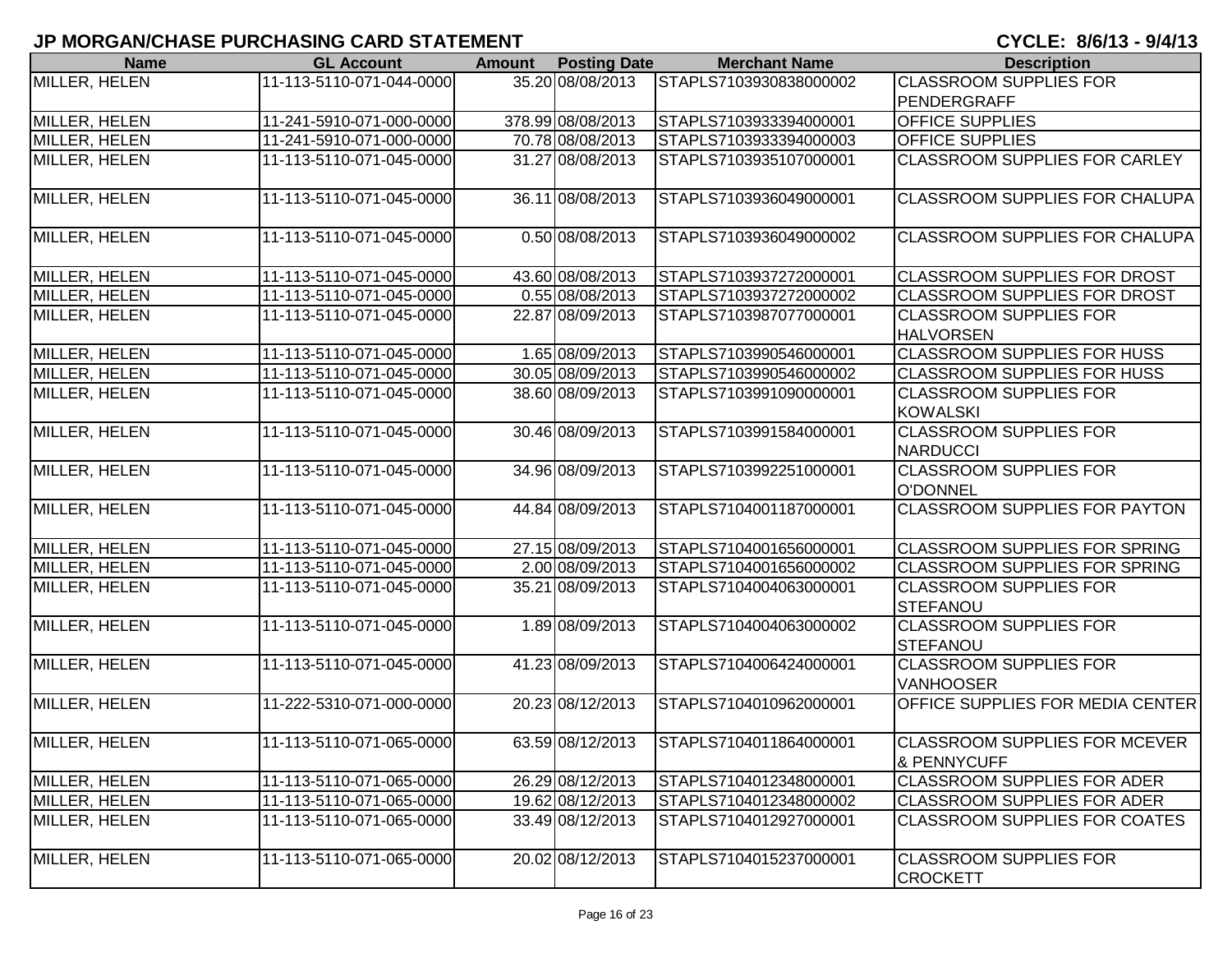| <b>Name</b>                    | <b>GL Account</b>        | <b>Amount</b> | <b>Posting Date</b> | <b>Merchant Name</b>   | <b>Description</b>                      |
|--------------------------------|--------------------------|---------------|---------------------|------------------------|-----------------------------------------|
| MILLER, HELEN                  | 11-113-5110-071-065-0000 |               | 60.16 08/12/2013    | STAPLS7104047898000001 | <b>CLASSROOM SUPPLIES FOR EVANS</b>     |
| MILLER, HELEN                  | 11-113-5110-071-065-0000 |               | 59.86 08/12/2013    | STAPLS7104048086000001 | <b>CLASSROOM SUPPLIES FOR DIDIO</b>     |
| MILLER, HELEN                  | 11-113-5110-071-065-0000 |               | 50.66 08/12/2013    | STAPLS7104048284000001 | <b>CLASSROOM SUPPLIES FOR</b>           |
|                                |                          |               |                     |                        | <b>HELMKAMP</b>                         |
| MILLER, HELEN                  | 11-113-5110-071-065-0000 |               | 14.18 08/12/2013    | STAPLS7104048424000001 | <b>CLASSROOM SUPPLIES FOR JONES</b>     |
| MILLER, HELEN                  | 11-113-5110-071-065-0000 |               | 27.93 08/12/2013    | STAPLS7104048424000002 | <b>CLASSROOM SUPPLIES FOR JONES</b>     |
| MILLER, HELEN                  | 11-113-5110-071-065-0000 |               | 39.43 08/12/2013    | STAPLS7104048543000001 | <b>CLASSROOM SUPPLIES FOR LANGLEY</b>   |
|                                |                          |               |                     |                        |                                         |
| MILLER, HELEN<br>MILLER, HELEN | 11-113-5110-071-065-0000 |               | 47.02 08/12/2013    | STAPLS7104048971000001 | <b>CLASSROOM SUPPLIES FOR LOWES</b>     |
|                                | 11-113-5110-071-065-0000 |               | 38.90 08/12/2013    | STAPLS7104049136000001 | <b>CLASSROOM SUPPLIES FOR B MEYER</b>   |
| MILLER, HELEN                  | 11-113-5110-071-065-0000 |               | 5.67 08/12/2013     | STAPLS7104049333000001 | <b>CLASSROOM SUPPLIES FOR E</b>         |
|                                |                          |               |                     |                        | POHLONSKI                               |
| MILLER, HELEN                  | 11-113-5110-071-065-0000 |               | 61.75 08/12/2013    | STAPLS7104049333000002 | CLASSROOM SUPPLIES FOR E.               |
|                                |                          |               |                     |                        | POHLONSKI                               |
| MILLER, HELEN                  | 11-113-5110-071-065-0000 |               | 38.39 08/12/2013    | STAPLS7104061525000001 | <b>CLASSROOM SUPPLIES FOR RYAN</b>      |
| MILLER, HELEN                  | 11-113-5110-071-065-0000 |               | 12.00 08/12/2013    | STAPLS7104061525000002 | <b>CLASSROOM SUPPLIES FOR RYAN</b>      |
| MILLER, HELEN                  | 11-113-5110-071-065-0000 |               | 70.52 08/12/2013    | STAPLS7104062075000001 | <b>CLASSROOM SUPPLIES FOR SAXTON</b>    |
| MILLER, HELEN                  | 11-113-5110-071-065-0000 |               | 59.76 08/12/2013    | STAPLS7104062619000001 | <b>CLASSROOM SUPPLIES FOR</b>           |
|                                |                          |               |                     |                        | <b>BURNSIDE</b>                         |
| <b>MILLER, HELEN</b>           | 11-113-5110-071-070-0000 |               | 31.41 08/12/2013    | STAPLS7104081079000001 | <b>CLASSROOM SUPPLIES FOR BRENNER</b>   |
|                                |                          |               |                     |                        |                                         |
| MILLER, HELEN                  | 11-113-5110-071-070-0000 |               | 9.81 08/12/2013     | STAPLS7104081079000002 | <b>CLASSROOM SUPPLIES FOR BRENNER</b>   |
| MILLER, HELEN                  | 11-113-5110-071-070-0000 |               | 14.78 08/12/2013    | STAPLS7104081828000001 | <b>CLASSROOM SUPPLIES FOR BROWN</b>     |
| MILLER, HELEN                  | 11-113-5110-071-070-0000 |               | 6.54 08/12/2013     | STAPLS7104081828000002 | <b>CLASSROOM SUPPLIES FOR BROWN</b>     |
| MILLER, HELEN                  | 11-113-5110-071-070-0000 |               | 32.84 08/12/2013    | STAPLS7104082415000001 | <b>CLASSROOM SUPPLIES FOR K</b>         |
|                                |                          |               |                     |                        | FRANCHI                                 |
| MILLER, HELEN                  | 11-113-5110-071-070-0000 |               | 6.54 08/12/2013     | STAPLS7104082415000002 | <b>CLASSROOM SUPPLIES FOR K</b>         |
|                                |                          |               |                     |                        | <b>FRANCHI</b>                          |
| MILLER, HELEN                  | 11-113-5110-071-070-0000 |               | 35.34 08/12/2013    | STAPLS7104083022000001 | <b>CLASSROOM SUPPLIES FOR R</b>         |
|                                |                          |               |                     |                        | <b>FRANCHI</b>                          |
| MILLER, HELEN                  | 11-113-5110-071-070-0000 |               | 45.99 08/12/2013    | STAPLS7104083676000001 | <b>CLASSROOM SUPPLIES FOR</b>           |
|                                |                          |               |                     |                        | <b>KALZYNSKI</b>                        |
| MILLER, HELEN                  | 11-113-5110-071-070-0000 |               | 41.78 08/12/2013    | STAPLS7104085217000001 | <b>CLASSROOM SUPPLIES FOR A</b>         |
|                                |                          |               |                     |                        | <b>KREGER</b>                           |
| MILLER, HELEN                  | 11-113-5110-071-070-0000 |               | 30.72 08/12/2013    | STAPLS7104086431000001 | <b>CLASSROOM SUPPLIES FOR</b>           |
|                                |                          |               |                     |                        | SCHMID/SZKRYBALO                        |
| MILLER, HELEN                  | 11-113-5110-071-070-0000 |               | 32.11 08/12/2013    | STAPLS7104087842000001 | <b>CLASSROOM SUPPLIES FOR ZIELINSKI</b> |
| MILLER, HELEN                  | 11-113-5110-071-073-0000 |               | 36.17 08/12/2013    | STAPLS7104115562000001 | <b>SUPPLIES FOR CORRION</b>             |
| MILLER, HELEN                  | 11-113-5110-071-073-0000 |               | 10.55 08/12/2013    | STAPLS7104115562000002 | <b>SUPPLIES FOR CORRION</b>             |
|                                |                          |               |                     |                        |                                         |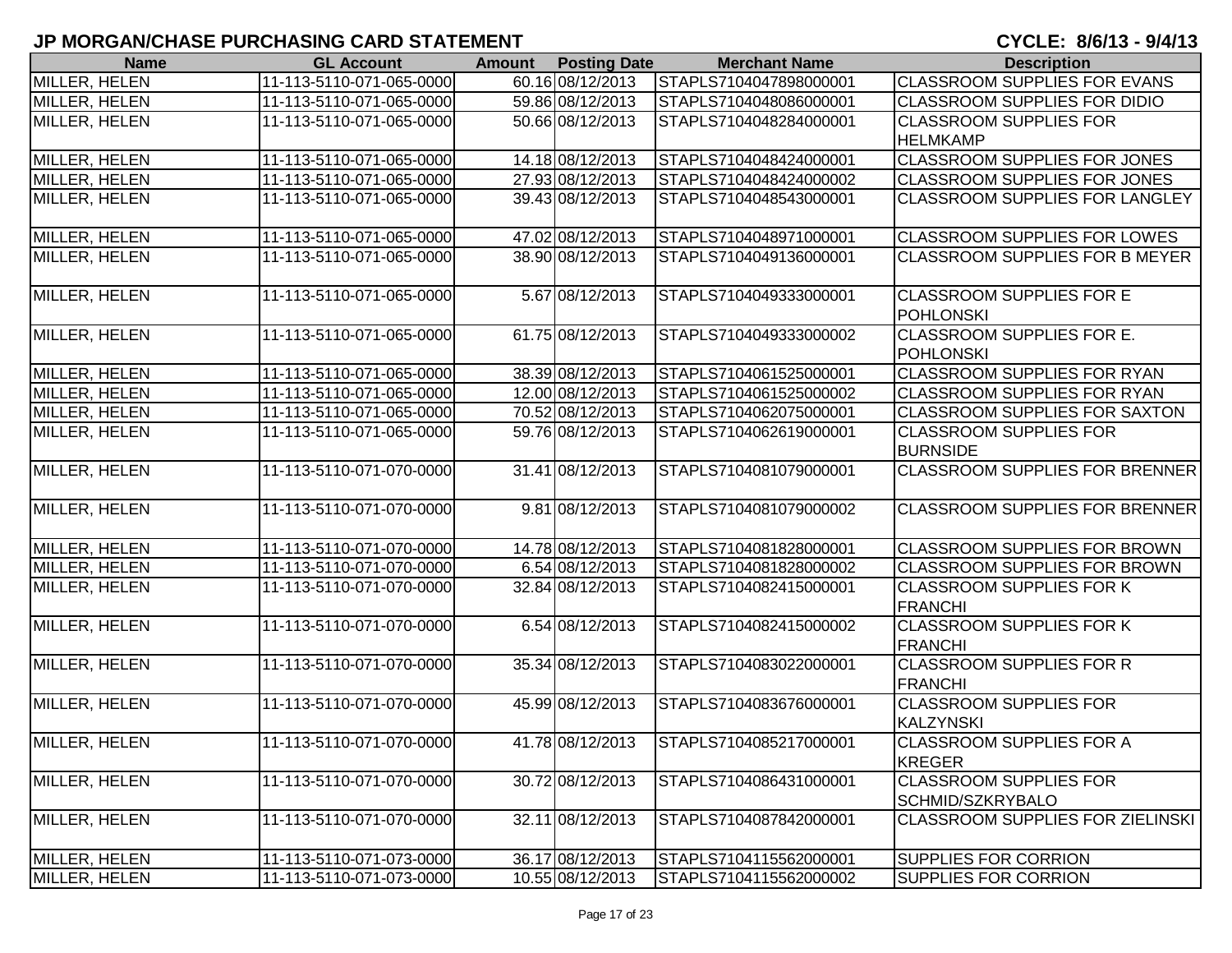| <b>Name</b>          | <b>GL Account</b>        | Amount | <b>Posting Date</b> | <b>Merchant Name</b>        | <b>Description</b>                     |
|----------------------|--------------------------|--------|---------------------|-----------------------------|----------------------------------------|
| MILLER, HELEN        | 11-113-5110-071-073-0000 |        | 10.55 08/12/2013    | STAPLS7104117820000001      | <b>CLASSROOM SUPPLIES FOR</b>          |
|                      |                          |        |                     |                             | <b>DICKERMAN</b>                       |
| MILLER, HELEN        | 11-113-5110-071-073-0000 |        | 19.16 08/12/2013    | STAPLS7104117820000002      | <b>CLASSROOM SUPPLIES FOR</b>          |
|                      |                          |        |                     |                             | <b>DICKERMAN</b>                       |
| MILLER, HELEN        | 11-113-5110-071-073-0000 |        | 58.68 08/12/2013    | STAPLS7104118184000001      | <b>CLASSROOM SUPPLIES FOR</b>          |
|                      |                          |        |                     |                             | <b>DUDEK/NO PKG SLIPS</b>              |
| MILLER, HELEN        | 11-113-5110-071-073-0000 |        | 21.10 08/12/2013    | STAPLS7104118184000002      | <b>CLASSROOM SUPPLIES FOR</b>          |
|                      |                          |        |                     |                             | <b>DUDEK/NO PKG SLIPS</b>              |
| MILLER, HELEN        | 11-113-5110-071-073-0000 |        | 50.90 08/12/2013    | STAPLS7104119203000001      | <b>CLASSROOM SUPPLIES FOR</b>          |
|                      |                          |        |                     |                             | <b>MORSEHEAD</b>                       |
| MILLER, HELEN        | 11-113-5110-071-073-0000 |        | 45.40 08/12/2013    | STAPLS7104120011000001      | <b>CLASSROOM SUPPLIES FOR REID</b>     |
| <b>MILLER, HELEN</b> | 11-113-5110-071-073-0000 |        | 25.26 08/12/2013    | STAPLS7104120794000001      | <b>CLASSROOM SUPPLIES FOR</b>          |
|                      |                          |        |                     |                             | SIKAITIS/NO PKG SLIP                   |
| MILLER, HELEN        | 11-113-5110-071-073-0000 |        | 23.05 08/12/2013    | STAPLS7104121392000001      | <b>CLASSROOM SUPPLIES FOR</b>          |
|                      |                          |        |                     |                             | <b>TAYLOR/NO PKG SLIPS</b>             |
| MILLER, HELEN        | 11-113-5110-071-073-0000 |        | 18.52 08/12/2013    | STAPLS7104121784000001      | <b>CLASSROOM SUPPLIES FOR THOMAS</b>   |
|                      |                          |        |                     |                             |                                        |
| MILLER, HELEN        | 11-113-5110-071-073-0000 |        | 1.50 08/12/2013     | STAPLS7104121784000002      | CLASSROOM SUPPLIES FOR THOMAS          |
|                      |                          |        |                     |                             |                                        |
| MILLER, HELEN        | 11-241-5910-071-000-0000 |        | 20.40 08/14/2013    | STAPLS7103933394000002      | <b>BINDERS FOR SUBS</b>                |
| MILLER, HELEN        | 11-113-5110-071-065-0000 |        | 0.27 08/14/2013     | STAPLS7104048424000003      | <b>CLASSROOM SUPPLIES FOR</b>          |
|                      |                          |        |                     |                             | JONES/NO PKG SLIP                      |
| MILLER, HELEN        | 11-113-5110-071-065-0000 |        | 2.16 08/15/2013     | STAPLS7104048424000004      | <b>CLASSROOM SUPPLIES FOR</b>          |
|                      |                          |        |                     |                             | JONES/NO PKG SLIP                      |
| MILLER, HELEN        | 62-431-6275-071-000-0000 |        | 48.43 08/19/2013    | <b>BENITOS PIZZA-NOVI</b>   | <b>NEW TEACHER LUNCHEON</b>            |
| MILLER, HELEN        | 11-113-5110-071-070-0000 |        | 28.54 08/19/2013    | STAPLS7104417257000001      | <b>CLASSROOM SUPPLIES FOR SCOBIE</b>   |
| MILLER, HELEN        | 11-113-5110-071-070-0000 |        | 2.50 08/19/2013     | STAPLS7104417257000002      | <b>CLASSROOM SUPPLIES FOR</b>          |
|                      |                          |        |                     |                             | <b>SCOBIE/NO PKG SLIP</b>              |
| MILLER, HELEN        | 62-431-6275-071-000-0000 |        | 1.88 08/21/2013     | MEIJER INC #122 Q01         | REFRESHMENTS/POP LESS BOTTLE           |
|                      |                          |        |                     |                             | <b>DEPOSIT</b>                         |
| MILLER, HELEN        | 62-431-6275-071-000-0000 |        | 50.00 08/21/2013    | PANERA BREAD #667           | <b>GIFT CARDS</b>                      |
| MILLER, HELEN        | 62-431-6176-071-000-0000 |        | 33.06 08/21/2013    | THE HOME DEPOT 2737         | LIQUID NAILS FOR HANGING SIGNS         |
| MILLER, HELEN        | 62-431-6770-071-000-0000 |        | 118.00 08/22/2013   | <b>BENITOS PIZZA-NOVI</b>   | <b>LINKCREW ORIENTATION LUNCH</b>      |
| MILLER, HELEN        | 62-431-6275-071-000-0000 |        | 14.78 08/22/2013    | MEIJER INC #122 Q01         | REFRESHMENTS/POP                       |
| MILLER, HELEN        | 62-431-6111-071-000-0000 |        | 27.17 08/22/2013    | STAPLS7104659538000001      | <b>CD-R'S FOR AP BIOLOGY TEXTBOOKS</b> |
|                      |                          |        |                     |                             |                                        |
| <b>MILLER, HELEN</b> | 62-431-6176-071-000-0000 |        | 26.78 08/22/2013    | THE HOME DEPOT 2737         | <b>LIQUID NAILS FOR SIGNS</b>          |
| MILLER, HELEN        | 11-241-5990-071-000-0000 |        | 20.38 08/23/2013    | <b>AMAZON MKTPLACE PMTS</b> | ADM MATERIALS-TEACH LIKE A             |
|                      |                          |        |                     |                             | <b>CHAMPION</b>                        |
| MILLER, HELEN        | 11-241-5990-071-000-0000 |        | 20.98 08/23/2013    | <b>AMAZON MKTPLACE PMTS</b> | ADM MATERIALS-TEACH LIKE A             |
|                      |                          |        |                     |                             | <b>CHAMPION</b>                        |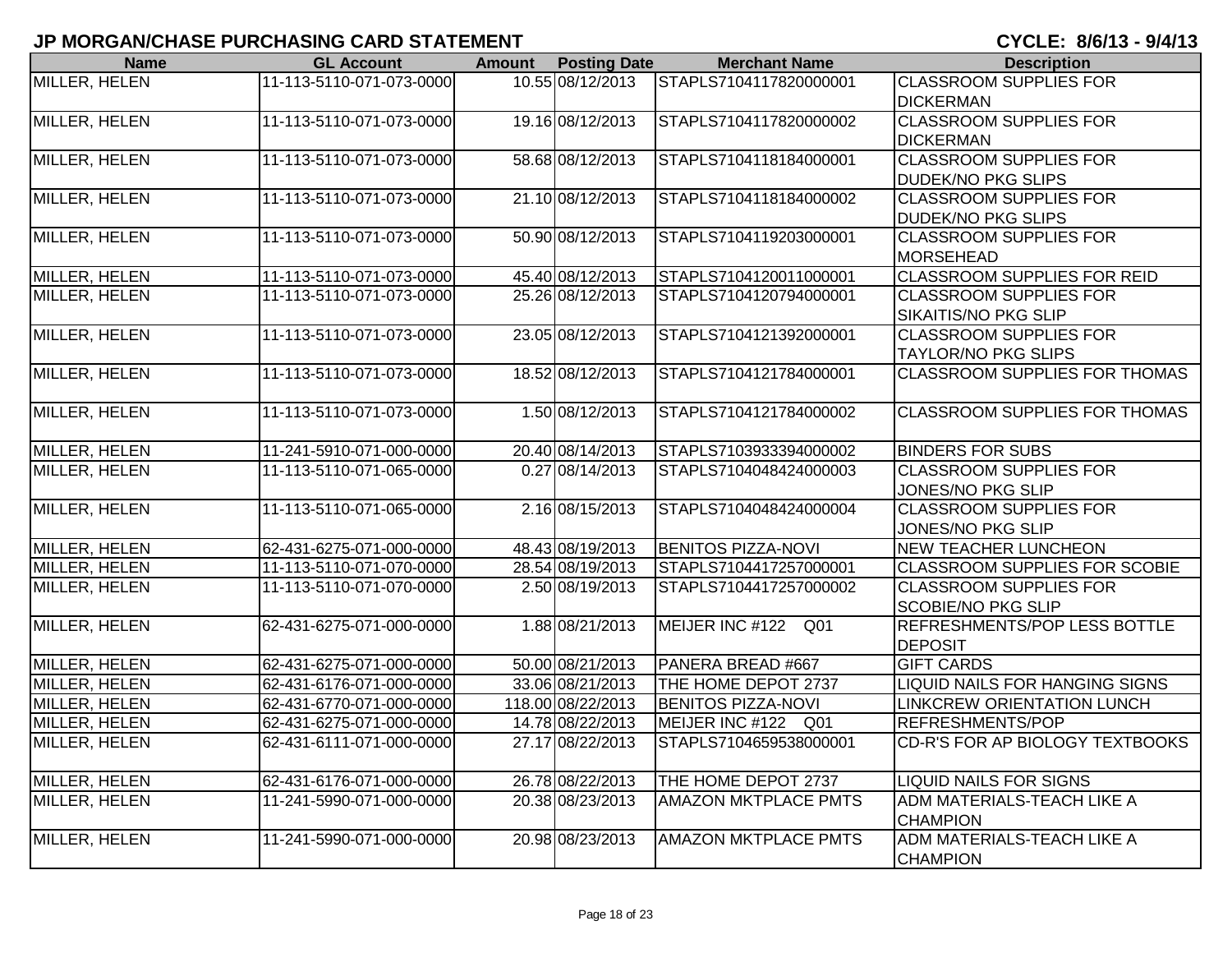| <b>Name</b>                   | <b>GL Account</b>        | <b>Amount</b> | <b>Posting Date</b> | <b>Merchant Name</b>                       | <b>Description</b>                    |
|-------------------------------|--------------------------|---------------|---------------------|--------------------------------------------|---------------------------------------|
| MILLER, HELEN                 | 11-241-5990-071-000-0000 |               | 20.40 08/26/2013    | <b>AMAZON MKTPLACE PMTS</b>                | ADM MATERIALS-TEACH LIKE A            |
|                               |                          |               |                     |                                            | <b>CHAMPION</b>                       |
| MILLER, HELEN                 | 11-241-5990-071-000-0000 |               | 20.97 08/26/2013    | <b>AMAZON MKTPLACE PMTS</b>                | ADM MATERIALS/TEACH LIKE A            |
|                               |                          |               |                     |                                            | <b>CHAMPION</b>                       |
| MILLER, HELEN                 | 11-241-5990-071-000-0000 |               | 46.32 08/26/2013    | AMAZON.COM                                 | <b>ADM MATERIALS LEADERSHIP</b>       |
|                               |                          |               |                     |                                            | <b>COURAGE</b>                        |
| MILLER, HELEN                 | 62-431-6275-071-000-0000 |               | 14.78 08/26/2013    | MEIJER INC #122 Q01                        | REFRESHMENTS/POP                      |
| <b>MILLER, HELEN</b>          | 11-241-5990-071-000-0000 |               | 20.35 08/27/2013    | <b>AMAZON MKTPLACE PMTS</b>                | ADM MATERIALS-TEACH LIKE A            |
|                               |                          |               |                     |                                            | <b>CHAMPION</b>                       |
| MILLER, HELEN                 | 62-431-6275-071-000-0000 |               | 72.64 08/27/2013    | <b>GFS MKTPLC #0174</b>                    | <b>REFRESHMENTS/POP</b>               |
| MILLER, HELEN                 | 62-431-6176-071-000-0000 |               | 183.24 08/28/2013   | <b>ALPHABETSIGNS</b>                       | <b>PARKING LOT SIGNS</b>              |
| MILLER, HELEN                 | 62-431-6122-071-000-0000 |               | 235.40 08/29/2013   | <b>NEW MICHIGAN CLEANING</b>               | DRY CLEANING OF CHOIR DRESSES         |
| MILLER, HELEN                 | 11-113-7410-071-000-0000 |               | 215.00 08/29/2013   | <b>PAYPAL *MICHIGANSCI</b>                 | <b>SCIENCE OLYMPIAD REGISTRATION</b>  |
|                               |                          |               |                     |                                            | FEE                                   |
| MILLER, HELEN                 | 11-113-5110-071-045-0000 |               | 31.15 08/30/2013    | STAPLS7105051628000001                     | <b>CLASSROOM SUPPLIES FOR LAINE</b>   |
| MILLER, HELEN                 | 11-241-5910-071-000-0000 |               | 25.00 08/30/2013    | STAPLS7105070866000001                     | <b>OFFICE SUPPLIES/STAPLERS</b>       |
| <b>MILLER, HELEN Total</b>    |                          | 5,463.43      |                     |                                            |                                       |
| MITCHELL, DONALD              | 62-431-6191-071-000-0000 |               | 1,238.35 08/29/2013 | AERIAL ENTERPRISES INC                     | <b>WIRELESS MIC SYSTEM FOR MIDDLE</b> |
|                               |                          |               |                     |                                            | <b>SCHOOL</b>                         |
| <b>MITCHELL, DONALD Total</b> |                          | 1,238.35      |                     |                                            |                                       |
| NESMITH, RUSSEL               | 11-261-5992-005-000-0000 |               | 119.98 08/13/2013   | <b>GANDER MOUNTAIN</b>                     | <b>MTCE RAIN GEAR</b>                 |
| NESMITH, RUSSEL               | 11-261-5993-012-000-0000 |               | 378.00 08/19/2013   | <b>ANGELO'S WHOLESALE</b>                  | <b>OH MULCH</b>                       |
| NESMITH, RUSSEL               | 11-261-5993-012-000-0000 |               | 187.10 08/19/2013   | CHRISTENSENS PLANT CNT                     | <b>OH ISLANDS</b>                     |
| <b>NESMITH, RUSSEL</b>        | 11-261-4910-000-000-0000 |               | 1,611.11 08/22/2013 | MARKS OUTDOOR POWER EQ GRNDS GROUNDS MOWER |                                       |
| <b>NESMITH, RUSSEL</b>        | 11-261-5992-055-000-0000 |               | 11.98 08/29/2013    | THE HOME DEPOT 2737                        | <b>NM5 KITCHEN TOILET</b>             |
| <b>NESMITH, RUSSEL Total</b>  |                          | 2,308.17      |                     |                                            |                                       |
| OCONNOR, GAIL                 | 11-118-5110-000-952-0000 |               | 122.14 08/08/2013   | MEIJER INC #122<br>Q <sub>01</sub>         | <b>TEACHING SUPPLIES</b>              |
| OCONNOR, GAIL                 | 11-118-5110-000-952-0000 |               | 150.00 08/08/2013   | STAPLS7103943173000001                     | <b>TEACHING SUPPLIES</b>              |
| OCONNOR, GAIL                 | 11-118-5110-000-952-0000 |               | 34.40 08/09/2013    | MEIJER INC #122<br>Q <sub>01</sub>         | <b>TEACHING SUPPLIES</b>              |
| OCONNOR, GAIL                 | 11-118-5110-000-952-0000 |               | 34.40 08/09/2013    | MEIJER INC #122<br>Q <sub>01</sub>         | <b>TEACHING SUPPLIES</b>              |
| OCONNOR, GAIL                 | 11-118-5110-000-952-0000 |               | 51.24 08/09/2013    | MEIJER INC #122<br>Q01                     | <b>TEACHING SUPPLIES</b>              |
| OCONNOR, GAIL                 | 11-118-5110-000-952-0000 |               | 54.10 08/09/2013    | Q <sub>01</sub><br>MEIJER INC #122         | <b>TEACHING SUPPLIES</b>              |
| OCONNOR, GAIL                 | 11-118-5110-000-952-0000 |               | 19.61 08/09/2013    | MEIJER INC #122<br>Q <sub>01</sub>         | <b>TEACHING SUPPLIES</b>              |
| OCONNOR, GAIL                 | 11-118-5110-000-951-0000 |               | 29.40 08/09/2013    | MEIJER INC #122<br>Q <sub>01</sub>         | <b>TEACHING SUPPLIES</b>              |
| OCONNOR, GAIL                 | 11-118-5110-000-952-0000 |               | 34.40 08/09/2013    | Q <sub>01</sub><br>MEIJER INC #122         | <b>TEACHING SUPPLIES</b>              |
| <b>OCONNOR, GAIL</b>          | 11-118-5110-000-951-0000 |               | 21.23 08/12/2013    | MEIJER INC #122<br>Q <sub>01</sub>         | <b>TEACHING SUPPLIES</b>              |
| <b>OCONNOR, GAIL</b>          | 11-118-5110-000-952-0000 |               | 39.93 08/12/2013    | MEIJER INC #122<br>Q <sub>01</sub>         | <b>TEACHING SUPPLIES</b>              |
| OCONNOR, GAIL                 | 11-118-5110-000-952-0000 |               | 27.58 08/12/2013    | MEIJER INC #122<br>Q <sub>01</sub>         | <b>TEACHING SUPPLIES</b>              |
| <b>OCONNOR, GAIL</b>          | 11-118-5990-000-952-0000 |               | 19.70 08/12/2013    | MEIJER INC #122<br>Q <sub>01</sub>         | <b>TEACHING SUPPLIES</b>              |
| <b>OCONNOR, GAIL</b>          | 11-118-5110-000-952-0000 |               | 35.37 08/12/2013    | MEIJER INC #122<br>Q <sub>01</sub>         | <b>TEACHING SUPPLIES</b>              |
| OCONNOR, GAIL                 | 11-118-5110-000-951-0000 |               | 24.04 08/12/2013    | STAPLS7104023071000002                     | <b>TEACHING SUPPLIES</b>              |
| OCONNOR, GAIL                 | 11-118-5110-000-951-0000 |               | 74.27 08/12/2013    | STAPLS7104023071000003                     | <b>TEACHING SUPPLIES</b>              |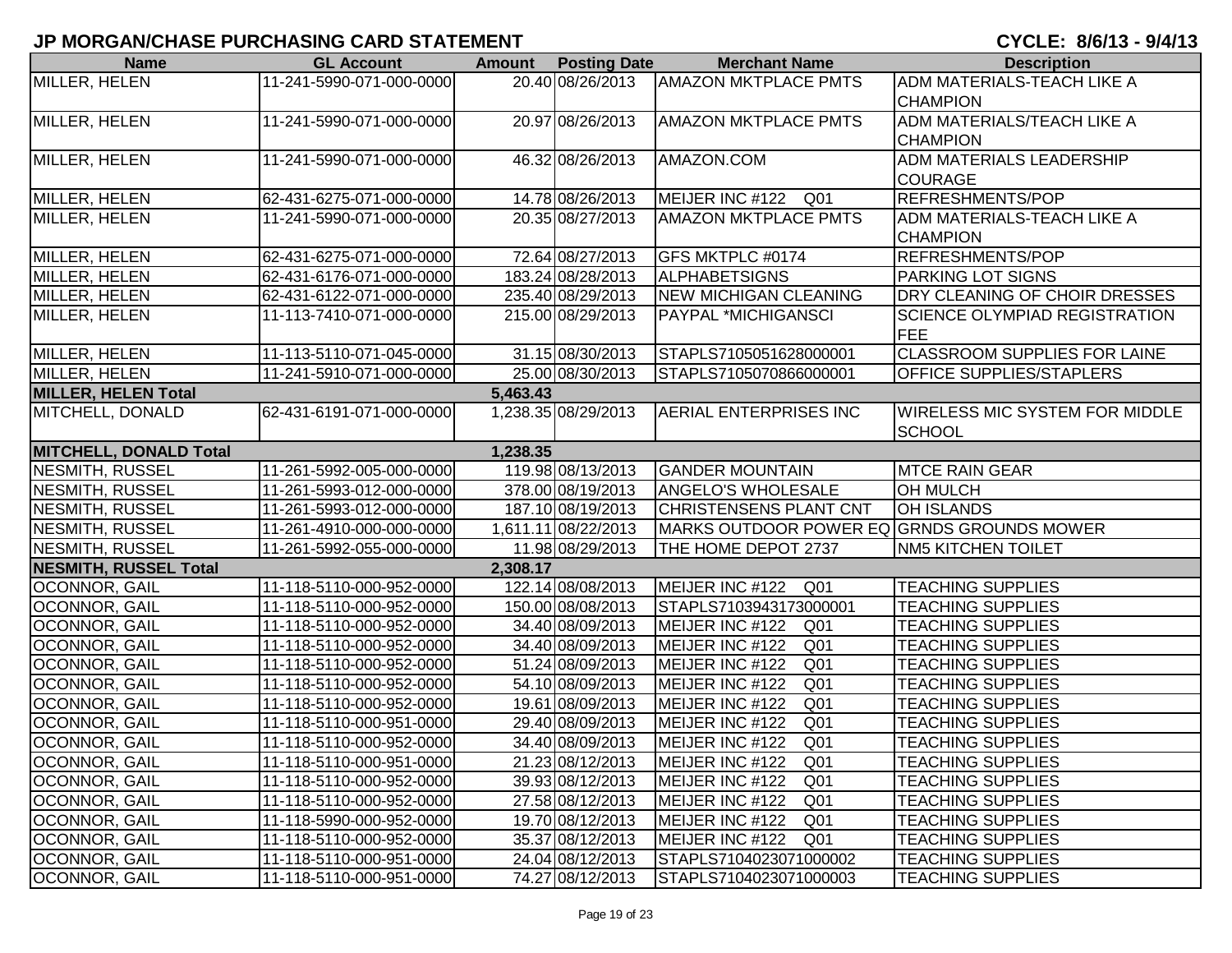| <b>Name</b>                      | <b>GL Account</b>        |          | <b>Amount</b> Posting Date | <b>Merchant Name</b>          | <b>Description</b>                                |
|----------------------------------|--------------------------|----------|----------------------------|-------------------------------|---------------------------------------------------|
| OCONNOR, GAIL                    | 11-118-5110-000-951-0000 |          | 83.17 08/12/2013           | STAPLS7104023071000006        | <b>TEACHING SUPPLIES</b>                          |
| OCONNOR, GAIL                    | 11-118-5110-000-951-0000 |          | 20.90 08/12/2013           | STAPLS7104023071000007        | <b>TEACHING SUPPLIES</b>                          |
| OCONNOR, GAIL                    | 11-118-5110-000-952-0000 |          | 179.55 08/15/2013          | STAPLS7104218139000001        | <b>TEACHING SUPPLIES</b>                          |
| OCONNOR, GAIL                    | 11-118-5110-000-952-0000 |          | 85.81 08/15/2013           | STAPLS7104218139000002        | <b>TEACHING SUPPLIES</b>                          |
| OCONNOR, GAIL                    | 11-118-5110-000-951-0000 |          | 2.03 08/19/2013            | STAPLS7104023071000004        | <b>TEACHING SUPPLIES</b>                          |
| OCONNOR, GAIL                    | 11-118-5110-000-951-0000 |          | 18.76 08/19/2013           | STAPLS7104023071000005        | <b>TEACHING SUPPLIES</b>                          |
| OCONNOR, GAIL                    | 11-118-5110-000-952-0000 |          | 67.75 08/23/2013           | STAPLS7104729392000002        | <b>TEACHING SUPPLIES</b>                          |
| OCONNOR, GAIL                    | 11-118-5110-000-951-0000 |          | 23.85 08/26/2013           | <b>AMAZON MKTPLACE PMTS</b>   | <b>TEACHING SUPPLIES</b>                          |
| OCONNOR, GAIL                    | 11-118-5110-000-951-0000 |          | 2.36 08/26/2013            | STAPLS7104023071000001        | <b>TEACHING SUPPLIES</b>                          |
| OCONNOR, GAIL                    | 11-118-5110-000-952-0000 |          | 23.19 08/26/2013           | STAPLS7104729392000001        | <b>TEACHING SUPPLIES</b>                          |
| OCONNOR, GAIL                    | 11-118-5110-000-952-0000 |          | 159.47 08/26/2013          | STAPLS7104850464000001        | <b>TEACHING SUPPLIES</b>                          |
| OCONNOR, GAIL                    | 11-118-5110-000-952-0000 |          | 73.29 08/26/2013           | STAPLS7104850464000002        | <b>TEACHING SUPPLIES</b>                          |
| OCONNOR, GAIL                    | 11-118-5110-000-952-0000 |          | 74.77 08/26/2013           | STAPLS7104860973000001        | <b>TEACHING SUPPLIES</b>                          |
| OCONNOR, GAIL                    | 11-118-5110-000-952-0000 |          | 519.52 08/27/2013          | SSI*SCHOOL SPECIALTY          | <b>TEACHING SUPPLIES</b>                          |
| <b>OCONNOR, GAIL</b>             | 11-118-5110-000-952-0000 |          | 535.59 08/29/2013          | <b>SSI*SCHOOL SPECIALTY</b>   | <b>TEACHING SUPPLIES</b>                          |
| OCONNOR, GAIL                    | 11-351-5990-000-953-0000 |          | 65.55 09/04/2013           | <b>ACP DIRECT</b>             | <b>TEACHING SUPPLIES</b>                          |
| <b>OCONNOR, GAIL Total</b>       |                          | 2,707.37 |                            |                               |                                                   |
| <b>PATEL, SHAILEE</b>            | 11-226-3220-000-000-0000 |          | 14.34 08/13/2013           | <b>BAYVIEW INN</b>            | <b>MAASE CONFERENCE MEALS</b>                     |
| PATEL, SHAILEE                   | 11-226-3220-000-000-0000 |          | 14.50 08/13/2013           | <b>GRAND TRAV RSRT FOOD/B</b> | <b>MAASE CONFERENCE MEALS</b>                     |
| PATEL, SHAILEE                   | 11-226-3220-000-000-0000 |          | 4.51 08/14/2013            | <b>GRAND TRAV RESORT RETA</b> | <b>MAASE CONFERENCE MEALS</b>                     |
| <b>PATEL, SHAILEE</b>            | 11-226-3220-000-000-0000 |          | 3.38 08/15/2013            | TACO BELL KFC #0388           | <b>MAASE CONFERENCE MEALS</b>                     |
| PATEL, SHAILEE                   | 11-226-3220-000-000-0000 |          | 7.16 08/16/2013            | <b>GRAND TRAV RESORT RETA</b> | <b>MAASE CONFERENCE MEALS</b>                     |
| <b>PATEL, SHAILEE Total</b>      |                          | 43.89    |                            |                               |                                                   |
| QUITIQUIT, PAMELA                | 62-431-6275-012-000-0000 |          | 49.55 08/29/2013           | MICHAELS STORES 3744          | OFFICE DECOR                                      |
| <b>QUITIQUIT, PAMELA</b>         | 62-431-6275-012-000-0000 |          | 230.00 08/30/2013          | <b>ROCKY'S ROTISSERIE</b>     | STAFF DEVELOPMENT LUNCHEON                        |
| QUITIQUIT, PAMELA Total          |                          | 279.55   |                            |                               |                                                   |
| <b>REICHLEY, CARRIE</b>          | 11-111-5110-015-099-0000 |          | 25.55 08/28/2013           | <b>RGS PAY*</b>               | MONTHLY CALENDARS                                 |
| REICHLEY, CARRIE                 | 62-431-6275-015-000-0000 |          | 240.00 08/29/2013          | <b>ALEKOS CARRY OUT</b>       | LUNCHEON FOR 7 HABITS TRAINING                    |
| <b>REICHLEY, CARRIE Total</b>    |                          | 265.55   |                            |                               |                                                   |
| <b>SCHRINER, STEPHANIE</b>       | 11-241-5990-065-000-0000 |          | 89.44 08/06/2013           | <b>AMAZON MKTPLACE PMTS</b>   | IPAD COVERS FOR ADMIN. THESE                      |
|                                  |                          |          |                            |                               | <b>ITEMS ARE BEING RETURNED,</b>                  |
| <b>SCHRINER, STEPHANIE</b>       | 11-241-5910-065-000-0000 |          | 90.36 08/09/2013           | <b>AMAZON MKTPLACE PMTS</b>   | <b>IPAD COVERS FOR ADMIN</b>                      |
| <b>SCHRINER, STEPHANIE</b>       | 62-431-6770-065-000-0000 |          | 53.73 08/15/2013           | <b>AUBREE'S OF NORTHV</b>     | <b>FOCUS GROUP SNACKS</b>                         |
| <b>SCHRINER, STEPHANIE</b>       | 62-431-6770-065-000-0000 |          | 57.65 08/15/2013           | KROGER #442                   | FOCUS GROUP MEETING; SNACKS                       |
|                                  |                          |          |                            |                               | <b>AND PAPER PRODUCTS</b>                         |
| <b>SCHRINER, STEPHANIE</b>       | 11-241-5910-065-000-0000 |          | 53.15 08/15/2013           | <b>OFFICE DEPOT #330</b>      | <b>NEW TEACHER BINDERS AND</b><br><b>DIVIDERS</b> |
| <b>SCHRINER, STEPHANIE</b>       | 11-221-3220-000-419-0000 |          | 250.00 08/26/2013          | <b>OAKLAND SCHOOLS-RC INT</b> | <b>NEW PRINCIPAL'S LAB FOR ANDY</b>               |
| <b>SCHRINER, STEPHANIE</b>       | 11-241-3220-065-000-0000 |          | 200.00 08/26/2013          | <b>OAKLAND SCHOOLS-RC INT</b> | PRINCIPAL'S LAB FOR STEPHANIE                     |
| <b>SCHRINER, STEPHANIE</b>       | 62-431-6770-065-000-0000 |          | 105.18 08/27/2013          | SAMSCLUB #6657                | MUFFINS AND JUICE FOR OPENING                     |
|                                  |                          |          |                            |                               | <b>WEEK</b>                                       |
| <b>SCHRINER, STEPHANIE Total</b> |                          | 899.51   |                            |                               |                                                   |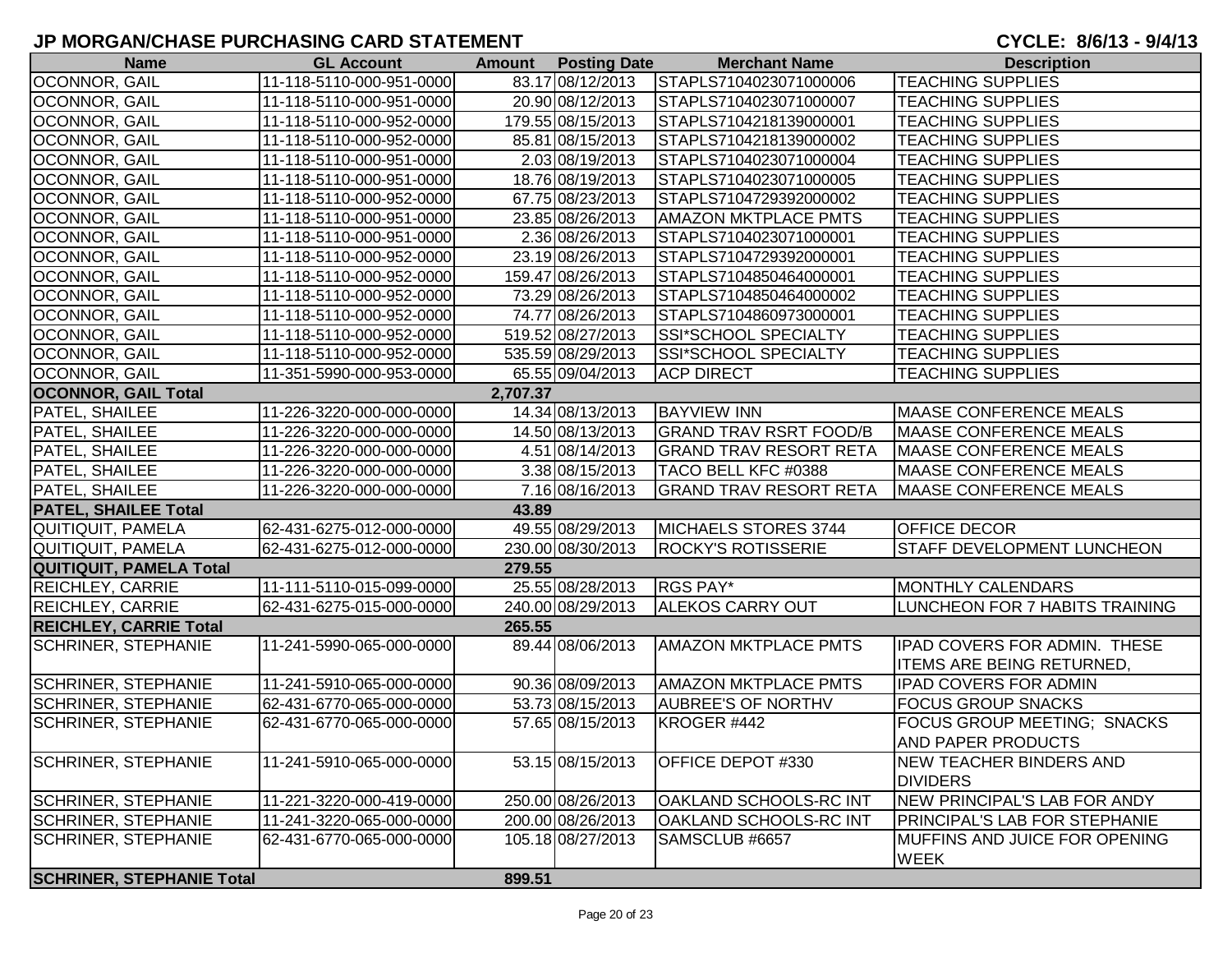# **JP MORGAN/CHASE PURCHASING CARD STATEMENT**

CYCLE: 8/6/13 - 9/4/13

| <b>Name</b>                      | <b>GL Account</b>        |          | <b>Amount Posting Date</b> | <b>Merchant Name</b>              | <b>Description</b>                  |
|----------------------------------|--------------------------|----------|----------------------------|-----------------------------------|-------------------------------------|
| <b>SCHURIG, CLAIRE</b>           | 62-431-6122-071-000-0000 |          | 14.09 08/20/2013           | J W PEPPER                        | MUSIC FOR 2013-2014 CONCERTS.       |
| <b>SCHURIG, CLAIRE Total</b>     |                          | 14.09    |                            |                                   |                                     |
| SHPAKOFF, KATHLEEN               | 11-351-5110-000-953-0000 |          | 122.92 08/22/2013          | <b>TARGET</b><br>00014654         | <b>TEACHING MATERIALS</b>           |
| SHPAKOFF, KATHLEEN               | 11-351-5110-000-953-0000 |          | 7.10 08/26/2013            | DOLRTREE 3613 00036137            | <b>TEACHING MATERIALS</b>           |
| SHPAKOFF, KATHLEEN               | 11-351-5110-000-953-0000 |          | 30.55 08/26/2013           | MICHAELS STORES 3744              | <b>TEACHING MATERIALS</b>           |
| <b>SHPAKOFF, KATHLEEN</b>        | 11-351-5110-000-953-0000 |          | 56.80 08/26/2013           | <b>TARGET</b><br>00003533         | <b>TEACHING MATERIALS</b>           |
| <b>SHPAKOFF, KATHLEEN</b>        | 11-351-5990-000-953-0000 |          | 21.99 08/28/2013           | BARNES & NOBLE #2648              | <b>TEACHING MATERIALS</b>           |
| <b>SHPAKOFF, KATHLEEN Total</b>  |                          | 239.36   |                            |                                   |                                     |
| <b>SOVEL, SHEILA</b>             | 11-118-5110-000-951-0000 |          | 70.60 08/08/2013           | <b>OFFICE CENTRAL</b>             | <b>CLASSROOM SUPPLIES</b>           |
| SOVEL, SHEILA                    | 11-118-5110-000-951-0000 |          | 151.45 08/16/2013          | QPS<br><b>TOYS R US #9274</b>     | <b>CLASSROOM SUPPLIES</b>           |
| <b>SOVEL, SHEILA Total</b>       |                          | 222.05   |                            |                                   |                                     |
| SPRYS, CAROL                     | 62-431-6104-061-000-0000 |          | 20.00 08/07/2013           | <b>ART CRAFT DISPLAY INC</b>      | RENTAL OF CURTAIN BACKDROP FOR      |
|                                  |                          |          |                            |                                   | <b>KLAA FOOTBALL MEDIA DAY</b>      |
| SPRYS, CAROL                     | 62-431-6104-061-000-0000 |          | 90.96 08/07/2013           | SAMSCLUB #6657                    | <b>WATER/SODA FOR OFFICE</b>        |
| SPRYS, CAROL                     | 62-431-6104-061-000-0000 |          | 276.14 08/12/2013          | <b>ACD SPORTS</b>                 | <b>CHEER UNIFORMS</b>               |
| SPRYS, CAROL                     | 62-431-6104-061-000-0000 |          | 190.00 08/14/2013          | <b>QDOBA MEXICAN GRILLQPS</b>     | <b>COACHES MEETING</b>              |
| SPRYS, CAROL                     | 62-431-6103-061-000-0000 |          | 38.97 08/19/2013           | <b>STAPLES</b><br>00115659        | MICE FOR BOOSTER PASSES             |
| SPRYS, CAROL                     | 62-431-6172-061-000-0000 |          | 198.00 08/22/2013          | <b>ADORAMA INC</b>                | <b>TRIPOD FOR FOOTBALL</b>          |
| SPRYS, CAROL                     | 62-431-6188-061-000-0000 |          | 755.00 08/23/2013          | <b>GETAWAY TOURS &amp; CHARTE</b> | <b>BUS TO EGR FOR FIELD HOCKEY</b>  |
| SPRYS, CAROL                     | 62-431-6195-061-000-0000 |          | 216.64 08/29/2013          | 1ST PLACE VOLLEYBALL              | <b>VOLLEYBALL EQUIP</b>             |
| SPRYS, CAROL                     | 62-431-6195-061-000-0000 |          | 172.70 08/29/2013          | TPC*GOPHER                        | <b>VOLLEYBALL EQUIPMENT</b>         |
| <b>SPRYS, CAROL Total</b>        |                          | 1,958.41 |                            |                                   |                                     |
| STEEH, ROBERT                    | 11-311-3220-000-000-0000 |          | 598.00 08/26/2013          | <b>MACAE</b>                      | <b>MACAE FALL CONFERENCE</b>        |
|                                  |                          |          |                            |                                   | <b>REGISTRATION</b>                 |
| STEEH, ROBERT                    | 11-311-7410-000-000-0000 |          | 615.50 08/26/2013          | <b>MACAE</b>                      | <b>MACAE MEMBERSHIP FEE</b>         |
| STEEH, ROBERT                    | 11-311-5990-000-000-0000 |          | 76.04 08/27/2013           | KROGER #632                       | <b>REFRESHMENTS FOR OPENING DAY</b> |
|                                  |                          |          |                            |                                   | <b>STAFF MTG</b>                    |
| <b>STEEH, ROBERT</b>             | 11-311-5990-000-000-0000 |          | 49.52 08/28/2013           | PANERA BREAD #667                 | REFRESHMENTS FOR OPENING STAFF      |
|                                  |                          |          |                            |                                   | <b>MEETING</b>                      |
| <b>STEEH, ROBERT Total</b>       |                          | 1,339.06 |                            |                                   |                                     |
| <b>STORM, KIMBERLY</b>           | 11-351-5110-000-955-0000 |          | 8.49 08/13/2013            | <b>TARGET</b><br>00014654         | <b>TEACHING AND SUPPLIES</b>        |
| <b>STORM, KIMBERLY</b>           | 11-118-5110-000-951-0000 |          | 36.29 08/29/2013           | <b>STAPLES</b><br>00115659        | <b>SUPPLIES</b>                     |
| <b>STORM, KIMBERLY</b>           | 11-118-5110-000-951-0000 |          | 36.04 09/02/2013           | DOLRTREE 3873 00038737            | <b>SUPPLIES</b>                     |
| <b>STORM, KIMBERLY Total</b>     |                          | 80.82    |                            |                                   |                                     |
| <b>STRICKER, CHRISTINE</b>       | 11-351-5110-000-953-0000 |          | 129.99 08/08/2013          | <b>TARGET</b><br>00014654         | <b>TEACHING SUPPLIES SUMMER</b>     |
| STRICKER, CHRISTINE              | 11-351-5990-000-953-0000 |          | 113.81 08/19/2013          | <b>TEACHERS STORE LIVONIA</b>     | <b>SUPPLIES</b>                     |
| <b>STRICKER, CHRISTINE</b>       | 11-351-5990-000-953-0000 |          | 104.83 08/28/2013          | <b>IKEA CANTON</b>                | <b>SUPPLIES</b>                     |
| <b>STRICKER, CHRISTINE</b>       | 11-351-5990-000-953-0000 |          | 75.41 08/28/2013           | <b>TARGET</b><br>00014654         | <b>SUPPLIES</b>                     |
| <b>STRICKER, CHRISTINE</b>       | 11-351-5110-000-953-0000 |          | 57.46 08/29/2013           | <b>TARGET</b><br>00008722         | <b>SUPPLIES</b>                     |
| <b>STRICKER, CHRISTINE</b>       | 11-351-5110-000-953-0000 |          | 20.80 09/02/2013           | KOHL'S #0009                      | <b>SUPPLIES</b>                     |
| <b>STRICKER, CHRISTINE Total</b> |                          | 502.30   |                            |                                   |                                     |
| <b>TURNER, NANCY</b>             | 11-226-5910-000-000-0000 |          | 276.22 08/19/2013          | STAPLS7104386414000001            | <b>SE OFFICE SUPPLIES</b>           |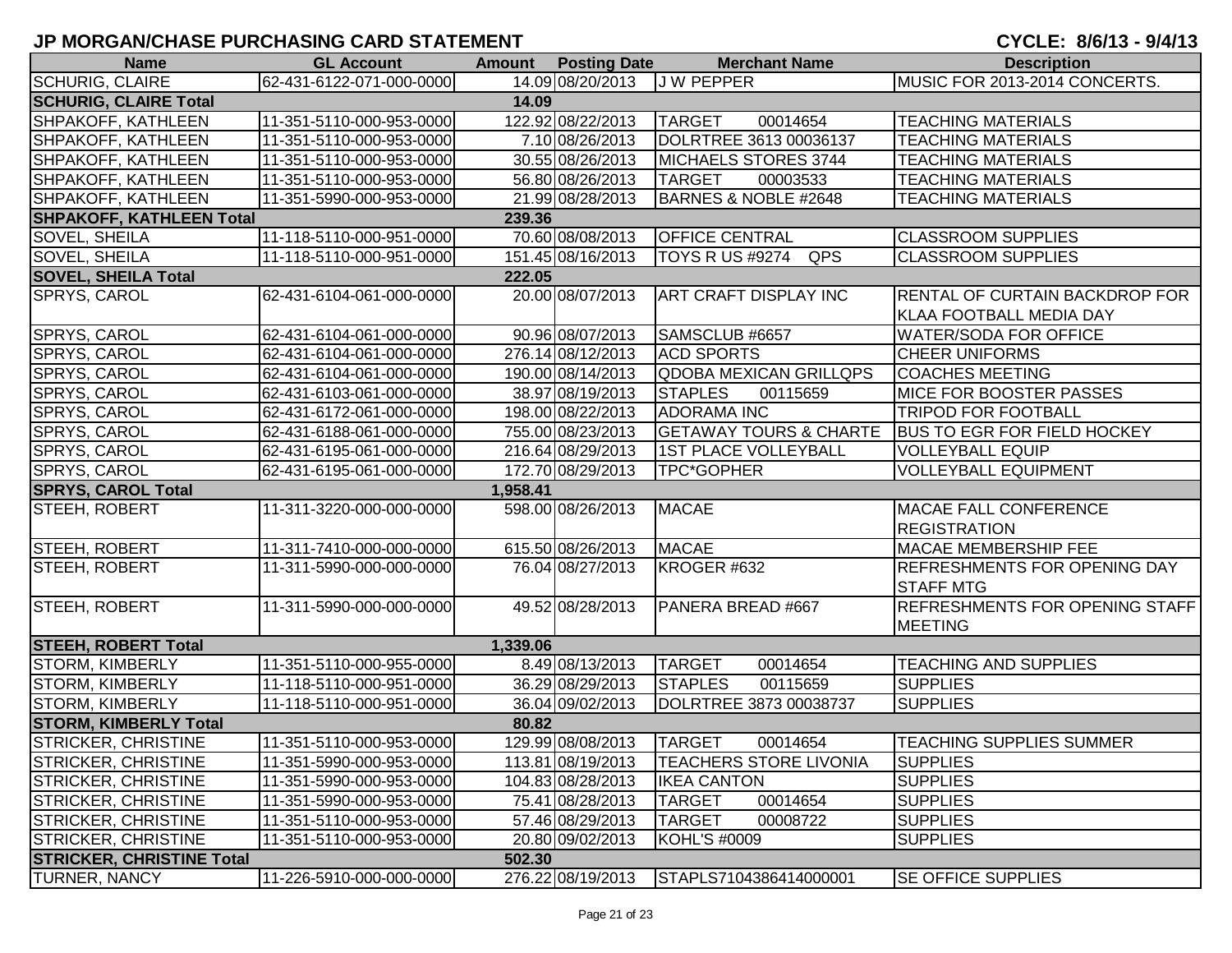| <b>Name</b>                     | <b>GL Account</b>        | <b>Amount</b> | <b>Posting Date</b> | <b>Merchant Name</b>          | <b>Description</b>                      |
|---------------------------------|--------------------------|---------------|---------------------|-------------------------------|-----------------------------------------|
| <b>TURNER, NANCY</b>            | 11-122-5110-071-194-0000 |               | 74.95 08/21/2013    | <b>CHANNING BETE CO AHA</b>   | CPR TRAINING FOR STUDENT NICK           |
|                                 |                          |               |                     |                               | <b>BUSH</b>                             |
| <b>TURNER, NANCY</b>            | 11-226-3220-000-000-0000 |               | 19.96 08/23/2013    | JETS PIZZA #46                | MEETING LUNCH W SE STAFF                |
| TURNER, NANCY                   | 11-226-5910-000-000-0000 |               | 306.80 08/23/2013   | STAPLS7104734249000001        | <b>INDEX DIVIDERS FOR DEPT SPECIAL</b>  |
|                                 |                          |               |                     |                               | <b>ED MANUALS FOR STAFF</b>             |
| TURNER, NANCY                   | 11-226-5910-000-000-0000 |               | -4.72 08/26/2013    | STAPLS7104734249002001        | <b>INDEX DIVDER WAS DEFECTIVE</b>       |
| <b>TURNER, NANCY</b>            | 11-226-5910-000-000-0000 |               | 4.72 08/26/2013     | STAPLS7104734249003001        | <b>INDEX DIVIDER FOR SE DEPT</b>        |
|                                 |                          |               |                     |                               | <b>MANUALS FOR STAFF</b>                |
| TURNER, NANCY                   | 11-226-5910-000-000-0000 |               | 86.56 08/26/2013    | STAPLS7104774028000001        | BINDERS FOR SE DEPT MANUALS FOR         |
|                                 |                          |               |                     |                               | <b>STAFF</b>                            |
| TURNER, NANCY                   | 11-226-5910-000-000-0000 |               | 33.04 08/26/2013    | STAPLS7104866002000001        | <b>INDEX DIVIDERS FOR SE DEPT</b>       |
|                                 |                          |               |                     |                               | <b>MANUALS FOR STAFF</b>                |
| TURNER, NANCY                   | 11-226-5910-000-000-0000 |               | -37.06 08/30/2013   | STAPLS7104774028001001        | <b>OFFICE ITEMS FOR SE MANUAL</b>       |
|                                 |                          |               |                     |                               | <b>RETURNED TO STAPLES</b>              |
| <b>TURNER, NANCY Total</b>      |                          | 760.47        |                     |                               |                                         |
| <b>VALENTINE, CYNTHIA</b>       | 11-271-3220-000-000-0000 |               | 15.00 08/09/2013    | <b>OAKLAND SCHOOLS-RC INT</b> | MISC/NETS TO \$0.00                     |
| <b>VALENTINE, CYNTHIA</b>       | 11-271-5910-000-000-0000 |               | 105.55 08/16/2013   | <b>STAPLES</b><br>00115659    | <b>SUPPLIES</b>                         |
| <b>VALENTINE, CYNTHIA</b>       | 11-271-3220-000-000-0000 |               | -15.00 08/19/2013   | <b>OAKLAND SCHOOLS-RC INT</b> | MISC/NETS TO \$0.00                     |
| <b>VALENTINE, CYNTHIA</b>       | 11-271-5910-000-000-0000 |               | 82.74 08/30/2013    | <b>STAPLES</b><br>00115659    | <b>SUPPLIES</b>                         |
| <b>VALENTINE, CYNTHIA</b>       | 11-271-3610-000-000-0000 |               | 24.17 09/02/2013    | MAX PRINTING AND COPY         | <b>CUT POSTCARDS</b>                    |
| <b>VALENTINE, CYNTHIA Total</b> |                          | 212.46        |                     |                               |                                         |
| <b>VAUGHAN, ANGELA</b>          | 11-231-3220-000-000-0000 |               | -350.00 08/21/2013  | <b>MASB</b>                   | REFUND FOR CANCELLED MASB 10-25-        |
|                                 |                          |               |                     |                               | 13 FALL CONFERENCE ATTENDANCE           |
|                                 |                          |               |                     |                               | (O'CONNOR) & MASB CBAS 227 & 253        |
|                                 |                          |               |                     |                               | 10-24-13 (O'CONNOR)                     |
| <b>VAUGHAN, ANGELA Total</b>    |                          | $-350.00$     |                     |                               |                                         |
| <b>WEBBER, RONALD</b>           | 11-221-5990-000-411-0000 |               | 15.18 08/21/2013    | <b>MONROE BAKERY</b>          | <b>SOCIAL JUSTICE CAPACITY BUILDING</b> |
|                                 |                          |               |                     |                               | <b>WORKSHOP</b>                         |
| <b>WEBBER, RONALD</b>           | 11-221-5990-000-411-0000 |               | 100.59 08/22/2013   | PANERA BREAD #667             | SOCIAL JUSTICE CAPACITY BUILDING        |
|                                 |                          |               |                     |                               | <b>WORKSHOP</b>                         |
| <b>WEBBER, RONALD</b>           | 11-221-5990-000-411-0000 |               | 30.36 08/26/2013    | <b>MONROE BAKERY</b>          | <b>SOCIAL JUSTICE SUPPORT STAFF</b>     |
|                                 |                          |               |                     |                               | <b>TRAINING</b>                         |
| <b>WEBBER, RONALD</b>           | 11-221-5990-000-411-0000 |               | 30.36 08/26/2013    | <b>MONROE BAKERY</b>          | <b>SOCIAL JUSTICE SUPPORT STAFF</b>     |
|                                 |                          |               |                     |                               | <b>TRAINING</b>                         |
| <b>WEBBER, RONALD Total</b>     |                          | 176.49        |                     |                               |                                         |
| <b>WESNER, KIMBERLY</b>         | 62-431-6262-065-000-0000 |               | 39.76 08/28/2013    | SAMSCLUB #6657                | <b>CHAIR MATS</b>                       |
| <b>WESNER, KIMBERLY</b>         | 11-222-5990-065-000-0000 |               | 18.43 08/30/2013    | <b>STAPLES</b><br>00115659    | MISC. SUPPLIES                          |
| <b>WESNER, KIMBERLY Total</b>   |                          | 58.19         |                     |                               |                                         |
| <b>WILSON, KAREN</b>            | 11-118-5110-000-951-0000 |               | 23.21 08/12/2013    | JOANN ETC #1933               | <b>PRESCHOOL SUPPLIES</b>               |
| <b>WILSON, KAREN</b>            | 11-118-5110-000-951-0000 |               | 129.50 08/12/2013   | <b>ORIENTAL TRADING CO</b>    | <b>PRESCHOOL SUPPLIES</b>               |
| <b>WILSON, KAREN</b>            | 11-118-5110-000-951-0000 |               | 21.51 08/12/2013    | <b>TARGET</b><br>00014654     | <b>PRESCHOOL SUPPLIES</b>               |
| <b>WILSON, KAREN</b>            | 11-118-5110-000-951-0000 |               | 36.46 09/03/2013    | <b>TARGET</b><br>00014654     | <b>PRESCHOOL SUPPLIES</b>               |